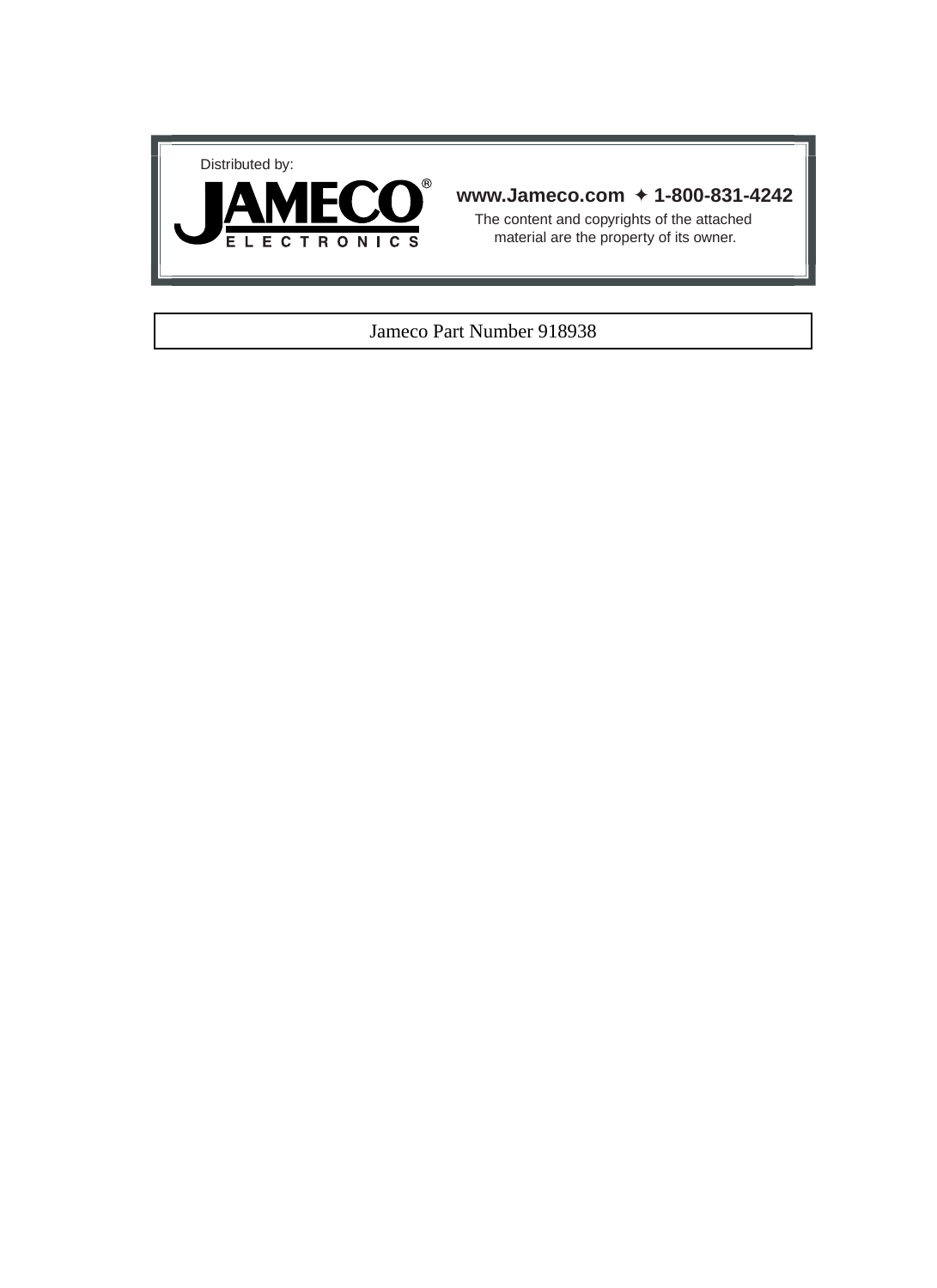## **INTEGRATED CIRCUITS**



Product specification Supersedes data of 1999 Aug 17 File under Integrated Circuits, IC18 2000 Jan 04

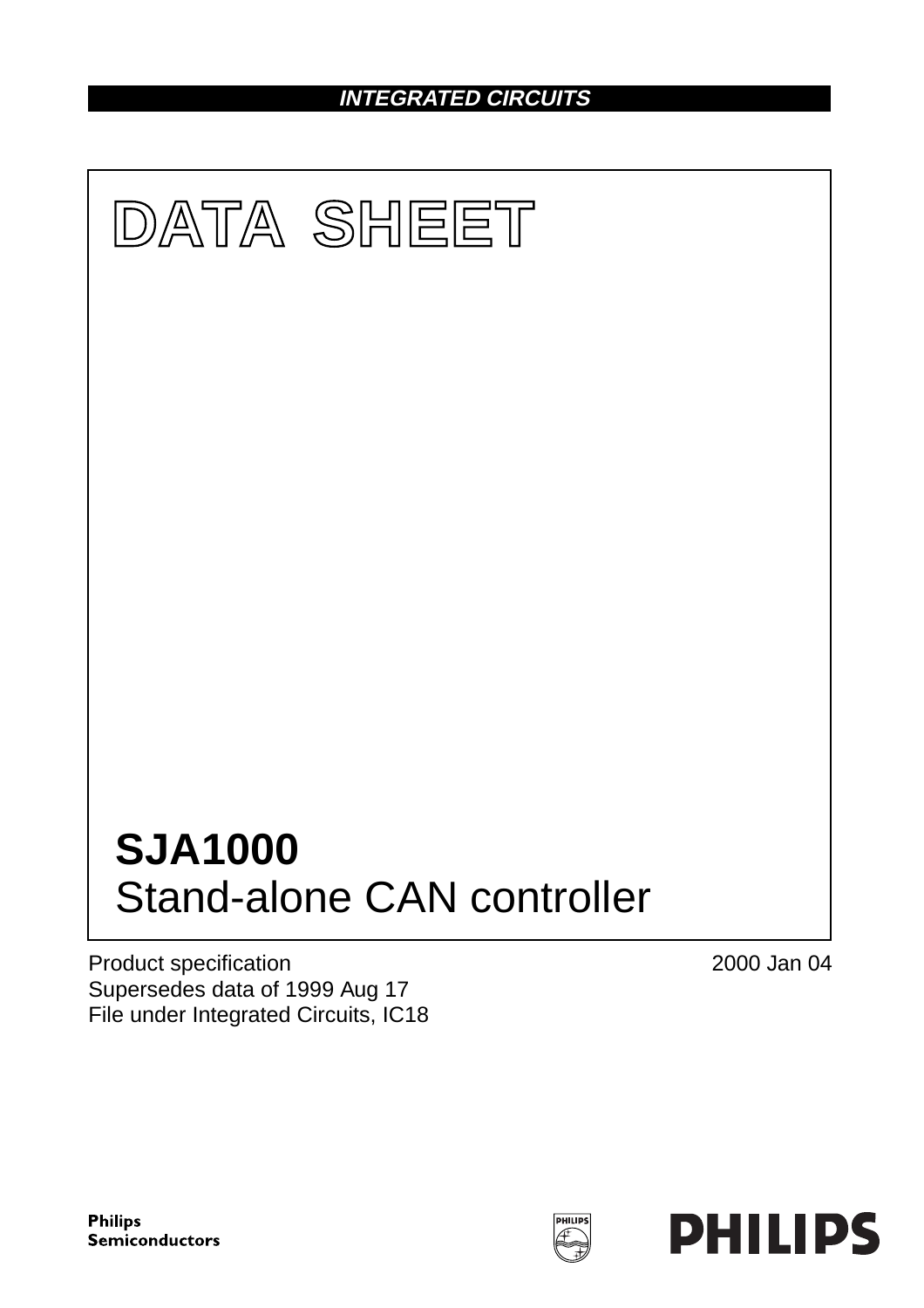## **Stand-alone CAN controller SJA1000**

### **CONTENTS**

| 1      | <b>FEATURES</b>                            |  |  |  |  |  |
|--------|--------------------------------------------|--|--|--|--|--|
|        |                                            |  |  |  |  |  |
| 2      | <b>GENERAL DESCRIPTION</b>                 |  |  |  |  |  |
| 3      | ORDERING INFORMATION                       |  |  |  |  |  |
| 4      | <b>BLOCK DIAGRAM</b>                       |  |  |  |  |  |
| 5      | <b>PINNING</b>                             |  |  |  |  |  |
| 6      | <b>FUNCTIONAL DESCRIPTION</b>              |  |  |  |  |  |
| 6.1    | Description of the CAN controller blocks   |  |  |  |  |  |
| 6.1.1  | Interface Management Logic (IML)           |  |  |  |  |  |
| 6.1.2  | Transmit Buffer (TXB)                      |  |  |  |  |  |
| 6.1.3  | Receive Buffer (RXB, RXFIFO)               |  |  |  |  |  |
| 6.1.4  | Acceptance Filter (ACF)                    |  |  |  |  |  |
| 6.1.5  | Bit Stream Processor (BSP)                 |  |  |  |  |  |
| 6.1.6  | <b>Bit Timing Logic (BTL)</b>              |  |  |  |  |  |
| 6.1.7  | Error Management Logic (EML)               |  |  |  |  |  |
| 6.2    | Detailed description of the CAN controller |  |  |  |  |  |
| 6.2.1  | PCA82C200 compatibility                    |  |  |  |  |  |
| 6.2.2  | Differences between BasicCAN and PeliCAN   |  |  |  |  |  |
|        | mode                                       |  |  |  |  |  |
| 6.3    | BasicCAN mode                              |  |  |  |  |  |
| 6.3.1  | BasicCAN address layout                    |  |  |  |  |  |
| 6.3.2  | <b>Reset values</b>                        |  |  |  |  |  |
| 6.3.3  | Control Register (CR)                      |  |  |  |  |  |
| 6.3.4  | Command Register (CMR)                     |  |  |  |  |  |
| 6.3.5  | Status Register (SR)                       |  |  |  |  |  |
| 6.3.6  | Interrupt Register (IR)                    |  |  |  |  |  |
| 6.3.7  | Transmit buffer layout                     |  |  |  |  |  |
| 6.3.8  | Receive buffer                             |  |  |  |  |  |
| 6.3.9  | Acceptance filter                          |  |  |  |  |  |
| 6.4    | PeliCAN mode                               |  |  |  |  |  |
| 6.4.1  | PeliCAN address layout                     |  |  |  |  |  |
| 6.4.2  | <b>Reset values</b>                        |  |  |  |  |  |
| 6.4.3  | Mode Register (MOD)                        |  |  |  |  |  |
| 6.4.4  | Command Register (CMR)                     |  |  |  |  |  |
| 6.4.5  | Status Register (SR)                       |  |  |  |  |  |
| 6.4.6  | Interrupt Register (IR)                    |  |  |  |  |  |
| 6.4.7  | Interrupt Enable Register (IER)            |  |  |  |  |  |
| 6.4.8  | Arbitration Lost Capture register (ALC)    |  |  |  |  |  |
| 6.4.9  | Error Code Capture register (ECC)          |  |  |  |  |  |
| 6.4.10 | Error Warning Limit Register (EWLR)        |  |  |  |  |  |
| 6.4.11 | RX Error Counter Register (RXERR)          |  |  |  |  |  |
| 6.4.12 | TX Error Counter Register (TXERR)          |  |  |  |  |  |
| 6.4.13 | <b>Transmit buffer</b>                     |  |  |  |  |  |
| 6.4.14 | Receive buffer                             |  |  |  |  |  |
| 6.4.15 | Acceptance filter                          |  |  |  |  |  |
| 6.4.16 | RX Message Counter (RMC)                   |  |  |  |  |  |
| 6.4.17 | RX Buffer Start Address register (RBSA)    |  |  |  |  |  |
| 6.5    | Common registers                           |  |  |  |  |  |
| 6.5.1  | Bus Timing Register 0 (BTR0)               |  |  |  |  |  |
| 6.5.2  | Bus Timing Register 1 (BTR1)               |  |  |  |  |  |

| 6.5.3<br>6.5.4 | Output Control Register (OCR)   |
|----------------|---------------------------------|
|                | Clock Divider Register (CDR)    |
| 7              | <b>LIMITING VALUES</b>          |
| 8              | THERMAL CHARACTERISTICS         |
| 9              | DC CHARACTERISTICS              |
| 10             | AC CHARACTERISTICS              |
| 10.1           | AC timing diagrams              |
| 10.2           | Additional AC information       |
| 11             | <b>PACKAGE OUTLINES</b>         |
| 12             | <b>SOLDERING</b>                |
| 12.1           | Introduction                    |
| 12.2           | DIP                             |
| 12.2.1         | Soldering by dipping or by wave |
| 12.2.2         | Repairing soldered joints       |
| 12.3           | SO                              |
| 12.3.1         | Reflow soldering                |
| 12.3.2         | Wave soldering                  |
| 12.3.3         | Repairing soldered joints       |
| 13             | <b>DEFINITIONS</b>              |
| 14             | LIFE SUPPORT APPLICATIONS       |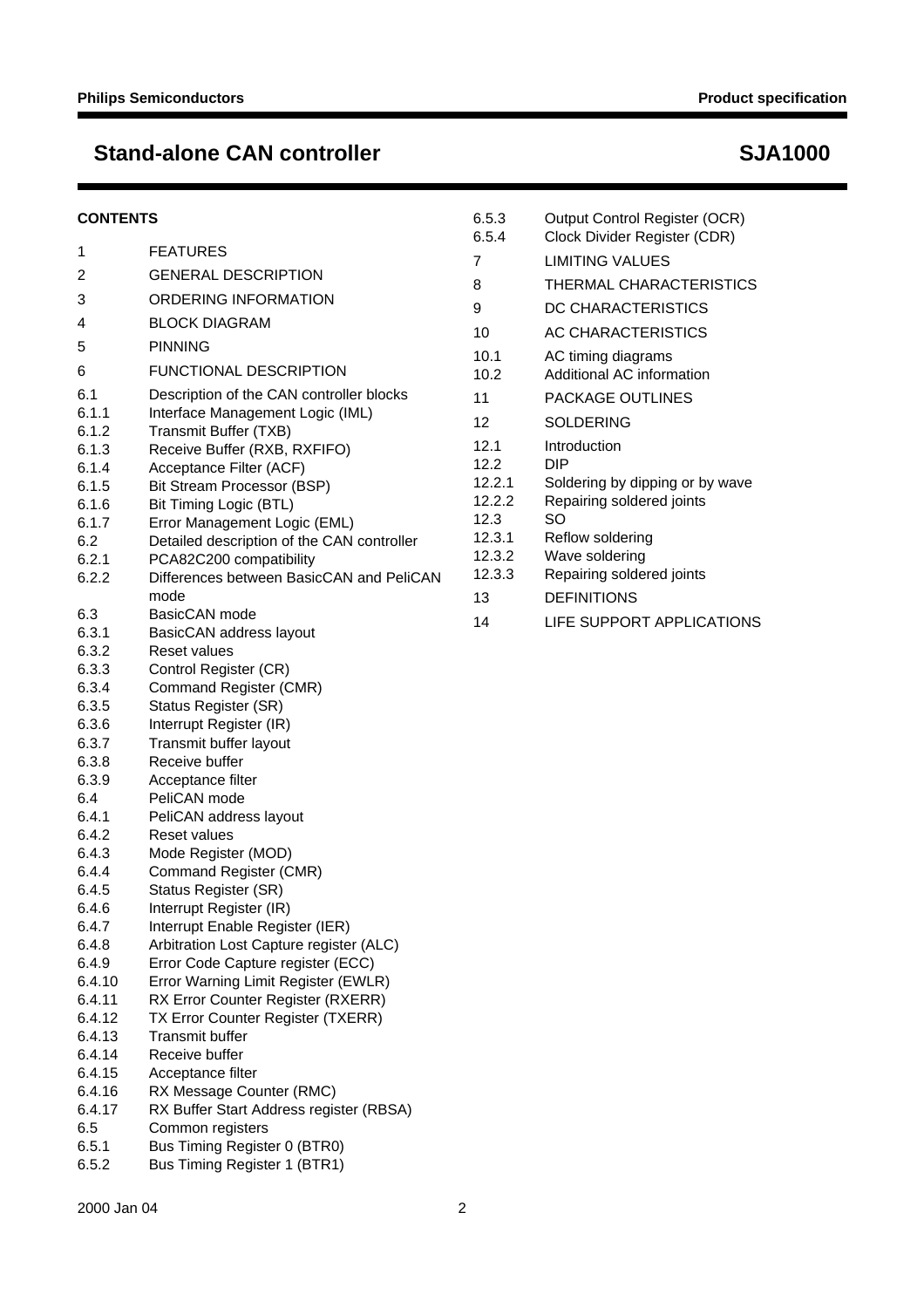### **1 FEATURES**

- Pin compatibility to the PCA82C200 stand-alone CAN controller
- Electrical compatibility to the PCA82C200 stand-alone CAN controller
- PCA82C200 mode (BasicCAN mode is default)
- Extended receive buffer (64-byte FIFO)
- CAN 2.0B protocol compatibility (extended frame passive in PCA82C200 compatibility mode)
- Supports 11-bit identifier as well as 29-bit identifier
- Bit rates up to 1 Mbits/s
- PeliCAN mode extensions:
	- Error counters with read/write access
	- Programmable error warning limit
	- Last error code register
	- Error interrupt for each CAN-bus error
	- Arbitration lost interrupt with detailed bit position
	- Single-shot transmission (no re-transmission)
	- Listen only mode (no acknowledge, no active error flags)
	- Hot plugging support (software driven bit rate detection)
	- Acceptance filter extension (4-byte code, 4-byte mask)
	- Reception of 'own' messages (self reception request)
- 24 MHz clock frequency
- Interfaces to a variety of microprocessors
- Programmable CAN output driver configuration
- Extended ambient temperature range (−40 to +125 °C).

#### **3 ORDERING INFORMATION**

### **2 GENERAL DESCRIPTION**

The SJA1000 is a stand-alone controller for the Controller Area Network (CAN) used within automotive and general industrial environments. It is the successor of the PCA82C200 CAN controller (BasicCAN) from Philips Semiconductors. Additionally, a new mode of operation is implemented (PeliCAN) which supports the CAN 2.0B protocol specification with several new features.

| <b>TYPE NUMBER</b> | <b>PACKAGE</b>    |                                                            |                      |  |  |
|--------------------|-------------------|------------------------------------------------------------|----------------------|--|--|
|                    | <b>NAME</b>       | <b>DESCRIPTION</b>                                         |                      |  |  |
| SJA1000            | DIP <sub>28</sub> | plastic dual in-line package; 28 leads (600 mil)           | SOT <sub>117-1</sub> |  |  |
| SJA1000T           | SO <sub>28</sub>  | plastic small outline package; 28 leads; body width 7.5 mm | SOT <sub>136-1</sub> |  |  |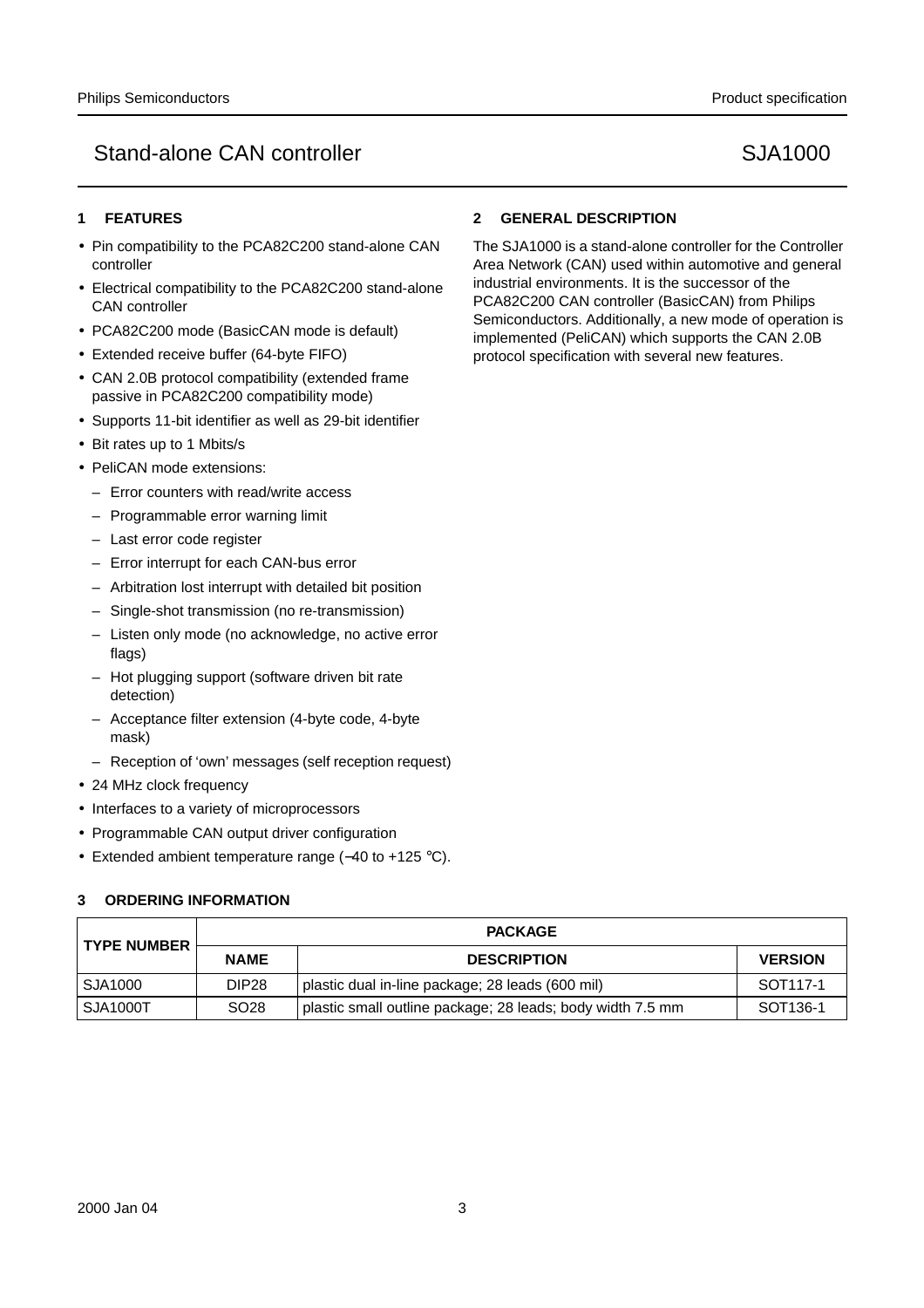## Stand-alone CAN controller SJA1000

### **4 BLOCK DIAGRAM**

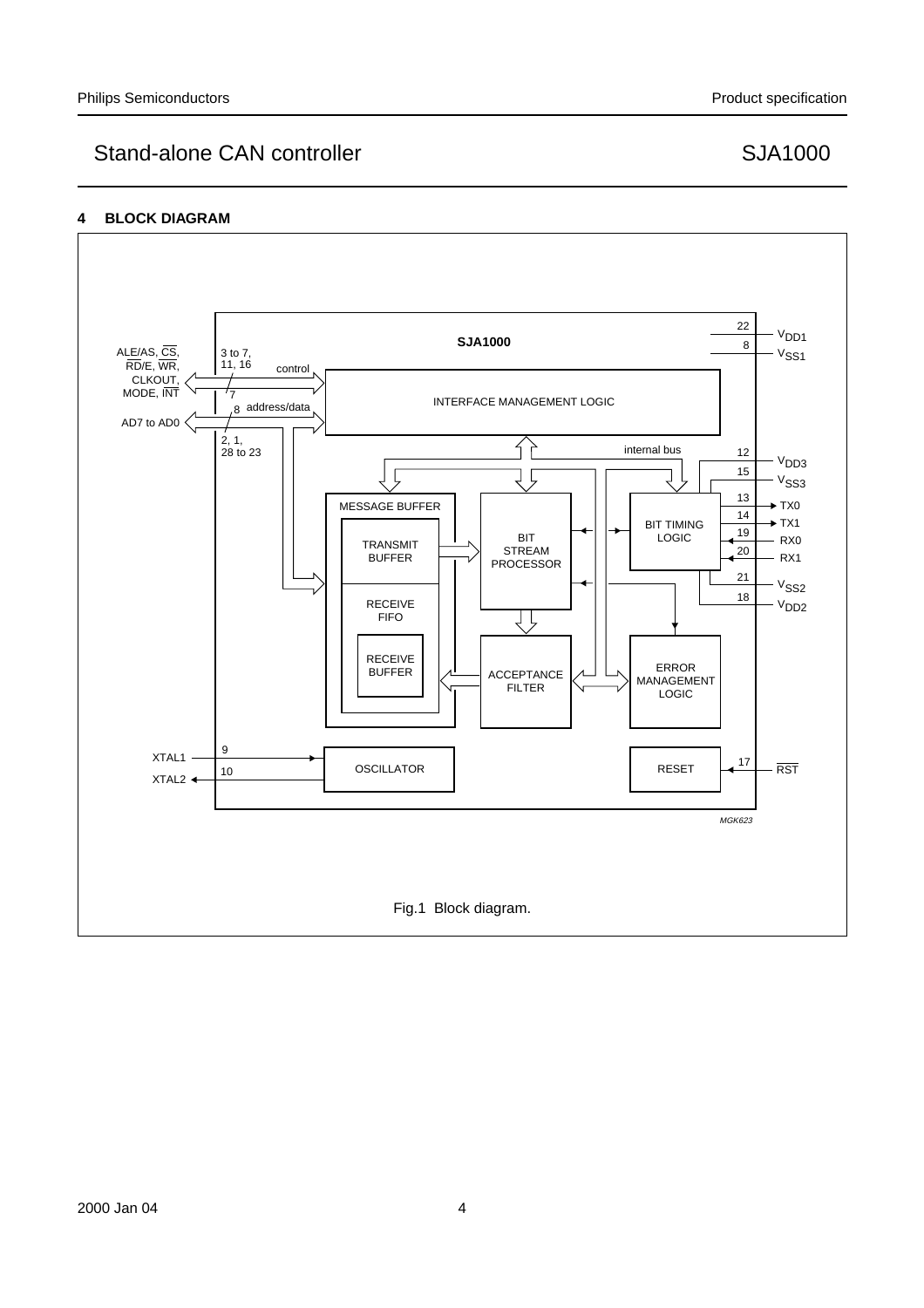| <b>SYMBOL</b>                       | <b>PIN</b>              | <b>DESCRIPTION</b>                                                                                                                                                                                                                                                                                                                                                                                                                                                                                                                                                             |  |  |
|-------------------------------------|-------------------------|--------------------------------------------------------------------------------------------------------------------------------------------------------------------------------------------------------------------------------------------------------------------------------------------------------------------------------------------------------------------------------------------------------------------------------------------------------------------------------------------------------------------------------------------------------------------------------|--|--|
| AD7 to AD0                          | 2, 1, 28 to 23          | multiplexed address/data bus                                                                                                                                                                                                                                                                                                                                                                                                                                                                                                                                                   |  |  |
| ALE/AS                              | 3                       | ALE input signal (Intel mode), AS input signal (Motorola mode)                                                                                                                                                                                                                                                                                                                                                                                                                                                                                                                 |  |  |
| $\overline{\text{CS}}$              | $\overline{\mathbf{4}}$ | chip select input, LOW level allows access to the SJA1000                                                                                                                                                                                                                                                                                                                                                                                                                                                                                                                      |  |  |
| $\overline{\mathsf{RD}}/\mathsf{E}$ | 5                       | RD signal (Intel mode) or E enable signal (Motorola mode) from the microcontroller                                                                                                                                                                                                                                                                                                                                                                                                                                                                                             |  |  |
| $\overline{\text{WR}}$              | 6                       | $\overline{\text{WR}}$ signal (Intel mode) or RD/ $\overline{\text{WR}}$ signal (Motorola mode) from the microcontroller                                                                                                                                                                                                                                                                                                                                                                                                                                                       |  |  |
| <b>CLKOUT</b>                       | $\overline{7}$          | clock output signal produced by the SJA1000 for the microcontroller; the clock<br>signal is derived from the built-in oscillator via the programmable divider; the clock<br>off bit within the clock divider register allows this pin to disable                                                                                                                                                                                                                                                                                                                               |  |  |
| $V_{SS1}$                           | 8                       | ground for logic circuits                                                                                                                                                                                                                                                                                                                                                                                                                                                                                                                                                      |  |  |
| XTAL1                               | $\boldsymbol{9}$        | input to the oscillator amplifier; external oscillator signal is input via this pin; note 1                                                                                                                                                                                                                                                                                                                                                                                                                                                                                    |  |  |
| XTAL <sub>2</sub>                   | 10                      | output from the oscillator amplifier; the output must be left open-circuit when an<br>external oscillator signal is used; note 1                                                                                                                                                                                                                                                                                                                                                                                                                                               |  |  |
| <b>MODE</b>                         | 11                      | mode select input                                                                                                                                                                                                                                                                                                                                                                                                                                                                                                                                                              |  |  |
|                                     |                         | $1 =$ selects Intel mode                                                                                                                                                                                                                                                                                                                                                                                                                                                                                                                                                       |  |  |
|                                     |                         | $0 =$ selects Motorola mode                                                                                                                                                                                                                                                                                                                                                                                                                                                                                                                                                    |  |  |
| V <sub>DD3</sub>                    | 12                      | 5 V supply for output driver                                                                                                                                                                                                                                                                                                                                                                                                                                                                                                                                                   |  |  |
| TX0                                 | 13                      | output from the CAN output driver 0 to the physical bus line                                                                                                                                                                                                                                                                                                                                                                                                                                                                                                                   |  |  |
| TX1                                 | 14                      | output from the CAN output driver 1 to the physical bus line                                                                                                                                                                                                                                                                                                                                                                                                                                                                                                                   |  |  |
| $V_{SS3}$                           | 15                      | ground for output driver                                                                                                                                                                                                                                                                                                                                                                                                                                                                                                                                                       |  |  |
| $\overline{\text{INT}}$             | 16                      | interrupt output, used to interrupt the microcontroller; INT is active LOW if any bit of<br>the internal interrupt register is set; $\overline{\text{INT}}$ is an open-drain output and is designed to<br>be a wired-OR with other INT outputs within the system; a LOW level on this pin will<br>reactivate the IC from sleep mode                                                                                                                                                                                                                                            |  |  |
| $\overline{\text{RST}}$             | 17                      | reset input, used to reset the CAN interface (active LOW); automatic power-on reset<br>can be obtained by connecting $\overline{RST}$ via a capacitor to $V_{SS}$ and a resistor to $V_{DD}$<br>(e.g. $C = 1 \mu F$ ; R = 50 kΩ)                                                                                                                                                                                                                                                                                                                                               |  |  |
| V <sub>DD2</sub>                    | 18                      | 5 V supply for input comparator                                                                                                                                                                                                                                                                                                                                                                                                                                                                                                                                                |  |  |
| RX0, RX1                            | 19, 20                  | input from the physical CAN-bus line to the input comparator of the SJA1000;<br>a dominant level will wake up the SJA1000 if sleeping; a dominant level is read, if<br>RX1 is higher than RX0 and vice versa for the recessive level; if the CBP bit (see<br>Table 49) is set in the clock divider register, the CAN input comparator is bypassed<br>to achieve lower internal delays if an external transceiver circuitry is connected to<br>the SJA1000; in this case only RX0 is active; HIGH is interpreted as recessive level<br>and LOW is interpreted as dominant level |  |  |
| $V_{SS2}$                           | 21                      | ground for input comparator                                                                                                                                                                                                                                                                                                                                                                                                                                                                                                                                                    |  |  |
| V <sub>DD1</sub>                    | 22                      | 5 V supply for logic circuits                                                                                                                                                                                                                                                                                                                                                                                                                                                                                                                                                  |  |  |

### **Note**

1. XTAL1 and XTAL2 pins should be connected to  $V_{SS1}$  via 15 pF capacitors.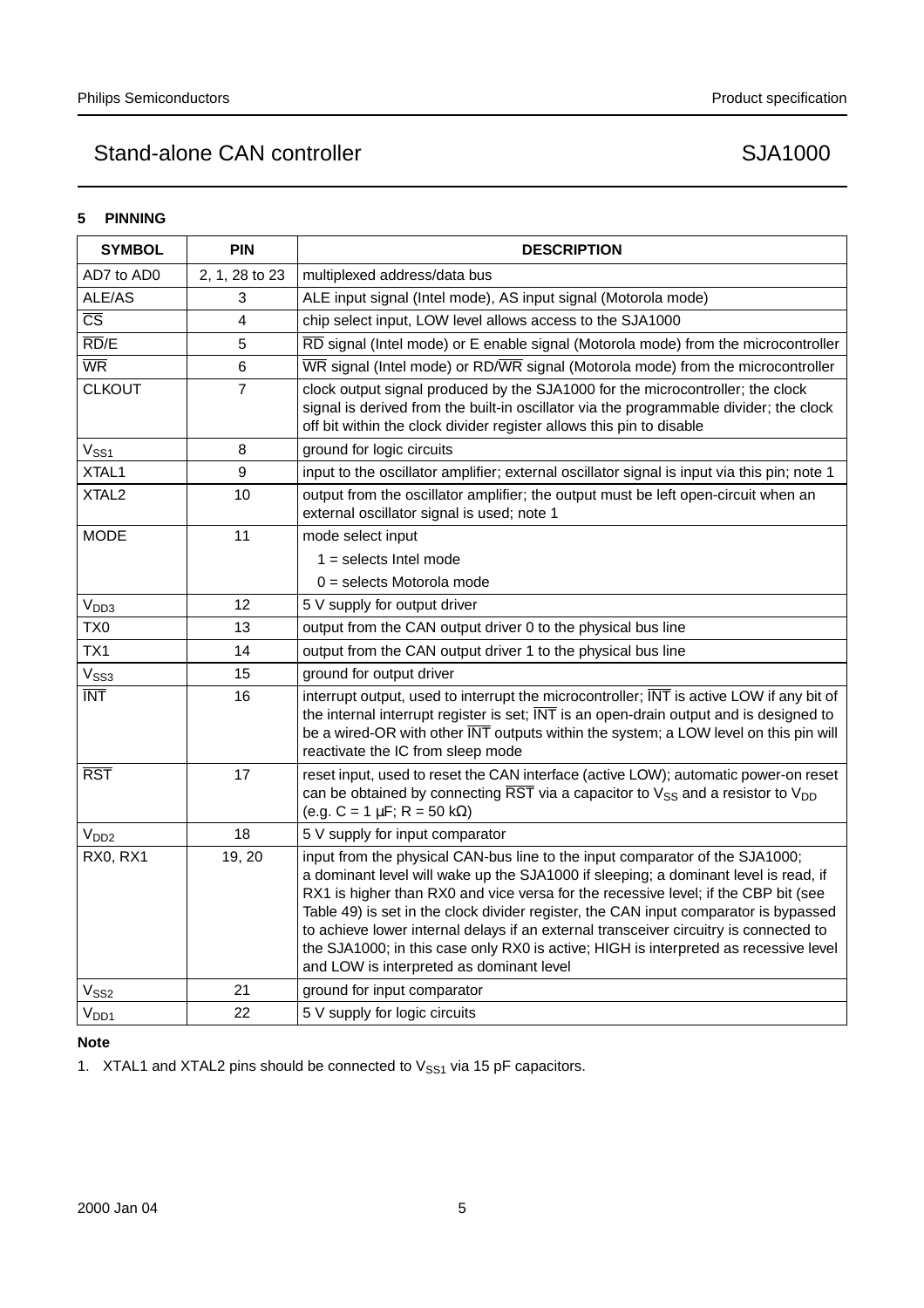## Stand-alone CAN controller SJA1000



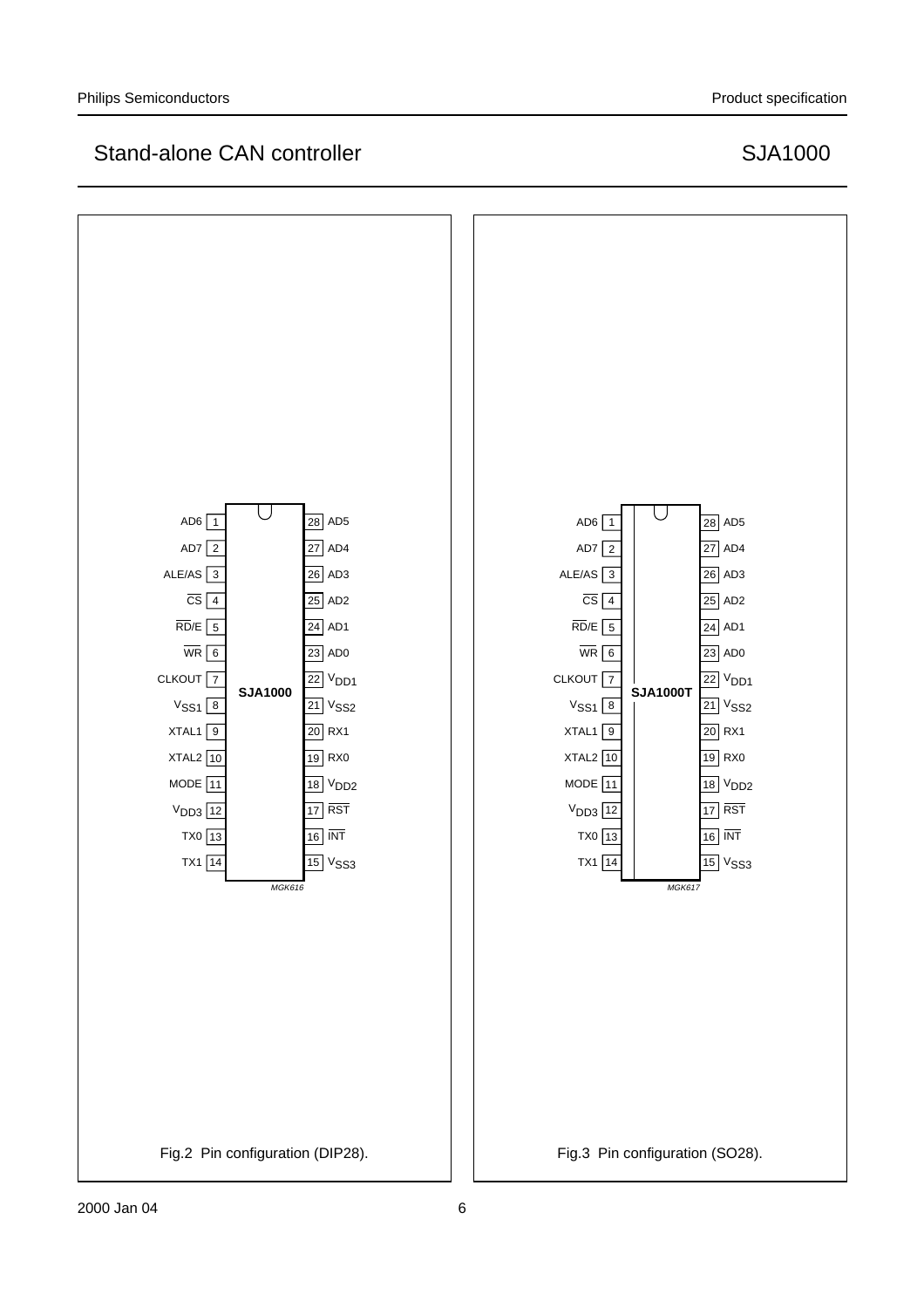#### **6 FUNCTIONAL DESCRIPTION**

#### **6.1 Description of the CAN controller blocks**

6.1.1 INTERFACE MANAGEMENT LOGIC (IML)

The interface management logic interprets commands from the CPU, controls addressing of the CAN registers and provides interrupts and status information to the host microcontroller.

#### 6.1.2 TRANSMIT BUFFER (TXB)

The transmit buffer is an interface between the CPU and the Bit Stream Processor (BSP) that is able to store a complete message for transmission over the CAN network. The buffer is 13 bytes long, written to by the CPU and read out by the BSP.

#### 6.1.3 RECEIVE BUFFER (RXB, RXFIFO)

The receive buffer is an interface between the acceptance filter and the CPU that stores the received and accepted messages from the CAN-bus line. The Receive Buffer (RXB) represents a CPU-accessible 13-byte window of the Receive FIFO (RXFIFO), which has a total length of 64 bytes.

With the help of this FIFO the CPU is able to process one message while other messages are being received.

#### 6.1.4 ACCEPTANCE FILTER (ACF)

The acceptance filter compares the received identifier with the acceptance filter register contents and decides whether this message should be accepted or not. In the event of a positive acceptance test, the complete message is stored in the RXFIFO.

#### 6.1.5 BIT STREAM PROCESSOR (BSP)

The bit stream processor is a sequencer which controls the data stream between the transmit buffer, RXFIFO and the CAN-bus. It also performs the error detection, arbitration, stuffing and error handling on the CAN-bus.

#### 6.1.6 BIT TIMING LOGIC (BTL)

The bit timing logic monitors the serial CAN-bus line and handles the bus line-related bit timing. It is synchronized to the bit stream on the CAN-bus on a

'recessive-to-dominant' bus line transition at the beginning of a message (hard synchronization) and re-synchronized on further transitions during the reception of a message (soft synchronization). The BTL also provides programmable time segments to compensate for the propagation delay times and phase shifts (e.g. due to

oscillator drifts) and to define the sample point and the number of samples to be taken within a bit time.

#### 6.1.7 ERROR MANAGEMENT LOGIC (EML)

The EML is responsible for the error confinement of the transfer-layer modules. It receives error announcements from the BSP and then informs the BSP and IML about error statistics.

#### **6.2 Detailed description of the CAN controller**

The SJA1000 is designed to be software and pin-compatible to its predecessor, the PCA82C200 stand-alone CAN controller. Additionally, a lot of new functions are implemented. To achieve the software compatibility, two different modes of operation are implemented:

- BasicCAN mode; PCA82C200 compatible
- PeliCAN mode; extended features.

The mode of operation is selected with the CAN-mode bit located within the clock divider register. Default mode upon reset is the BasicCAN mode.

#### 6.2.1 PCA82C200 COMPATIBILITY

In BasicCAN mode the SJA1000 emulates all known registers from the PCA82C200 stand-alone CAN controller. The characteristics, as described in Sections 6.2.1.1 to 6.2.1.4 are different from the PCA82C200 design with respect to software compatibility.

#### 6.2.1.1 Synchronization mode

The SYNC bit in the control register is removed (CR.6 in the PCA82C200). Synchronization is only possible by a recessive-to-dominant transition on the CAN-bus. Writing to this bit has no effect. To achieve compatibility to existing application software, a read access to this bit will reflect the previously written value (flip-flop without effect).

#### 6.2.1.2 Clock divider register

The clock divider register is used to select the CAN mode of operation (BasicCAN/PeliCAN). Therefore one of the reserved bits within the PCA82C200 is used. Writing a value between 0 and 7, as allowed for the PCA82C200, will enter the BasicCAN mode. The default state is divide by 12 for Motorola mode and divide by 2 for Intel mode. An additional function is implemented within another of the reserved bits. Setting of bit CBP (see Table 49) enables the internal RX input comparator to be bypassed thereby reducing the internal delays if an external transceiver circuit is used.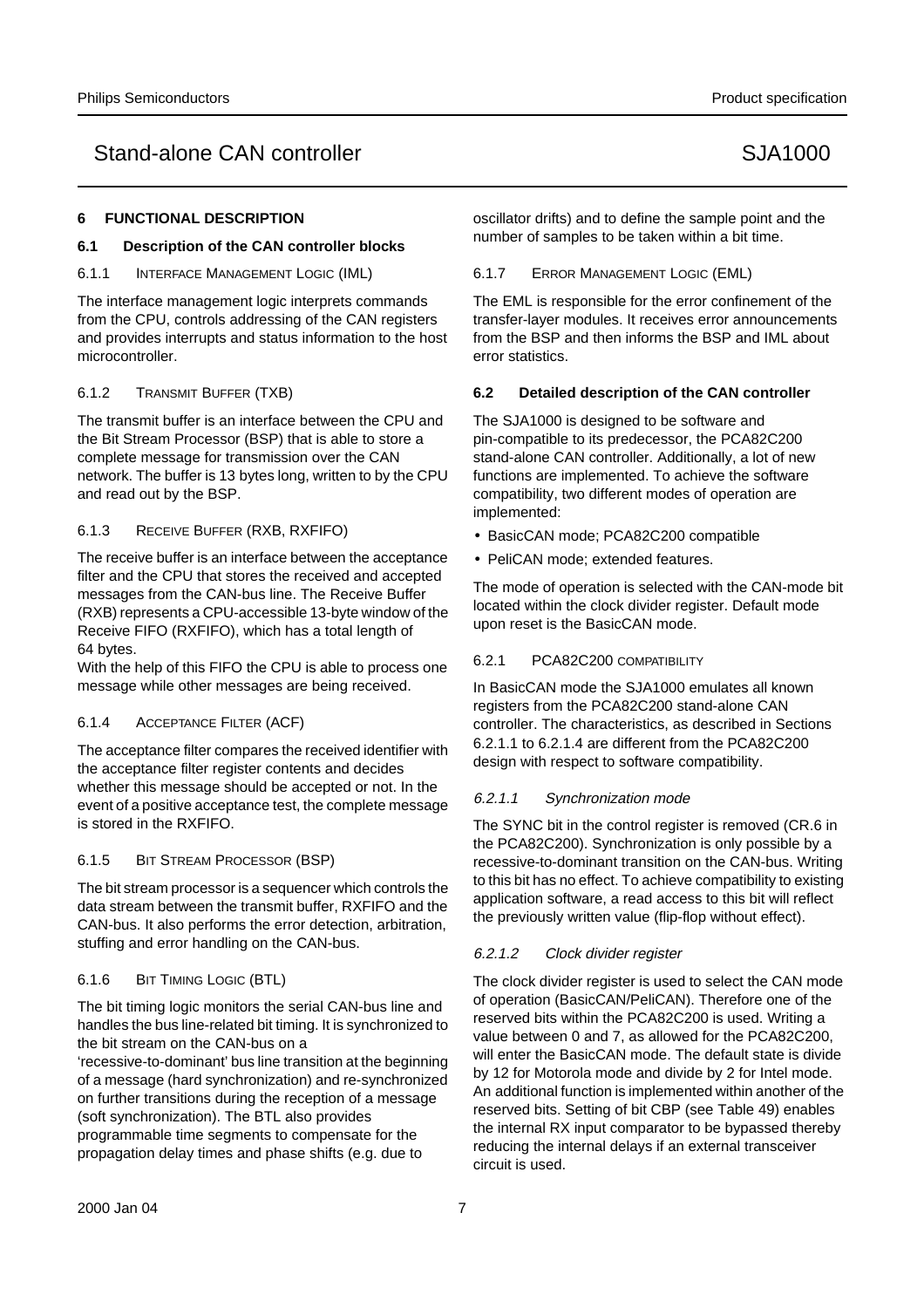#### 6.2.1.3 Receive buffer

The dual receive buffer concept of the PCA82C200 is replaced by the receive FIFO from the PeliCAN controller. This has no effect to the application software except for the data overrun probability. Now more than two messages may be received (up to 64 bytes) until a data overrun occurs.

#### 6.2.1.4 CAN 2.0B

The SJA1000 is designed to support the full CAN 2.0B protocol specification, which means that the extended oscillator tolerance is implemented as well as the processing of extended frame messages. In BasicCAN mode it is possible to transmit and receive standard frame messages only (11-bit identifier). If extended frame messages (29-bit identifier) are detected on the CAN-bus, they are tolerated and an acknowledge is given if the message was correct, but there is no receive interrupt generated.

#### 6.2.2 DIFFERENCES BETWEEN BASICCAN AND PELICAN MODE

In the PeliCAN mode the SJA1000 appears with a re-organized register mapping with a lot of new features. All known bits from the PCA82C200 design are available as well as several new ones. In the PeliCAN mode the complete CAN 2.0B functionality is supported (29-bit identifier).

Main new features of the SJA1000 are:

- Reception and transmission of standard and extended frame format messages
- Receive FIFO (64-byte)
- Single/dual acceptance filter with mask and code register for standard and extended frame
- Error counters with read/write access
- Programmable error warning limit
- Last error code register
- Error interrupt for each CAN-bus error
- Arbitration lost interrupt with detailed bit position
- Single-shot transmission (no re-transmission on error or arbitration lost)
- Listen only mode (monitoring of the CAN-bus, no acknowledge, no error flags)
- Hot plugging supported (disturbance-free software driven bit rate detection)
- Disable CLKOUT by hardware.

#### **6.3 BasicCAN mode**

#### 6.3.1 BASICCAN ADDRESS LAYOUT

The SJA1000 appears to a microcontroller as a memory-mapped I/O device. An independent operation of both devices is guaranteed by a RAM-like implementation of the on-chip registers.

The address area of the SJA1000 consists of the control segment and the message buffers. The control segment is programmed during an initialization download in order to configure communication parameters (e.g. bit timing). Communication over the CAN-bus is also controlled via this segment by the microcontroller. During initialization the CLKOUT signal may be programmed to a value determined by the microcontroller.

A message, which should be transmitted, has to be written to the transmit buffer. After a successful reception the microcontroller may read the received message from the receive buffer and then release it for further use.

The exchange of status, control and command signals between the microcontroller and the SJA1000 is performed in the control segment. The layout of this segment is shown in Table 3. After an initial download, the contents of the registers acceptance code, acceptance mask, bus timing registers 0 and 1 and output control should not be changed. Therefore these registers may only be accessed when the reset request bit in the control register is set HIGH.

For register access, two different modes have to be distinguished:

- Reset mode
- Operating mode.

The reset mode (see Table 3, control register, bit Reset Request) is entered automatically after a hardware reset or when the controller enters the bus-off state (see Table 5, status register, bit Bus Status). The operating mode is activated by resetting of the reset request bit in the control register.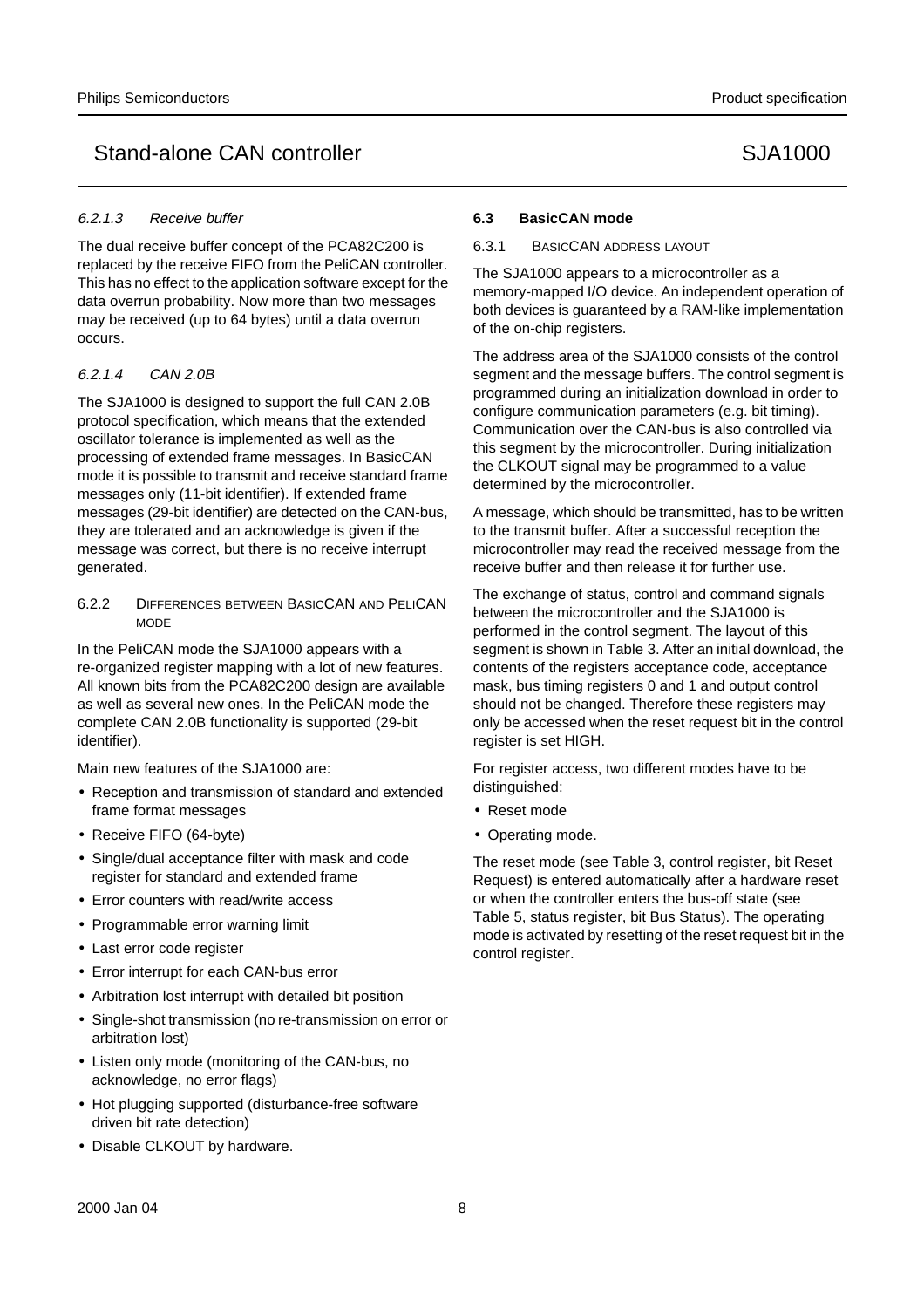| <b>CAN</b>       |                | <b>OPERATING MODE</b>               |                                     | <b>RESET MODE</b>                   |                                     |
|------------------|----------------|-------------------------------------|-------------------------------------|-------------------------------------|-------------------------------------|
| <b>ADDRESS</b>   | <b>SEGMENT</b> | <b>READ</b>                         | <b>WRITE</b>                        | <b>READ</b>                         | <b>WRITE</b>                        |
| 0                | control        | control                             | control                             | control                             | control                             |
| $\mathbf{1}$     |                | (FFH)                               | command                             | (FFH)                               | command                             |
| $\mathbf 2$      |                | status                              |                                     | status                              |                                     |
| $\mathsf 3$      |                | interrupt                           | $\overline{\phantom{0}}$            | interrupt                           | $\overline{\phantom{0}}$            |
| 4                |                | (FFH)                               | $\overline{\phantom{0}}$            | acceptance code                     | acceptance code                     |
| 5                |                | (FFH)                               | $\overline{\phantom{0}}$            | acceptance mask                     | acceptance mask                     |
| 6                |                | (FFH)                               | $\overline{\phantom{0}}$            | bus timing 0                        | bus timing 0                        |
| $\overline{7}$   |                | (FFH)                               | $\overline{\phantom{0}}$            | bus timing 1                        | bus timing 1                        |
| 8                |                | (FFH)                               |                                     | output control                      | output control                      |
| $\boldsymbol{9}$ |                | test                                | test; note 2                        | test                                | test; note 2                        |
| 10               | transmit       | identifier (10 to 3)                | identifier (10 to 3)                | (FFH)                               |                                     |
| 11               | buffer         | identifier (2 to 0),<br>RTR and DLC | identifier (2 to 0),<br>RTR and DLC | (FFH)                               |                                     |
| 12               |                | data byte 1                         | data byte 1                         | (FFH)                               | $\overline{\phantom{0}}$            |
| 13               |                | data byte 2                         | data byte 2                         | (FFH)                               |                                     |
| 14               |                | data byte 3                         | data byte 3                         | (FFH)                               |                                     |
| 15               |                | data byte 4                         | data byte 4                         | (FFH)                               |                                     |
| 16               |                | data byte 5                         | data byte 5                         | (FFH)                               | $\equiv$                            |
| 17               |                | data byte 6                         | data byte 6                         | (FFH)                               |                                     |
| 18               |                | data byte 7                         | data byte 7                         | (FFH)                               |                                     |
| 19               |                | data byte 8                         | data byte 8                         | (FFH)                               |                                     |
| 20               | receive        | identifier (10 to 3)                | identifier (10 to 3)                | identifier (10 to 3)                | identifier (10 to 3)                |
| 21               | buffer         | identifier (2 to 0),<br>RTR and DLC | identifier (2 to 0),<br>RTR and DLC | identifier (2 to 0),<br>RTR and DLC | identifier (2 to 0),<br>RTR and DLC |
| 22               |                | data byte 1                         | data byte 1                         | data byte 1                         | data byte 1                         |
| 23               |                | data byte 2                         | data byte 2                         | data byte 2                         | data byte 2                         |
| 24               |                | data byte 3                         | data byte 3                         | data byte 3                         | data byte 3                         |
| 25               |                | data byte 4                         | data byte 4                         | data byte 4                         | data byte 4                         |
| 26               |                | data byte 5                         | data byte 5                         | data byte 5                         | data byte 5                         |
| 27               |                | data byte 6                         | data byte 6                         | data byte 6                         | data byte 6                         |
| 28               |                | data byte 7                         | data byte 7                         | data byte 7                         | data byte 7                         |
| 29               |                | data byte 8                         | data byte 8                         | data byte 8                         | data byte 8                         |
| 30               |                | (FFH)                               |                                     | (FFH)                               |                                     |
| 31               |                | clock divider                       | clock divider; note 3               | clock divider                       | clock divider                       |

**Table 1** BasicCAN address allocation; note 1

#### **Notes**

- 1. It should be noted that the registers are repeated within higher CAN address areas (the most significant bits of the 8-bit CPU address are not decoded: CAN address 32 continues with CAN address 0 and so on).
- 2. Test register is used for production testing only. Using this register during normal operation may result in undesired behaviour of the device.
- 3. Some bits are writeable in reset mode only (CAN mode and CBP).

2000 Jan 04 9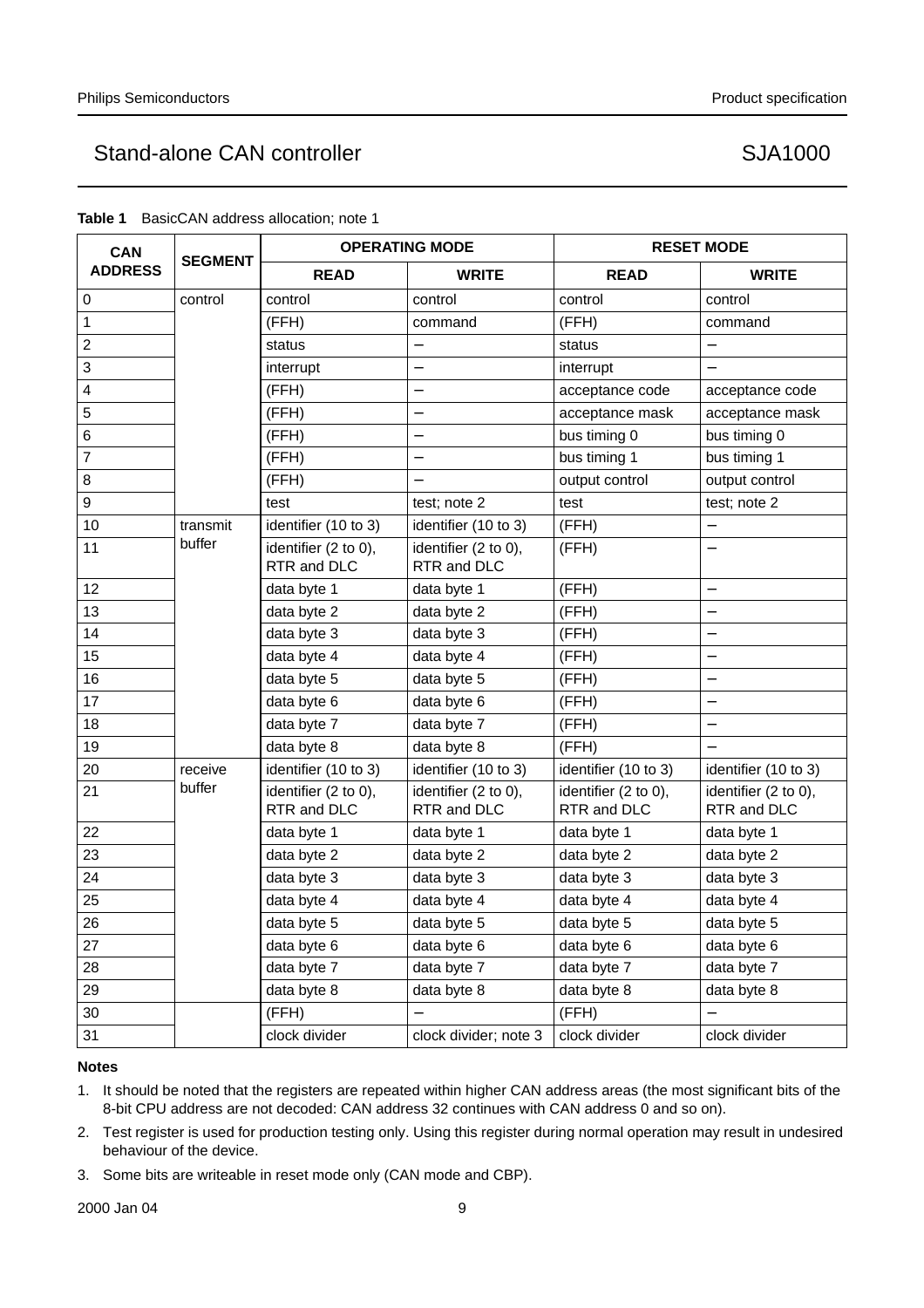#### 6.3.2 RESET VALUES

Detection of a 'reset request' results in aborting the current transmission/reception of a message and entering the reset mode. On the '1-to-0' transition of the reset request bit, the CAN controller returns to the operating mode.

|  | <b>Table 2</b> Reset mode configuration; notes 1 and 2 |  |
|--|--------------------------------------------------------|--|
|--|--------------------------------------------------------|--|

|                 |             |                          |                                     | <b>VALUE</b>                       |                                                                                               |  |
|-----------------|-------------|--------------------------|-------------------------------------|------------------------------------|-----------------------------------------------------------------------------------------------|--|
| <b>REGISTER</b> | <b>BIT</b>  | <b>SYMBOL</b>            | <b>NAME</b>                         | <b>RESET BY</b><br><b>HARDWARE</b> | <b>SETTING</b><br><b>BIT CR.0 BY</b><br><b>SOFTWARE OR</b><br><b>DUE TO</b><br><b>BUS-OFF</b> |  |
| Control         | CR.7        |                          | reserved                            | $\boldsymbol{0}$                   | $\pmb{0}$                                                                                     |  |
|                 | CR.6        | $\qquad \qquad -$        | reserved                            | X                                  | X                                                                                             |  |
|                 | CR.5        |                          | reserved                            | 1                                  | $\mathbf{1}$                                                                                  |  |
|                 | CR.4        | <b>OIE</b>               | Overrun Interrupt Enable            | $\sf X$                            | $\mathsf X$                                                                                   |  |
|                 | CR.3        | EIE                      | <b>Error Interrupt Enable</b>       | $\mathsf{X}$                       | X                                                                                             |  |
|                 | CR.2        | <b>TIE</b>               | <b>Transmit Interrupt Enable</b>    | $\mathsf X$                        | $\mathsf{X}$                                                                                  |  |
|                 | CR.1        | <b>RIE</b>               | Receive Interrupt Enable            | X                                  | X                                                                                             |  |
|                 | CR.0        | <b>RR</b>                | <b>Reset Request</b>                | 1 (reset mode)                     | 1 (reset mode)                                                                                |  |
| Command         | CMR.7       | $\overline{\phantom{0}}$ | reserved                            | note 3                             | note 3                                                                                        |  |
|                 | CMR.6       | $\overline{\phantom{0}}$ | reserved                            |                                    |                                                                                               |  |
|                 | CMR.5       | $\overline{\phantom{0}}$ | reserved                            |                                    |                                                                                               |  |
|                 | CMR.4       | <b>GTS</b>               | Go To Sleep                         |                                    |                                                                                               |  |
|                 | CMR.3       | CDO                      | Clear Data Overrun                  |                                    |                                                                                               |  |
|                 | CMR.2       | <b>RRB</b>               | <b>Release Receive Buffer</b>       |                                    |                                                                                               |  |
|                 | CMR.1       | AT                       | <b>Abort Transmission</b>           |                                    |                                                                                               |  |
|                 | CMR.0       | <b>TR</b>                | <b>Transmission Request</b>         |                                    |                                                                                               |  |
| <b>Status</b>   | SR.7        | <b>BS</b>                | <b>Bus Status</b>                   | $0$ (bus-on)                       | X                                                                                             |  |
|                 | SR.6        | ES                       | <b>Error Status</b>                 | $0$ (ok)                           | X                                                                                             |  |
|                 | <b>SR.5</b> | <b>TS</b>                | <b>Transmit Status</b>              | $0$ (idle)                         | $0$ (idle)                                                                                    |  |
|                 | SR.4        | <b>RS</b>                | $0$ (idle)<br><b>Receive Status</b> |                                    | $0$ (idle)                                                                                    |  |
|                 | SR.3        | <b>TCS</b>               | <b>Transmission Complete Status</b> | 1 (complete)                       | X                                                                                             |  |
|                 | <b>SR.2</b> | <b>TBS</b>               | <b>Transmit Buffer Status</b>       | 1 (released)                       | 1 (released)                                                                                  |  |
|                 | <b>SR.1</b> | <b>DOS</b>               | Data Overrun Status                 | 0 (absent)                         | 0 (absent)                                                                                    |  |
|                 | <b>SR.0</b> | <b>RBS</b>               | <b>Receive Buffer Status</b>        | $0$ (empty)                        | $0$ (empty)                                                                                   |  |
| Interrupt       | IR.7        | $\overline{\phantom{0}}$ | reserved                            | 1                                  | 1                                                                                             |  |
|                 | IR.6        | $\qquad \qquad -$        | reserved                            | 1                                  | $\mathbf{1}$                                                                                  |  |
|                 | IR.5        |                          | reserved                            | 1                                  | 1                                                                                             |  |
|                 | IR.4        | WUI                      | Wake-Up Interrupt                   | $0$ (reset)                        | $0$ (reset)                                                                                   |  |
|                 | IR.3        | <b>DOI</b>               | Data Overrun Interrupt              | $0$ (reset)                        | $0$ (reset)                                                                                   |  |
|                 | IR.2        | EI                       | Error Interrupt                     | $0$ (reset)                        | $X$ ; note 4                                                                                  |  |
|                 | IR.1        | TI                       | Transmit Interrupt                  | $0$ (reset)                        | $0$ (reset)                                                                                   |  |
|                 | IR.0        | R <sub>l</sub>           | Receive Interrupt                   | $0$ (reset)                        | $0$ (reset)                                                                                   |  |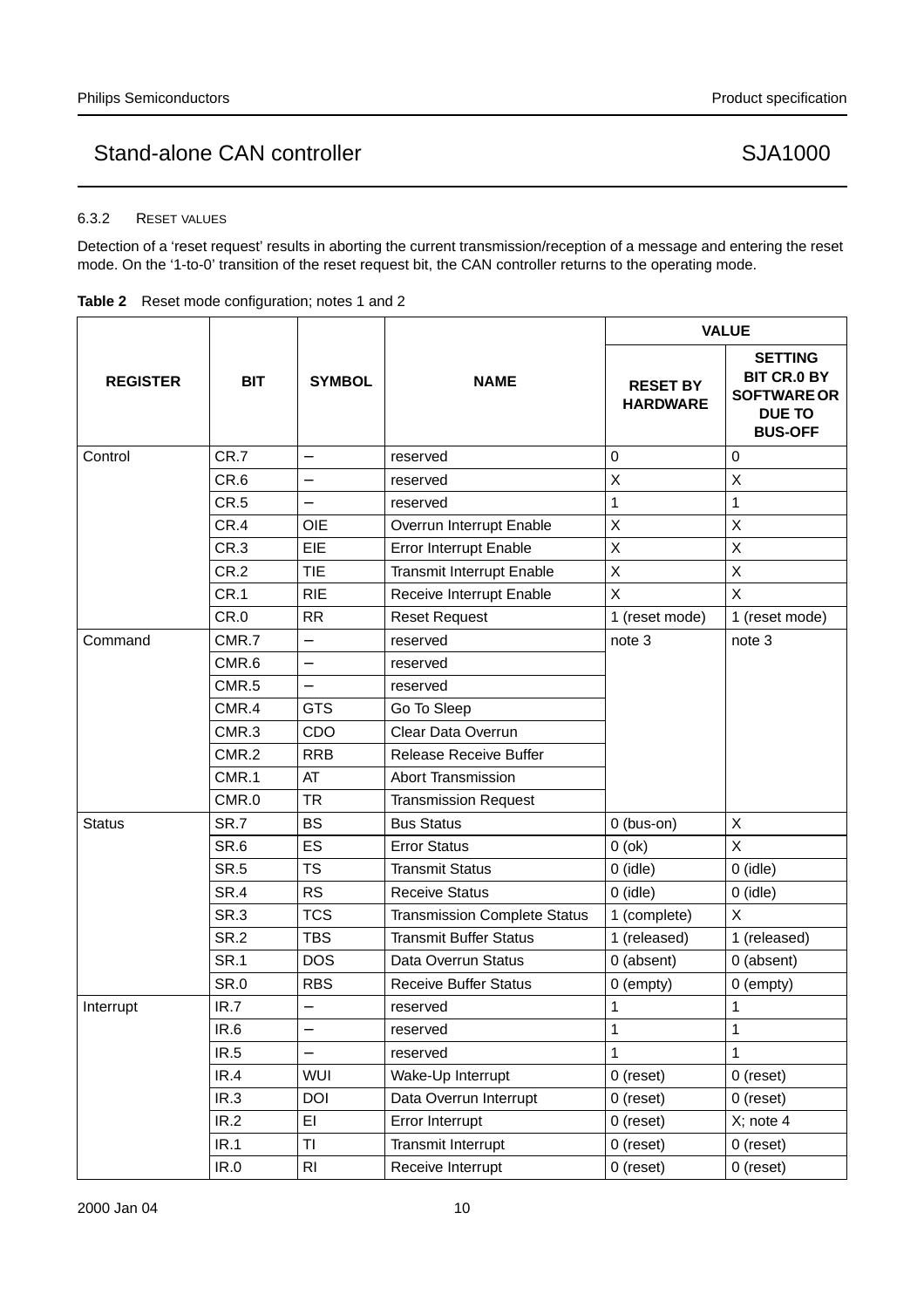|                 |               |                   |                                     |                                                | <b>VALUE</b>                                                                                  |
|-----------------|---------------|-------------------|-------------------------------------|------------------------------------------------|-----------------------------------------------------------------------------------------------|
| <b>REGISTER</b> | <b>BIT</b>    | <b>SYMBOL</b>     | <b>NAME</b>                         | <b>RESET BY</b><br><b>HARDWARE</b>             | <b>SETTING</b><br><b>BIT CR.0 BY</b><br><b>SOFTWARE OR</b><br><b>DUE TO</b><br><b>BUS-OFF</b> |
| Acceptance code | AC.7 to $0$   | AC                | Acceptance Code                     | X                                              | X                                                                                             |
| Acceptance mask | AM.7 to 0     | AM                | Acceptance Mask                     | X                                              | $\sf X$                                                                                       |
| Bus timing 0    | <b>BTR0.7</b> | SJW.1             | Synchronization Jump Width 1        | X                                              | $\mathsf X$                                                                                   |
|                 | <b>BTR0.6</b> | SJW.0             | Synchronization Jump Width 0        | X                                              | X                                                                                             |
|                 | <b>BTR0.5</b> | BRP <sub>5</sub>  | <b>Baud Rate Prescaler 5</b>        | X                                              | $\mathsf X$                                                                                   |
|                 | <b>BTR0.4</b> | BRP.4             | <b>Baud Rate Prescaler 4</b>        | X                                              | $\mathsf X$                                                                                   |
|                 | BTR0.3        | BRP.3             | <b>Baud Rate Prescaler 3</b>        | X                                              | $\sf X$                                                                                       |
|                 | <b>BTR0.2</b> | BRP.2             | <b>Baud Rate Prescaler 2</b>        | X                                              | X                                                                                             |
|                 | <b>BTR0.1</b> | BRP.1             | <b>Baud Rate Prescaler 1</b>        | X                                              | $\sf X$                                                                                       |
|                 | <b>BTR0.0</b> | BRP.0             | Baud Rate Prescaler 0               | X                                              | $\sf X$                                                                                       |
| Bus timing 1    | <b>BTR1.7</b> | <b>SAM</b>        | Sampling                            | X                                              | $\sf X$                                                                                       |
|                 | <b>BTR1.6</b> | <b>TSEG2.2</b>    | Time Segment 2.2                    | X                                              | X                                                                                             |
|                 | <b>BTR1.5</b> | <b>TSEG2.1</b>    | Time Segment 2.1                    | X                                              | X                                                                                             |
|                 | <b>BTR1.4</b> | <b>TSEG2.0</b>    | Time Segment 2.0                    | X                                              | $\mathsf X$                                                                                   |
|                 | <b>BTR1.3</b> | <b>TSEG1.3</b>    | Time Segment 1.3                    | X                                              | $\sf X$                                                                                       |
|                 | <b>BTR1.2</b> | <b>TSEG1.2</b>    | Time Segment 1.2                    | X                                              | $\sf X$                                                                                       |
|                 | <b>BTR1.1</b> | <b>TSEG1.1</b>    | Time Segment 1.1                    | X                                              | X                                                                                             |
|                 | <b>BTR1.0</b> | <b>TSEG1.0</b>    | Time Segment 1.0                    | X                                              | $\mathsf X$                                                                                   |
| Output control  | OC.7          | OCTP1             | <b>Output Control Transistor P1</b> | X                                              | $\sf X$                                                                                       |
|                 | OC.6          | OCTN1             | Output Control Transistor N1        | X                                              | $\sf X$                                                                                       |
|                 | OC.5          | OCPOL1            | <b>Output Control Polarity 1</b>    | X                                              | X                                                                                             |
|                 | OC.4          | OCTP0             | Output Control Transistor P0        | X                                              | X                                                                                             |
|                 | OC.3          | OCTN <sub>0</sub> | Output Control Transistor N0        | Χ                                              | $\sf X$                                                                                       |
|                 | OC.2          | <b>OCPOL0</b>     | Output Control Polarity 0           | X                                              | $\sf X$                                                                                       |
|                 | OC.1          | OCMODE1           | Output Control Mode 1               | X                                              | X                                                                                             |
|                 | OC.0          | OCMODE0           | Output Control Mode 0               | X                                              | X                                                                                             |
| Transmit buffer |               | <b>TXB</b>        | <b>Transmit Buffer</b>              | X                                              | X                                                                                             |
| Receive buffer  |               | <b>RXB</b>        | Receive Buffer                      | $X$ ; note $5$                                 | $X$ ; note 5                                                                                  |
| Clock divider   |               | <b>CDR</b>        | <b>Clock Divider Register</b>       | 00000000<br>(Intel);<br>00000101<br>(Motorola) | X                                                                                             |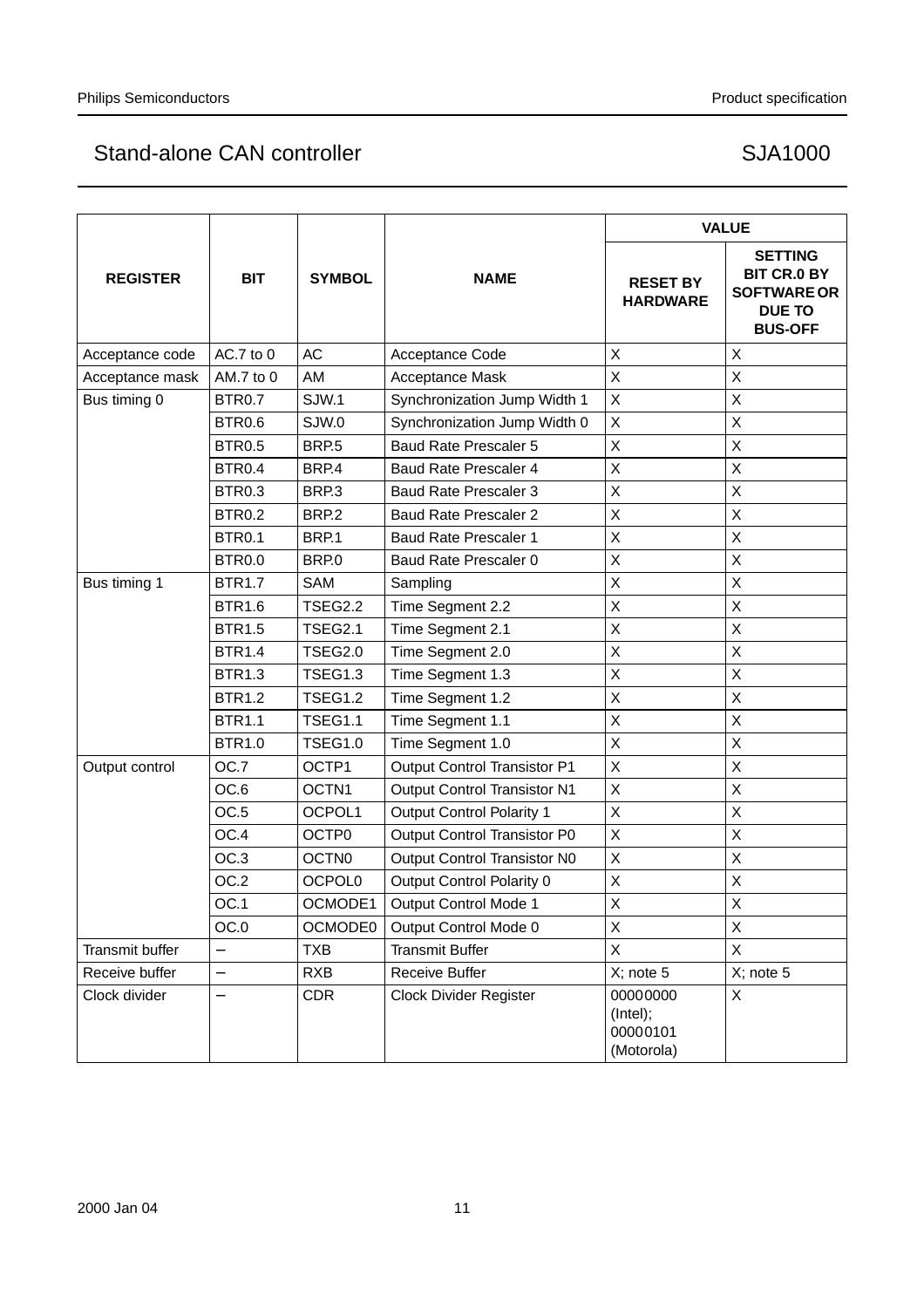#### **Notes**

- 1. X means that the value of these registers or bits is not influenced.
- 2. Remarks in brackets explain functional meaning.
- 3. Reading the command register will always reflect a binary '11111111'.
- 4. On bus-off the error interrupt is set, if enabled.
- 5. Internal read/write pointers of the RXFIFO are reset to their initial values. A subsequent read access to the RXB would show undefined data values (parts of old messages). If a message is transmitted, this message is written in parallel to the receive buffer but no receive interrupt is generated and the receive buffer area is not locked. So, even if the receive buffer is empty, the last transmitted message may be read from the receive buffer until it is overridden by the next received or transmitted message.

Upon a hardware reset, the RXFIFO pointers are reset to the physical RAM address '0'. Setting CR.0 by software or due to the bus-off event will reset the RXFIFO pointers to the currently valid FIFO start address which is different from the RAM address '0' after the first release receive buffer command.

### 6.3.3 CONTROL REGISTER (CR)

The contents of the control register are used to change the behaviour of the CAN controller. Bits may be set or reset by the attached microcontroller which uses the control register as a read/write memory.

| <b>BIT</b>         | <b>SYMBOL</b>            | <b>NAME</b>                      | <b>VALUE</b> | <b>FUNCTION</b>                                                                                                                                                                                                                       |
|--------------------|--------------------------|----------------------------------|--------------|---------------------------------------------------------------------------------------------------------------------------------------------------------------------------------------------------------------------------------------|
| CR.7               |                          |                                  |              | reserved; note 1                                                                                                                                                                                                                      |
| CR.6               | $\overline{\phantom{0}}$ |                                  |              | reserved; note 2                                                                                                                                                                                                                      |
| CR.5               | $\overline{\phantom{0}}$ |                                  |              | reserved; note 3                                                                                                                                                                                                                      |
| CR.4<br><b>OIE</b> |                          | Overrun Interrupt Enable         |              | enabled; if the data overrun bit is set, the<br>microcontroller receives an overrun interrupt<br>signal (see also status register; Table 5)                                                                                           |
|                    |                          |                                  | 0            | disabled; the microcontroller receives no overrun<br>interrupt signal from the SJA1000                                                                                                                                                |
| CR.3               | EIE                      | <b>Error Interrupt Enable</b>    | 1            | enabled; if the error or bus status change, the<br>microcontroller receives an error interrupt signal<br>(see also status register; Table 5)                                                                                          |
|                    |                          |                                  | $\Omega$     | disabled; the microcontroller receives no error<br>interrupt signal from the SJA1000                                                                                                                                                  |
| CR.2               | <b>TIE</b>               | <b>Transmit Interrupt Enable</b> |              | enabled; when a message has been successfully<br>transmitted or the transmit buffer is accessible<br>again, (e.g. after an abort transmission command)<br>the SJA1000 transmits a transmit interrupt signal<br>to the microcontroller |
|                    |                          |                                  | 0            | disabled; the microcontroller receives no transmit<br>interrupt signal from the SJA1000                                                                                                                                               |

| Table 3 Bit interpretation of the control register (CR); CAN address 0 |  |  |
|------------------------------------------------------------------------|--|--|
|                                                                        |  |  |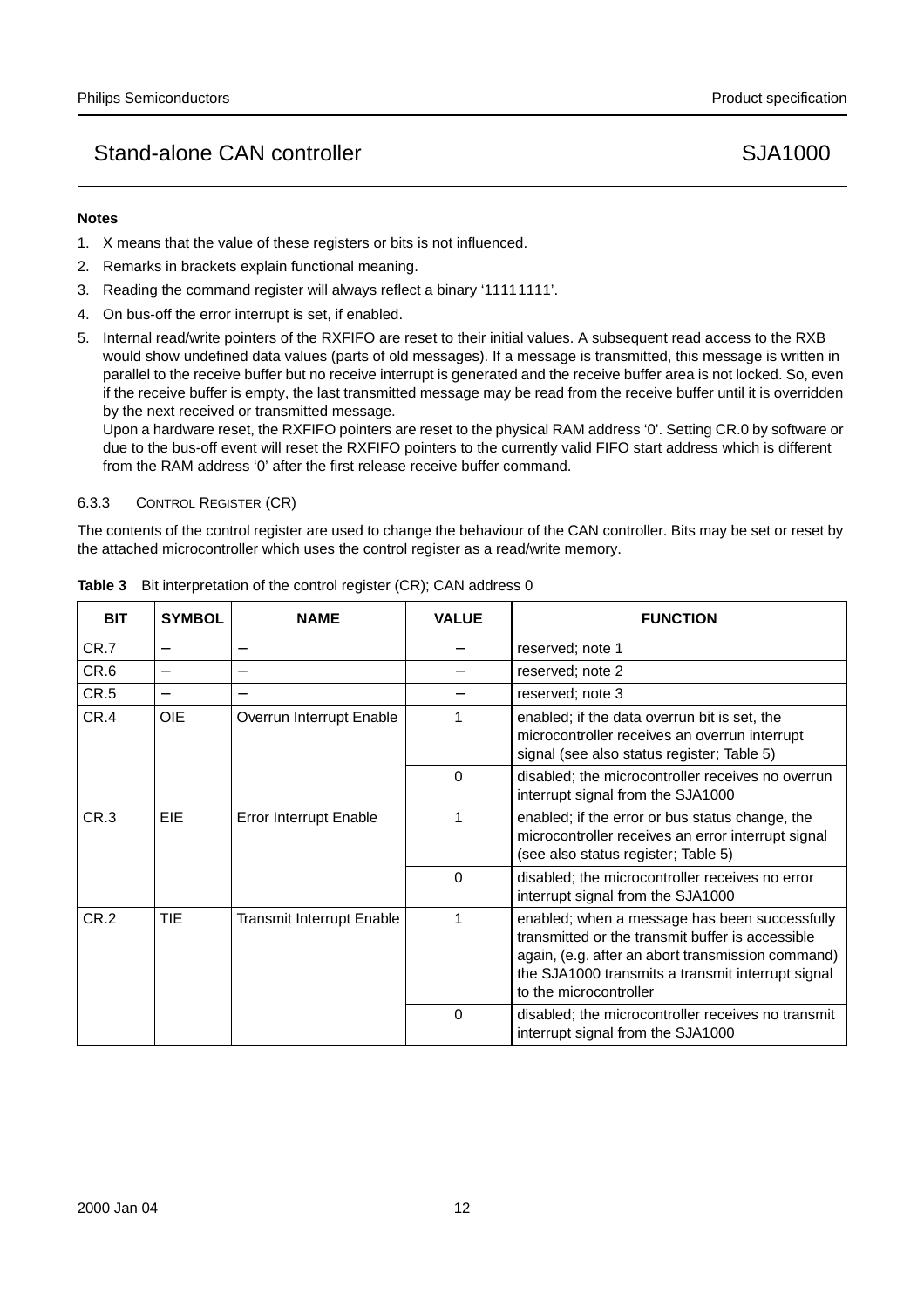| <b>BIT</b> | <b>SYMBOL</b> | <b>NAME</b>              | <b>VALUE</b> | <b>FUNCTION</b>                                                                                                                             |
|------------|---------------|--------------------------|--------------|---------------------------------------------------------------------------------------------------------------------------------------------|
| CR.1       | <b>RIE</b>    | Receive Interrupt Enable |              | enabled; when a message has been received<br>without errors, the SJA1000 transmits a receive<br>interrupt signal to the microcontroller     |
|            |               |                          | 0            | disabled; the microcontroller receives no transmit<br>interrupt signal from the SJA1000                                                     |
| CR.0       | <b>RR</b>     | Reset Request; note 4    |              | present; detection of a reset request results in<br>aborting the current transmission/reception of a<br>message and entering the reset mode |
|            |               |                          | $\Omega$     | absent; on the '1-to-0' transition of the reset<br>request bit, the SJA1000 returns to the operating<br>mode                                |

#### **Notes**

- 1. Any write access to the control register has to set this bit to logic 0 (reset value is logic 0).
- 2. In the PCA82C200 this bit was used to select the synchronization mode. Because this mode is not longer implemented, setting this bit has no influence on the microcontroller. Due to software compatibility setting this bit is allowed. This bit will not change after hardware or software reset. In addition the value written by users software is reflected.
- 3. Reading this bit will always reflect a logic 1.
- 4. During a hardware reset or when the bus status bit is set to logic 1 (bus-off), the reset request bit is set to logic 1 (present). If this bit is accessed by software, a value change will become visible and takes effect first with the next positive edge of the internal clock which operates with  $\frac{1}{2}$  of the external oscillator frequency. During an external reset the microcontroller cannot set the reset request bit to logic 0 (absent). Therefore, after having set the reset request bit to logic 0, the microcontroller must check this bit to ensure that the external reset pin is not being held LOW. Changes of the reset request bit are synchronized with the internal divided clock. Reading the reset request bit reflects the synchronized status.

After the reset request bit is set to logic 0 the SJA1000 will wait for:

- a) One occurrence of bus-free signal (11 recessive bits), if the preceding reset request has been caused by a hardware reset or a CPU-initiated reset
- b) 128 occurrences of bus-free, if the preceding reset request has been caused by a CAN controller initiated bus-off, before re-entering the bus-on mode; it should be noted that several registers are modified if the reset request bit was set (see also Table 2).

#### 6.3.4 COMMAND REGISTER (CMR)

A command bit initiates an action within the transfer layer of the SJA1000. The command register appears to the microcontroller as a write only memory. If a read access is performed to this address the byte '11111111' is returned. Between two commands at least one internal clock cycle is needed to process. The internal clock is divided by two from the external oscillator frequency.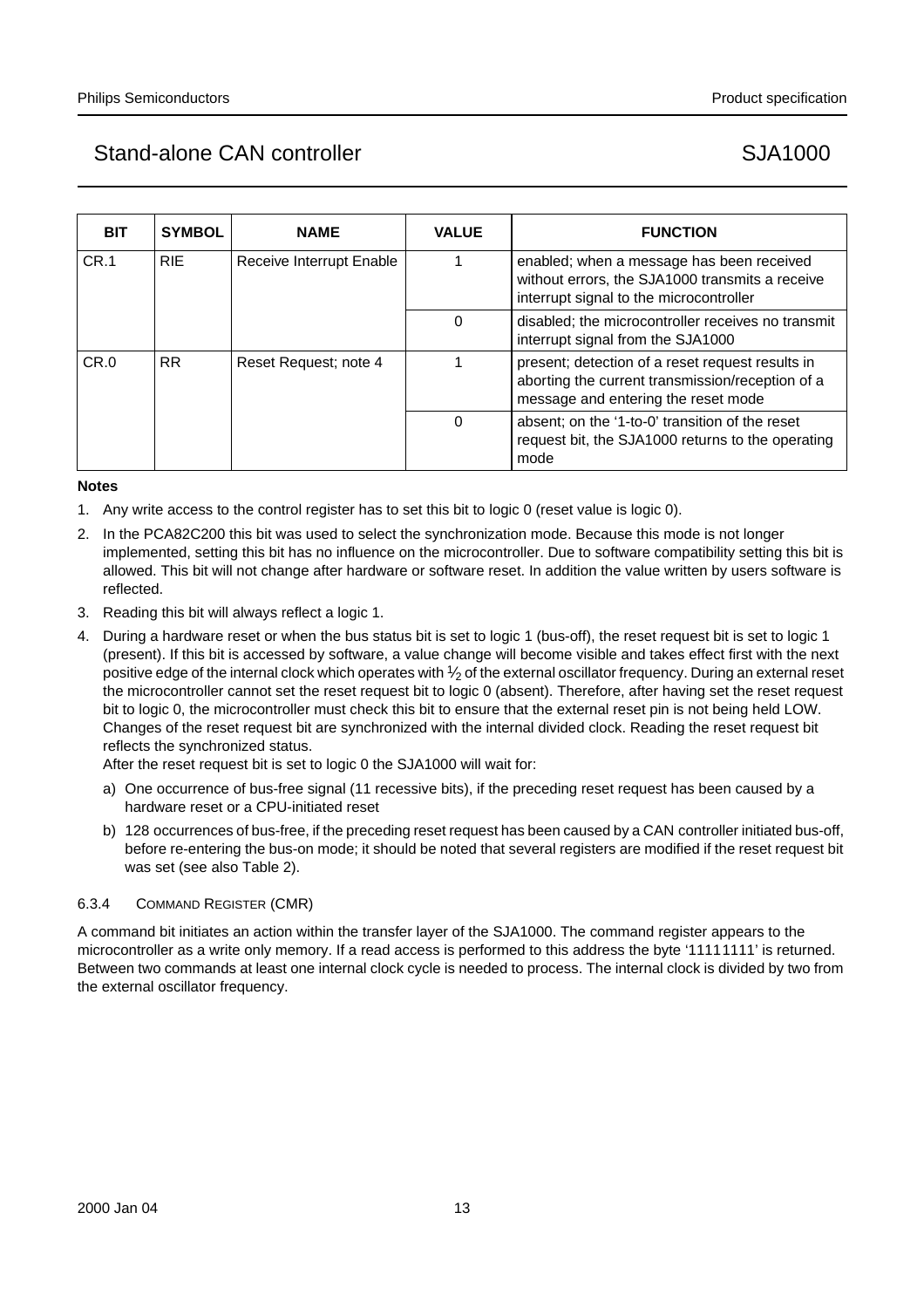| <b>BIT</b> | <b>SYMBOL</b>            | <b>NAME</b>                       | <b>VALUE</b> | <b>FUNCTION</b>                                                                                     |
|------------|--------------------------|-----------------------------------|--------------|-----------------------------------------------------------------------------------------------------|
| CMR.7      | $\overline{\phantom{m}}$ |                                   |              | reserved                                                                                            |
| CMR.6      | $\overline{\phantom{m}}$ |                                   |              | reserved                                                                                            |
| CMR.5      | $\overline{\phantom{m}}$ |                                   |              | reserved                                                                                            |
| CMR.4      | <b>GTS</b>               | Go To Sleep; note 1               |              | sleep; the SJA1000 enters sleep mode if no CAN<br>interrupt is pending and there is no bus activity |
|            |                          |                                   | $\Omega$     | wake up; SJA1000 operates normal                                                                    |
| CMR.3      | CDO                      | Clear Data Overrun;               |              | clear; data overrun status bit is cleared                                                           |
|            |                          | note 2                            | 0            | no action                                                                                           |
| CMR.2      | <b>RRB</b>               | Release Receive Buffer:<br>note 3 |              | released; the receive buffer, representing the<br>message memory space in the RXFIFO is<br>released |
|            |                          |                                   | $\Omega$     | no action                                                                                           |
| CMR.1      | AT                       | Abort Transmission:<br>note 4     | 1            | present; if not already in progress, a pending<br>transmission request is cancelled                 |
|            |                          |                                   | $\Omega$     | absent; no action                                                                                   |
| CMR.0      | <b>TR</b>                | Transmission Request;             | 1            | present; a message will be transmitted                                                              |
|            |                          | note 5                            | $\Omega$     | absent; no action                                                                                   |

|  |  | Table 4 Bit interpretation of the command register (CMR); CAN address 1 |  |
|--|--|-------------------------------------------------------------------------|--|

#### **Notes**

- 1. The SJA1000 will enter sleep mode if the sleep bit is set to logic 1 (sleep); there is no bus activity and no interrupt is pending. Setting of GTS with at least one of the previously mentioned exceptions valid will result in a wake-up interrupt. After sleep mode is set, the CLKOUT signal continues until at least 15 bit times have passed, to allow a host microcontroller clocked via this signal to enter its own standby mode before the CLKOUT goes LOW. The SJA1000 will wake up when one of the three previously mentioned conditions is negated: after 'Go To Sleep' is set LOW (wake-up), there is bus activity or  $\overline{\text{INT}}$  is driven LOW (active). On wake-up, the oscillator is started and a wake-up interrupt is generated. A sleeping SJA1000 which wakes up due to bus activity will not be able to receive this message until it detects 11 consecutive recessive bits (bus-free sequence). It should be noted that setting of GTS is not possible in reset mode. After clearing of reset request, setting of GTS is possible first, when bus-free is detected again.
- 2. This command bit is used to clear the data overrun condition indicated by the data overrun status bit. As long as the data overrun status bit is set no further data overrun interrupt is generated. It is allowed to give the clear data overrun command at the same time as a release receive buffer command.
- 3. After reading the contents of the receive buffer, the microcontroller can release this memory space of the RXFIFO by setting the release receive buffer bit to logic 1. This may result in another message becoming immediately available within the receive buffer. This event will force another receive interrupt, if enabled. If there is no other message available no further receive interrupt is generated and the receive buffer status bit is cleared.
- 4. The abort transmission bit is used when the CPU requires the suspension of the previously requested transmission, e.g. to transmit a more urgent message before. A transmission already in progress is not stopped. In order to see if the original message had been either transmitted successfully or aborted, the transmission complete status bit should be checked. This should be done after the transmit buffer status bit has been set to logic 1 (released) or a transmit interrupt has been generated.
- 5. If the transmission request was set to logic 1 in a previous command, it cannot be cancelled by setting the transmission request bit to logic 0. The requested transmission may be cancelled by setting the abort transmission bit to logic 1.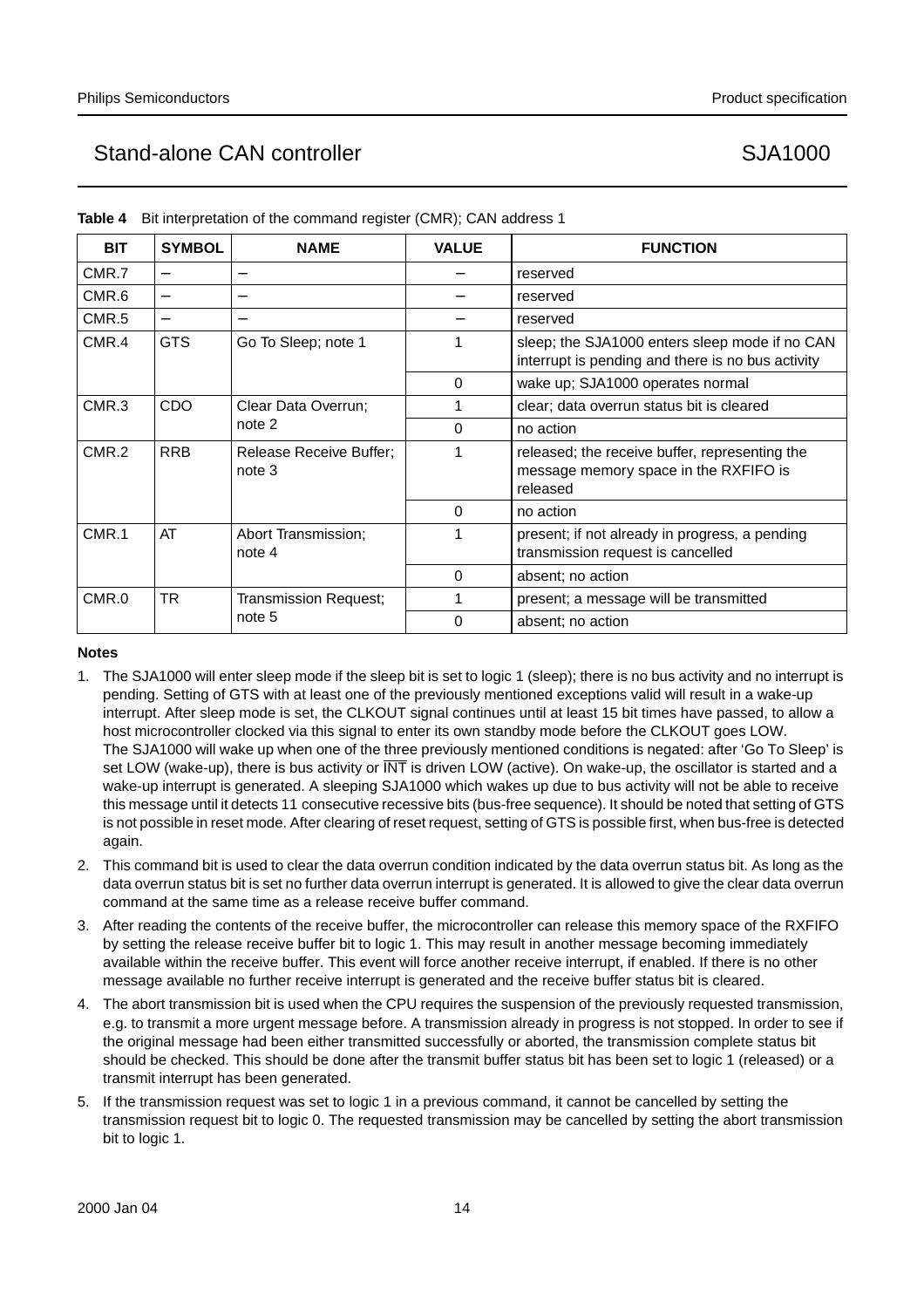### 6.3.5 STATUS REGISTER (SR)

The content of the status register reflects the status of the SJA1000. The status register appears to the microcontroller as a read only memory.

| <b>BIT</b>      | <b>SYMBOL</b> | <b>NAME</b>                                    | <b>VALUE</b> | <b>FUNCTION</b>                                                                                                         |
|-----------------|---------------|------------------------------------------------|--------------|-------------------------------------------------------------------------------------------------------------------------|
| SR.7            | <b>BS</b>     | Bus Status; note 1                             | $\mathbf 1$  | bus-off; the SJA1000 is not involved in bus<br>activities                                                               |
|                 |               |                                                | $\Omega$     | bus-on; the SJA1000 is involved in bus activities                                                                       |
| SR.6            | ES            | Error Status; note 2                           | $\mathbf{1}$ | error; at least one of the error counters has<br>reached or exceeded the CPU warning limit                              |
|                 |               |                                                | $\mathbf 0$  | ok; both error counters are below the warning limit                                                                     |
| SR.5            | <b>TS</b>     | Transmit Status; note 3                        | $\mathbf{1}$ | transmit; the SJA1000 is transmitting a message                                                                         |
|                 |               |                                                | $\Omega$     | idle; no transmit message is in progress                                                                                |
| SR.4            | <b>RS</b>     | Receive Status; note 3                         | $\mathbf{1}$ | receive; the SJA1000 is receiving a message                                                                             |
|                 |               |                                                | $\mathbf 0$  | idle; no receive message is in progress                                                                                 |
| SR <sub>3</sub> | <b>TCS</b>    | <b>Transmission Complete</b><br>Status: note 4 | $\mathbf{1}$ | complete; the last requested transmission has<br>been successfully completed                                            |
|                 |               |                                                | $\Omega$     | incomplete; the previously requested transmission<br>is not yet completed                                               |
| <b>SR.2</b>     | <b>TBS</b>    | <b>Transmit Buffer Status;</b><br>note 5       | $\mathbf{1}$ | released; the CPU may write a message into the<br>transmit buffer                                                       |
|                 |               |                                                | $\Omega$     | locked; the CPU cannot access the transmit<br>buffer; a message is waiting for transmission or is<br>already in process |
| <b>SR.1</b>     | <b>DOS</b>    | Data Overrun Status;<br>note 6                 | $\mathbf{1}$ | overrun; a message was lost because there was<br>not enough space for that message in the RXFIFO                        |
|                 |               |                                                | $\Omega$     | absent; no data overrun has occurred since the<br>last clear data overrun command was given                             |
| <b>SR.0</b>     | <b>RBS</b>    | <b>Receive Buffer Status;</b><br>note 7        | $\mathbf{1}$ | full; one or more messages are available in the<br><b>RXFIFO</b>                                                        |
|                 |               |                                                | $\Omega$     | empty; no message is available                                                                                          |

Table 5 Bit interpretation of the status register (SR); CAN address 2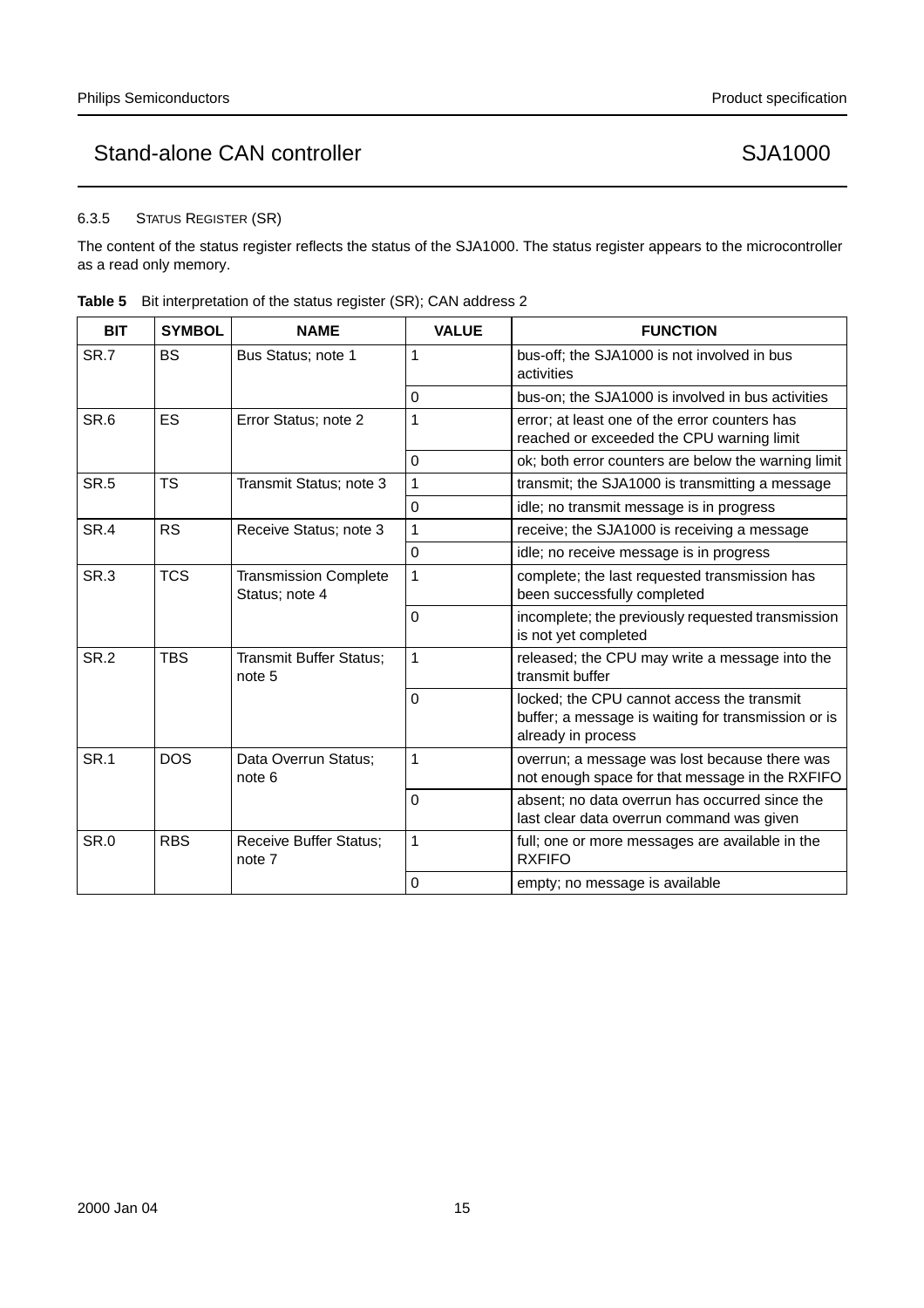#### **Notes**

- 1. When the transmit error counter exceeds the limit of 255 [the bus status bit is set to logic 1 (bus-off)] the CAN controller will set the reset request bit to logic 1 (present) and an error interrupt is generated, if enabled. It will stay in this mode until the CPU clears the reset request bit. Once this is completed the CAN controller will wait the minimum protocol-defined time (128 occurrences of the bus-free signal). After that the bus status bit is cleared (bus-on), the error status bit is set to logic 0 (ok), the error counters are reset and an error interrupt is generated, if enabled.
- 2. Errors detected during reception or transmission will affect the error counters according to the CAN 2.0B protocol specification. The error status bit is set when at least one of the error counters has reached or exceeded the CPU warning limit of 96. An error interrupt is generated, if enabled.
- 3. If both the receive status and the transmit status bits are logic 0 (idle) the CAN-bus is idle.
- 4. The transmission complete status bit is set to logic 0 (incomplete) whenever the transmission request bit is set to logic 1. The transmission complete status bit will remain at logic 0 (incomplete) until a message is transmitted successfully.
- 5. If the CPU tries to write to the transmit buffer when the transmit buffer status bit is at logic 0 (locked), the written byte will not be accepted and will be lost without being indicated.
- 6. When a message that shall be received has passed the acceptance filter successfully (i.e. earliest after arbitration field), the CAN controller needs space in the RXFIFO to store the message descriptor. Accordingly there must be enough space for each data byte which has been received. If there is not enough space to store the message, that message will be dropped and the data overrun condition will be indicated to the CPU only, if this received message has no errors until the last but one bit of end of frame (message becomes valid).
- 7. After reading a message stored in the RXFIFO and releasing this memory space with the command release receive buffer, this bit is cleared. If there is another message available within the FIFO this bit is set again with the next bit quantum  $(t_{\rm scl})$ .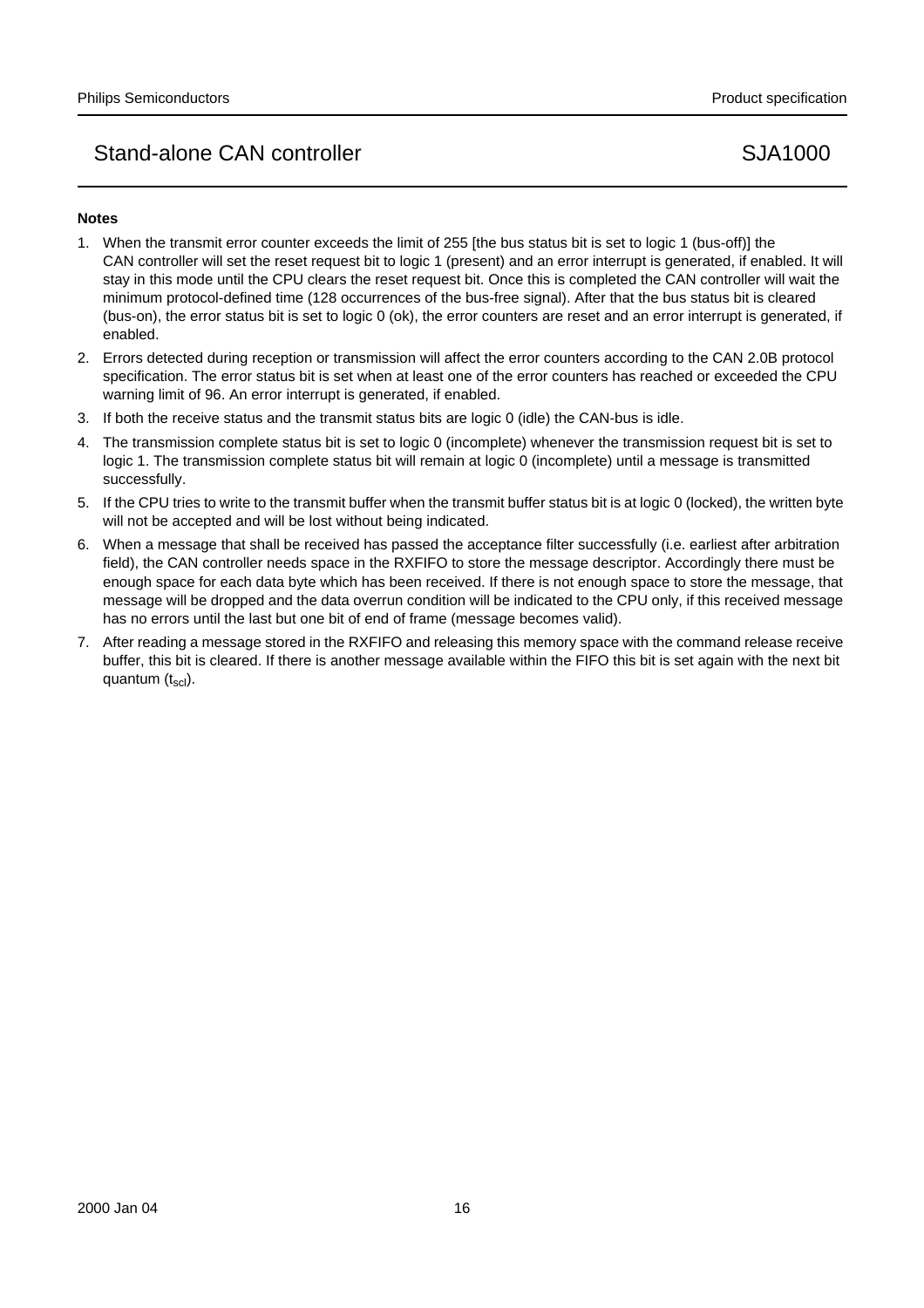#### 6.3.6 INTERRUPT REGISTER (IR)

The interrupt register allows the identification of an interrupt source. When one or more bits of this register are set, the  $\overline{\text{INT}}$  pin is activated (LOW). After this register is read by the microcontroller, all bits are reset what results in a floating level at INT. The interrupt register appears to the microcontroller as a read only memory.

|  |  |  |  | <b>Table 6</b> Bit interpretation of the interrupt register (IR); CAN address 3 |
|--|--|--|--|---------------------------------------------------------------------------------|
|--|--|--|--|---------------------------------------------------------------------------------|

| <b>BIT</b> | <b>SYMBOL</b>            | <b>NAME</b>                       | <b>VALUE</b> | <b>FUNCTION</b>                                                                                                                                                        |
|------------|--------------------------|-----------------------------------|--------------|------------------------------------------------------------------------------------------------------------------------------------------------------------------------|
| IR.7       | —                        |                                   |              | reserved; note 1                                                                                                                                                       |
| IR.6       | $\overline{\phantom{0}}$ |                                   |              | reserved; note 1                                                                                                                                                       |
| IR.5       | $\overline{\phantom{0}}$ | $\overline{\phantom{0}}$          |              | reserved; note 1                                                                                                                                                       |
| IR.4       | <b>WUI</b>               | Wake-Up Interrupt;                | 1            | set; this bit is set when the sleep mode is left                                                                                                                       |
|            |                          | note 2                            | $\Omega$     | reset; this bit is cleared by any read access of the<br>microcontroller                                                                                                |
| IR.3       | <b>DOI</b>               | Data Overrun Interrupt;<br>note 3 | $\mathbf{1}$ | set; this bit is set on a '0-to-1' transition of the data<br>overrun status bit, when the data overrun interrupt<br>enable is set to logic 1 (enabled)                 |
|            |                          |                                   | $\Omega$     | reset; this bit is cleared by any read access of the<br>microcontroller                                                                                                |
| IR.2       | ΕI                       | <b>Error Interrupt</b>            | $\mathbf{1}$ | set; this bit is set on a change of either the error<br>status or bus status bits if the error interrupt<br>enable is set to logic 1 (enabled)                         |
|            |                          |                                   | $\Omega$     | reset; this bit is cleared by any read access of the<br>microcontroller                                                                                                |
| IR.1       | ΤI                       | <b>Transmit Interrupt</b>         | $\mathbf{1}$ | set; this bit is set whenever the transmit buffer<br>status changes from logic 0 to logic 1 (released)<br>and transmit interrupt enable is set to logic 1<br>(enabled) |
|            |                          |                                   | $\Omega$     | reset; this bit is cleared by any read access of the<br>microcontroller                                                                                                |
| IR.0       | R <sub>1</sub>           | Receive Interrupt; note 4         | 1            | set: this bit is set while the receive FIFO is not<br>empty and the receive interrupt enable bit is set<br>to logic 1 (enabled)                                        |
|            |                          |                                   | $\Omega$     | reset; this bit is cleared by any read access of the<br>microcontroller                                                                                                |

#### **Notes**

- 1. Reading this bit will always reflect a logic 1.
- 2. A wake-up interrupt is also generated if the CPU tries to set go to sleep while the CAN controller is involved in bus activities or a CAN interrupt is pending.
- 3. The overrun interrupt bit (if enabled) and the data overrun status bit are set at the same time.
- 4. The receive interrupt bit (if enabled) and the receive buffer status bit are set at the same time. It should be noted that the receive interrupt bit is cleared upon a read access, even if there is another message available within the FIFO. The moment the release receive buffer command is given and there is another message valid within the receive buffer, the receive interrupt is set again (if enabled) with the next  $t_{\text{sol}}$ .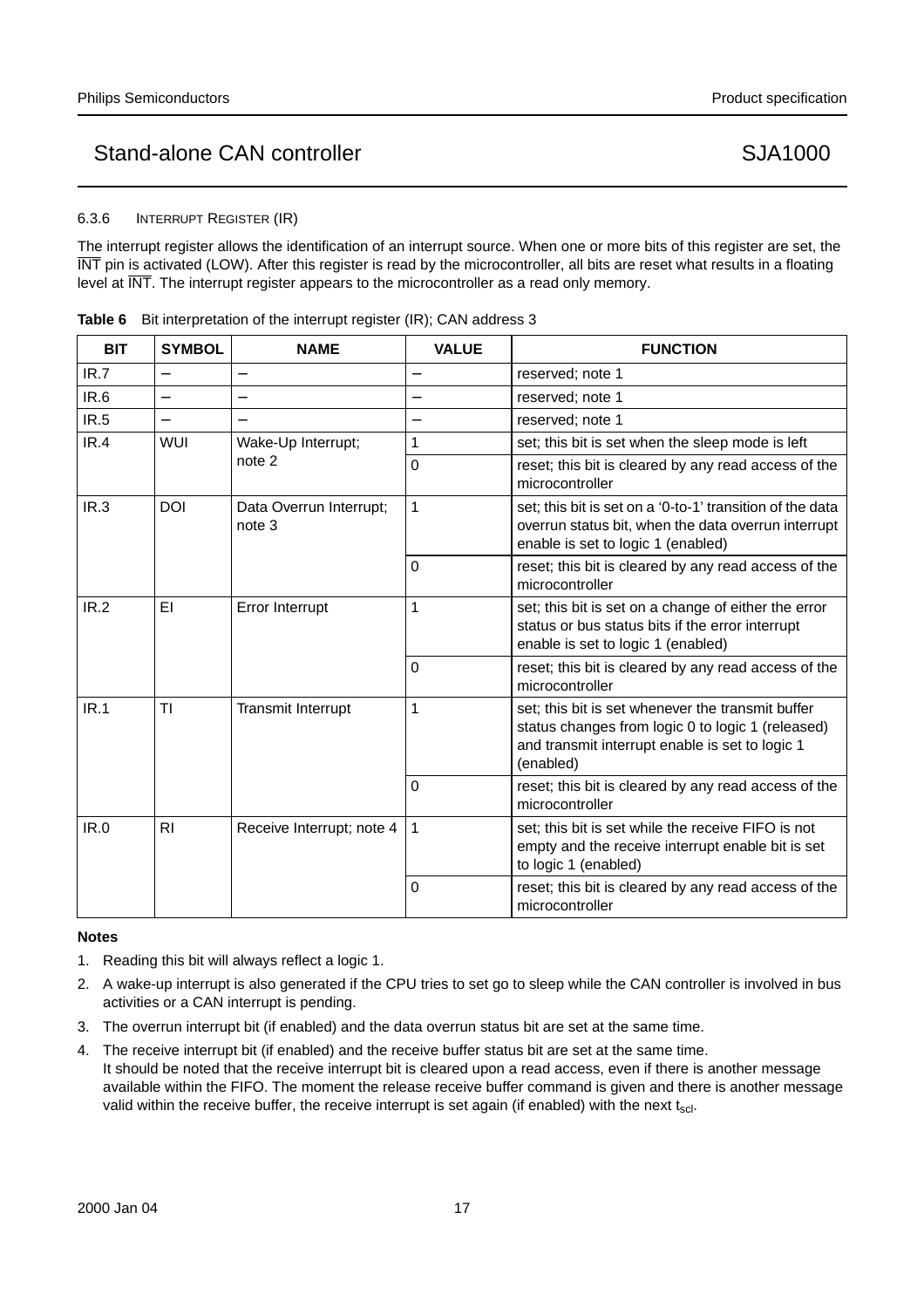#### 6.3.7 TRANSMIT BUFFER LAYOUT

The global layout of the transmit buffer is shown in Table 7. The buffer serves to store a message from the microcontroller to be transmitted by the SJA1000. It is subdivided into a descriptor and data field. The transmit buffer can be written to and read out by the microcontroller in operating mode only. In reset mode a 'FFH' is reflected for all bytes.

| <b>CAN</b>      | <b>FIELD</b> | <b>NAME</b>       | <b>BITS</b>          |                      |      |            |       |              |       |       |
|-----------------|--------------|-------------------|----------------------|----------------------|------|------------|-------|--------------|-------|-------|
| <b>ADDRESS</b>  |              |                   | 7                    | 6                    | 5    | 4          | 3     | $\mathbf{2}$ | 1     | 0     |
| 10              | descriptor   | identifier byte 1 | ID.10                | ID.9                 | ID.8 | ID.7       | ID.6  | ID.5         | ID.4  | ID.3  |
| 11              |              | identifier byte 2 | ID.2                 | ID.1                 | ID.0 | <b>RTR</b> | DLC.3 | DLC.2        | DLC.1 | DLC.0 |
| 12 <sup>°</sup> | data         | TX data 1         |                      | transmit data byte 1 |      |            |       |              |       |       |
| 13              |              | TX data 2         |                      | transmit data byte 2 |      |            |       |              |       |       |
| 14              |              | TX data 3         |                      | transmit data byte 3 |      |            |       |              |       |       |
| 15              |              | TX data 4         |                      | transmit data byte 4 |      |            |       |              |       |       |
| 16              |              | TX data 5         |                      | transmit data byte 5 |      |            |       |              |       |       |
| 17              |              | TX data 6         | transmit data byte 6 |                      |      |            |       |              |       |       |
| 18              |              | TX data 7         | transmit data byte 7 |                      |      |            |       |              |       |       |
| 19              |              | TX data 8         |                      | transmit data byte 8 |      |            |       |              |       |       |

**Table 7** Layout of transmit buffer

### 6.3.7.1 Identifier (ID)

The identifier consists of 11 bits (ID.10 to ID.0). ID.10 is the most significant bit, which is transmitted first on the bus during the arbitration process. The identifier acts as the message's name. It is used in a receiver for acceptance filtering and also determining the bus access priority during the arbitration process. The lower the binary value of the identifier the higher the priority. This is due to a larger number of leading dominant bits during arbitration.

#### 6.3.7.2 Remote Transmission Request (RTR)

If this bit is set, a remote frame will be transmitted via the bus. This means that no data bytes are included within this frame. Nevertheless, it is necessary to specify the correct data length code which depends on the corresponding data frame with the same identifier coding.

If the RTR bit is not set, a data frame will be sent including the number of data bytes as specified by the data length code.

#### 6.3.7.3 Data Length Code (DLC)

The number of bytes in the data field of a message is coded by the data length code. At the start of a remote frame transmission the data length code is not considered due to the RTR bit being at logic 1 (remote). This forces the number of transmitted/received data bytes to be logic 0. Nevertheless, the data length code must be

specified correctly to avoid bus errors if two CAN controllers start a remote frame transmission with the same identifier simultaneously.

The range of the data byte count is 0 to 8 bytes and is coded as follows:

DataByteCount =  $8 \times$  DLC.3 +  $4 \times$  DLC.2 +  $2 \times$  DLC.1 + DLC.0

For reasons of compatibility no data length code >8 should be used. If a value >8 is selected, 8 bytes are transmitted in the data frame with the data length code specified in DLC.

#### 6.3.7.4 Data field

The number of transferred data bytes is determined by the data length code. The first bit transmitted is the most significant bit of data byte 1 at address 12.

#### 6.3.8 RECEIVE BUFFER

The global layout of the receive buffer is very similar to the transmit buffer described in Section 6.3.7. The receive buffer is the accessible part of the RXFIFO and is located in the range between CAN address 20 and 29.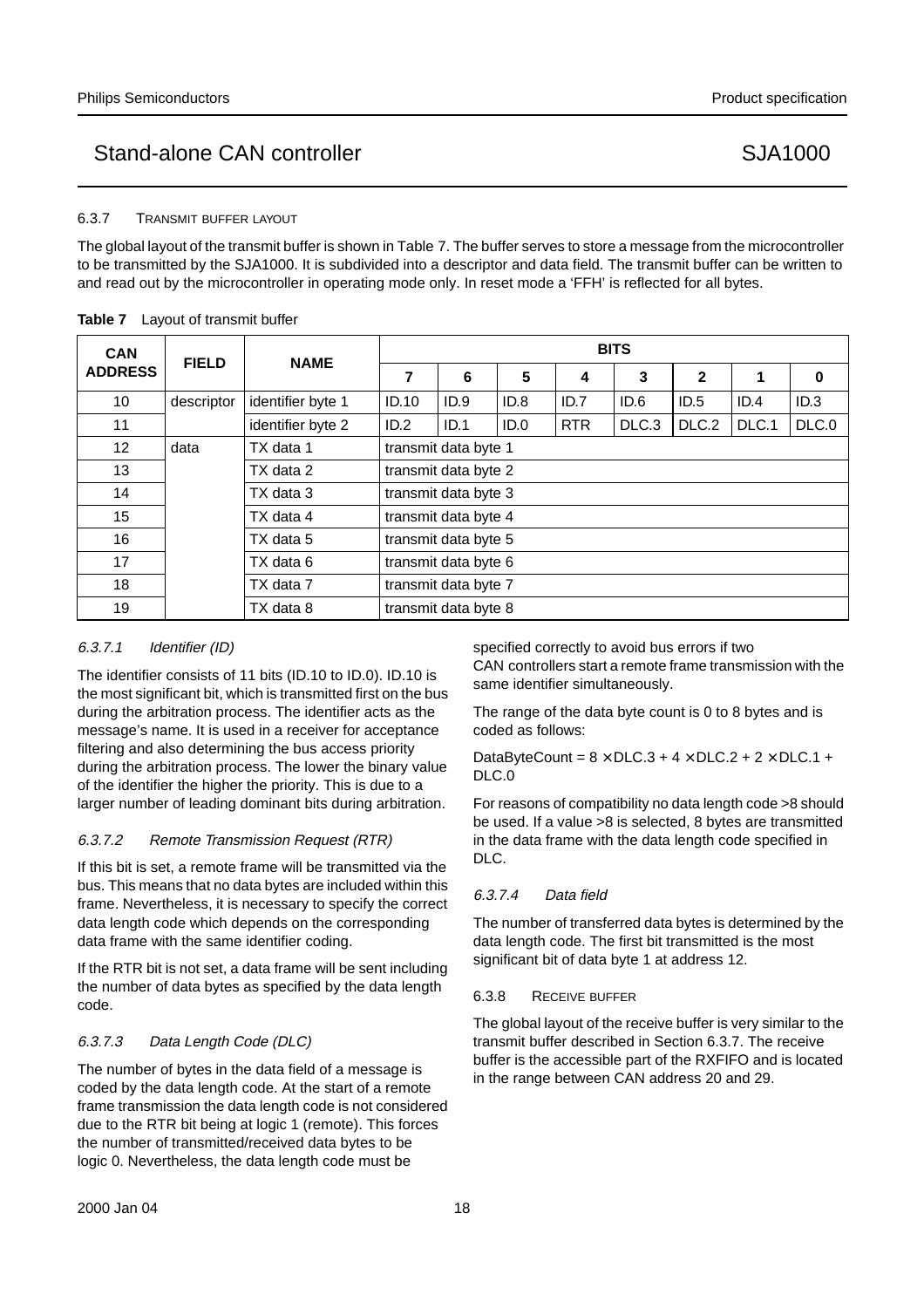

Identifier, remote transmission request bit and data length code have the same meaning and location as described in the transmit buffer but within the address range 20 to 29.

As illustrated in Fig.4 the RXFIFO has space for 64 message bytes in total. The number of messages that can be stored in the FIFO at any particular moment depends on the length of the individual messages. If there is not enough space for a new message within the RXFIFO, the CAN controller generates a data overrun condition. A message which is partly written into the RXFIFO, when the data overrun condition occurs, is deleted. This situation is indicated to the microcontroller via the status register and the data overrun interrupt, if enabled and the frame was received without any errors until the last but one bit of end of frame (RX message becomes valid).

### 6.3.9 ACCEPTANCE FILTER

With the help of the acceptance filter the CAN controller is able to allow passing of received messages to the RXFIFO only when the identifier bits of the received message are equal to the predefined ones within the acceptance filter registers. The acceptance filter is defined by the acceptance code register (ACR; see Section 6.3.9.1) and the acceptance mask register (AMR; see Section 6.3.9.2).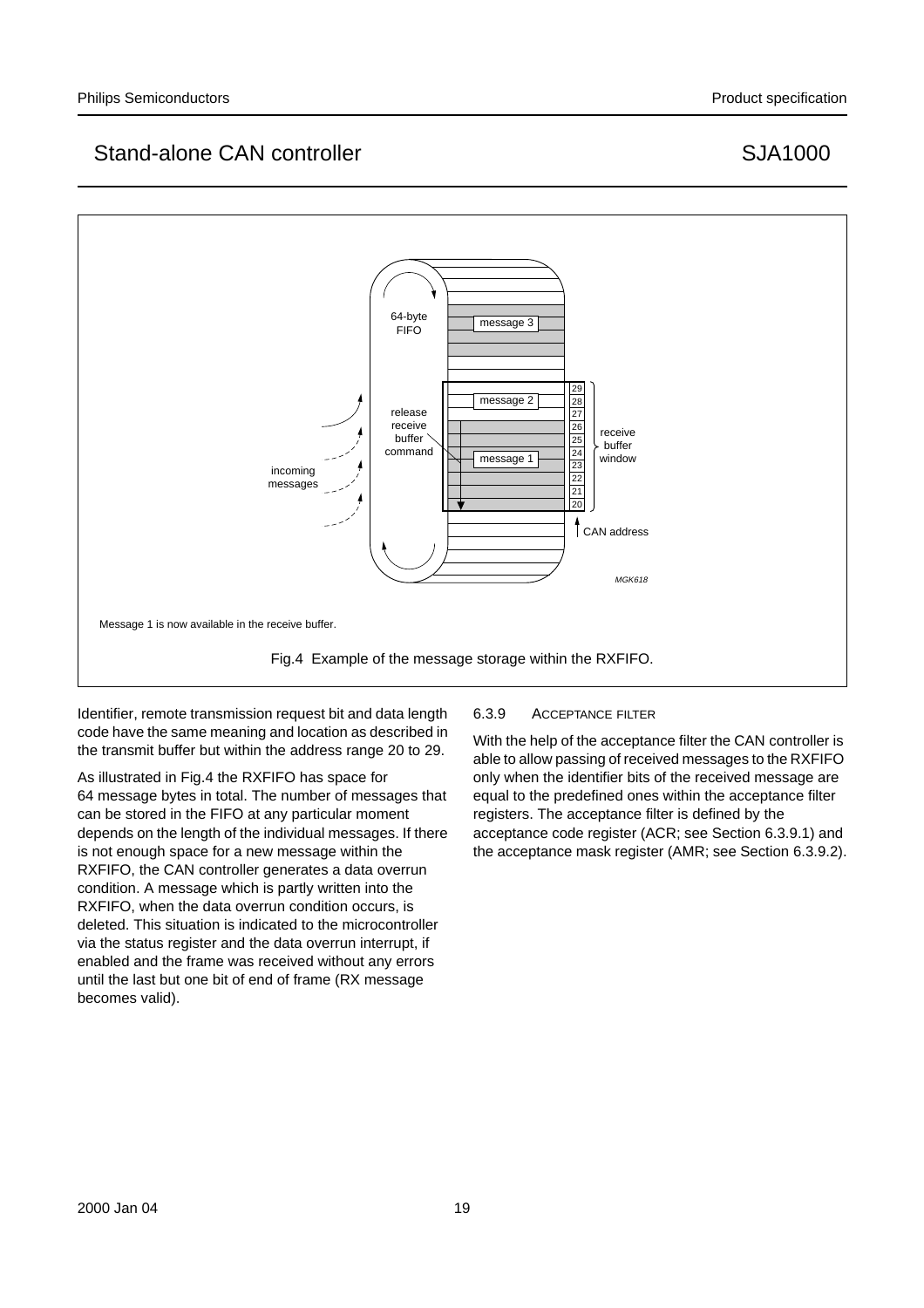### 6.3.9.1 Acceptance Code Register (ACR)

**Table 8** ACR bit allocation; can address 4

| דום  | BIT <sub>6</sub> | <b>DIT K</b><br>ыю | BIT <sub>4</sub> | BIT <sub>3</sub> | BIT <sub>2</sub> | BIT <sup>1</sup> | <b>BIT 0</b> |
|------|------------------|--------------------|------------------|------------------|------------------|------------------|--------------|
| AC.7 | AC.6             | AC.5               | AC.4             | AC.3             | AC.2             | AC.1             | AC.0         |

This register can be accessed (read/write), if the reset request bit is set HIGH (present). When a message is received which passes the acceptance test and there is receive buffer space left, then the respective descriptor and data field are sequentially stored in the RXFIFO. When the complete message has been correctly received the following occurs:

- The receive status bit is set HIGH (full)
- If the receive interrupt enable bit is set HIGH (enabled), the receive interrupt is set HIGH (set).

#### 6.3.9.2 Acceptance Mask Register (AMR)

**Table 9** AMR bit allocation; CAN address 5

| BIT <sub>7</sub> | BIT <sub>6</sub> | BIT <sub>5</sub> | <b>BIT</b> | BIT <sub>3</sub> | BIT <sub>2</sub> | <b>BIT</b> | <b>BIT 0</b> |
|------------------|------------------|------------------|------------|------------------|------------------|------------|--------------|
| AM.7             | AM.6             | AM.5             | AM.4       | AM.3             | AM.2             | AM.        | AM.0         |

This register can be accessed (read/write), if the reset request bit is set HIGH (present). The acceptance mask register qualifies which of the corresponding bits of the acceptance code are 'relevant' (AM.X = 0) or 'don't care'  $(AM.X = 1)$  for acceptance filtering.

#### 6.3.9.3 Other registers

The other registers are described in Section 6.5.

#### **6.4 PeliCAN mode**

 $= 111111111$ 

#### 6.4.1 PELICAN ADDRESS LAYOUT

The CAN controller's internal registers appear to the CPU as on-chip memory mapped peripheral registers. Because the CAN controller can operate in different modes (operating/reset; see also Section 6.4.3), one has to distinguish between different internal address definitions.

The acceptance code bits (AC.7 to AC.0) and the eight

(ID.10 to ID.3) must be equal to those bit positions which are marked relevant by the acceptance mask bits (AM.7 to AM.0). If the conditions as described in the following equation are fulfilled, acceptance is given:  $(ID.10 \text{ to } ID.3) = (AC.7 \text{ to } AC.0) \times (AM.7 \text{ to } AM.0)$ 

most significant bits of the message's identifier

Starting from CAN address 32 the complete internal RAM (80-byte) is mapped to the CPU interface.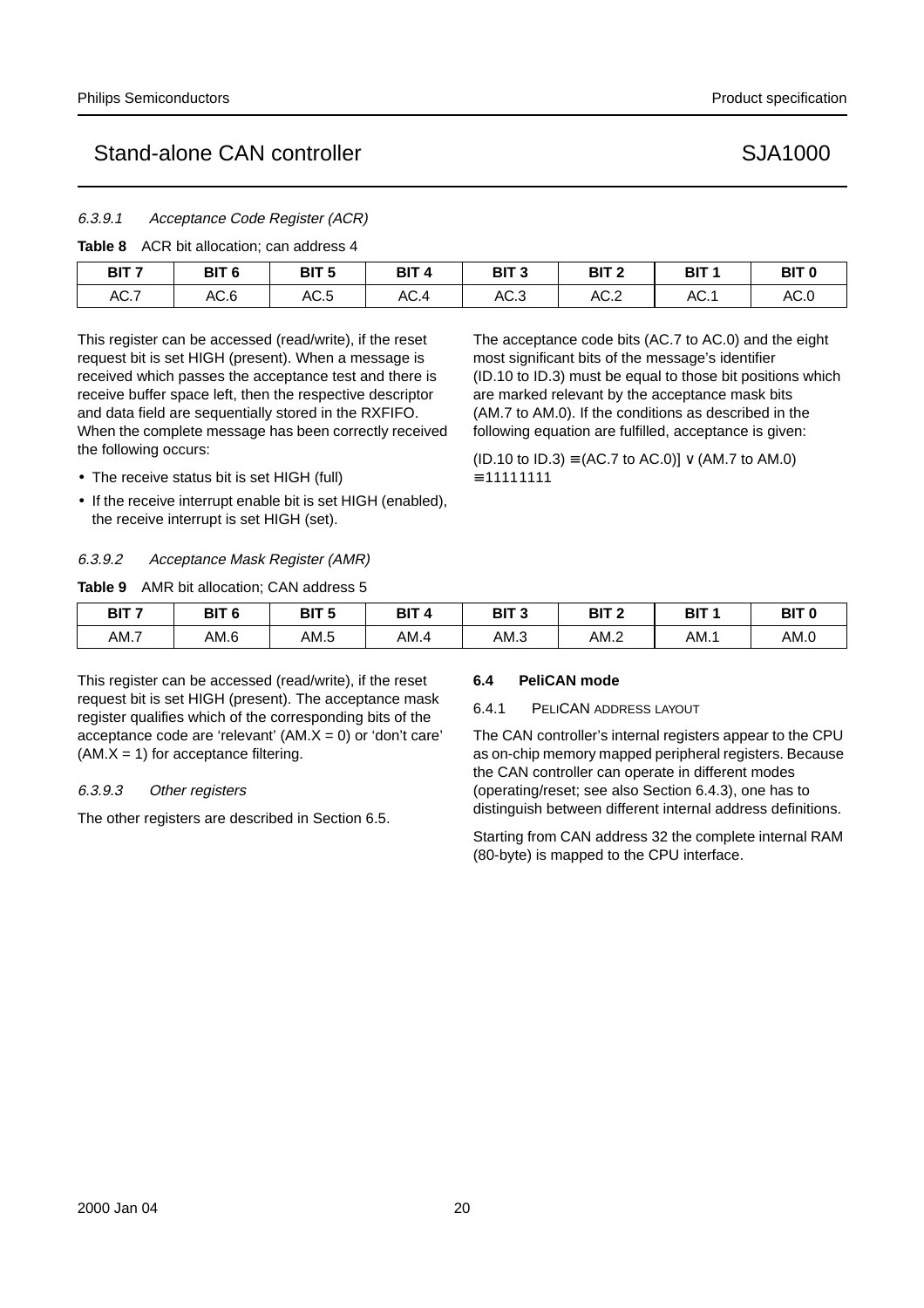|  |  |  | Table 10 PeliCAN address allocation; note 1 |  |  |
|--|--|--|---------------------------------------------|--|--|
|--|--|--|---------------------------------------------|--|--|

| <b>CAN</b>     |                                        | <b>OPERATING MODE</b>                  |                                               |                                               | <b>RESET MODE</b>           |                          |
|----------------|----------------------------------------|----------------------------------------|-----------------------------------------------|-----------------------------------------------|-----------------------------|--------------------------|
| <b>ADDRESS</b> |                                        | <b>READ</b>                            |                                               | <b>WRITE</b>                                  | <b>READ</b>                 | <b>WRITE</b>             |
| 0              | mode                                   |                                        | mode                                          |                                               | mode                        | mode                     |
| 1              | (OOH)                                  |                                        | command                                       |                                               | (00H)                       | command                  |
| 2              | status                                 |                                        |                                               |                                               | status                      |                          |
| 3              | interrupt                              |                                        |                                               |                                               | interrupt                   | $\overline{a}$           |
| 4              | interrupt enable                       |                                        | interrupt enable                              |                                               | interrupt enable            | interrupt enable         |
| 5              | reserved (00H)                         |                                        | $\overline{\phantom{0}}$                      |                                               | reserved (00H)              |                          |
| 6              | bus timing 0                           |                                        |                                               |                                               | bus timing 0                | bus timing 0             |
| 7              | bus timing 1                           |                                        |                                               |                                               | bus timing 1                | bus timing 1             |
| 8              | output control                         |                                        |                                               |                                               | output control              | output control           |
| 9              | test                                   |                                        | test; note 2                                  |                                               | test                        | test; note 2             |
| 10             | reserved (00H)                         |                                        | —                                             |                                               | reserved (00H)              | $\overline{\phantom{0}}$ |
| 11             | arbitration lost capture               |                                        |                                               |                                               | arbitration lost<br>capture | $\overline{\phantom{0}}$ |
| 12             | error code capture                     |                                        |                                               |                                               | error code<br>capture       | $\overline{\phantom{0}}$ |
| 13             | error warning limit                    |                                        |                                               |                                               | error warning<br>limit      | error warning<br>limit   |
| 14             | RX error counter                       |                                        | $\overline{\phantom{0}}$                      |                                               | RX error counter            | RX error counter         |
| 15             | TX error counter                       |                                        |                                               |                                               | TX error counter            | TX error counter         |
| 16             | RX frame<br>information<br>SFF; note 3 | RX frame<br>information<br>EFF; note 4 | <b>TX</b> frame<br>information<br>SFF; note 3 | <b>TX</b> frame<br>information<br>EFF; note 4 | acceptance<br>code 0        | acceptance<br>code 0     |
| 17             | RX identifier 1                        | RX identifier 1                        | TX identifier 1                               | TX identifier 1                               | acceptance<br>code 1        | acceptance<br>code 1     |
| 18             | RX identifier 2                        | RX identifier 2                        | TX identifier 2                               | TX identifier 2                               | acceptance<br>code 2        | acceptance<br>code 2     |
| 19             | RX data 1                              | RX identifier 3                        | TX data 1                                     | TX identifier 3                               | acceptance<br>code 3        | acceptance<br>code 3     |
| 20             | RX data 2                              | RX identifier 4                        | TX data 2                                     | TX identifier 4                               | acceptance<br>mask 0        | acceptance<br>mask 0     |
| 21             | RX data 3                              | RX data 1                              | TX data 3                                     | TX data 1                                     | acceptance<br>mask 1        | acceptance<br>mask 1     |
| 22             | RX data 4                              | RX data 2                              | TX data 4                                     | TX data 2                                     | acceptance<br>mask 2        | acceptance<br>mask 2     |
| 23             | RX data 5                              | RX data 3                              | TX data 5                                     | TX data 3                                     | acceptance<br>mask 3        | acceptance<br>mask 3     |
| 24             | RX data 6                              | RX data 4                              | TX data 6                                     | TX data 4                                     | reserved (00H)              | -                        |
| 25             | RX data 7                              | RX data 5                              | TX data 7                                     | TX data 5                                     | reserved (00H)              | $\overline{a}$           |
| 26             | RX data 8                              | RX data 6                              | TX data 8                                     | TX data 6                                     | reserved (00H)              | $\overline{\phantom{0}}$ |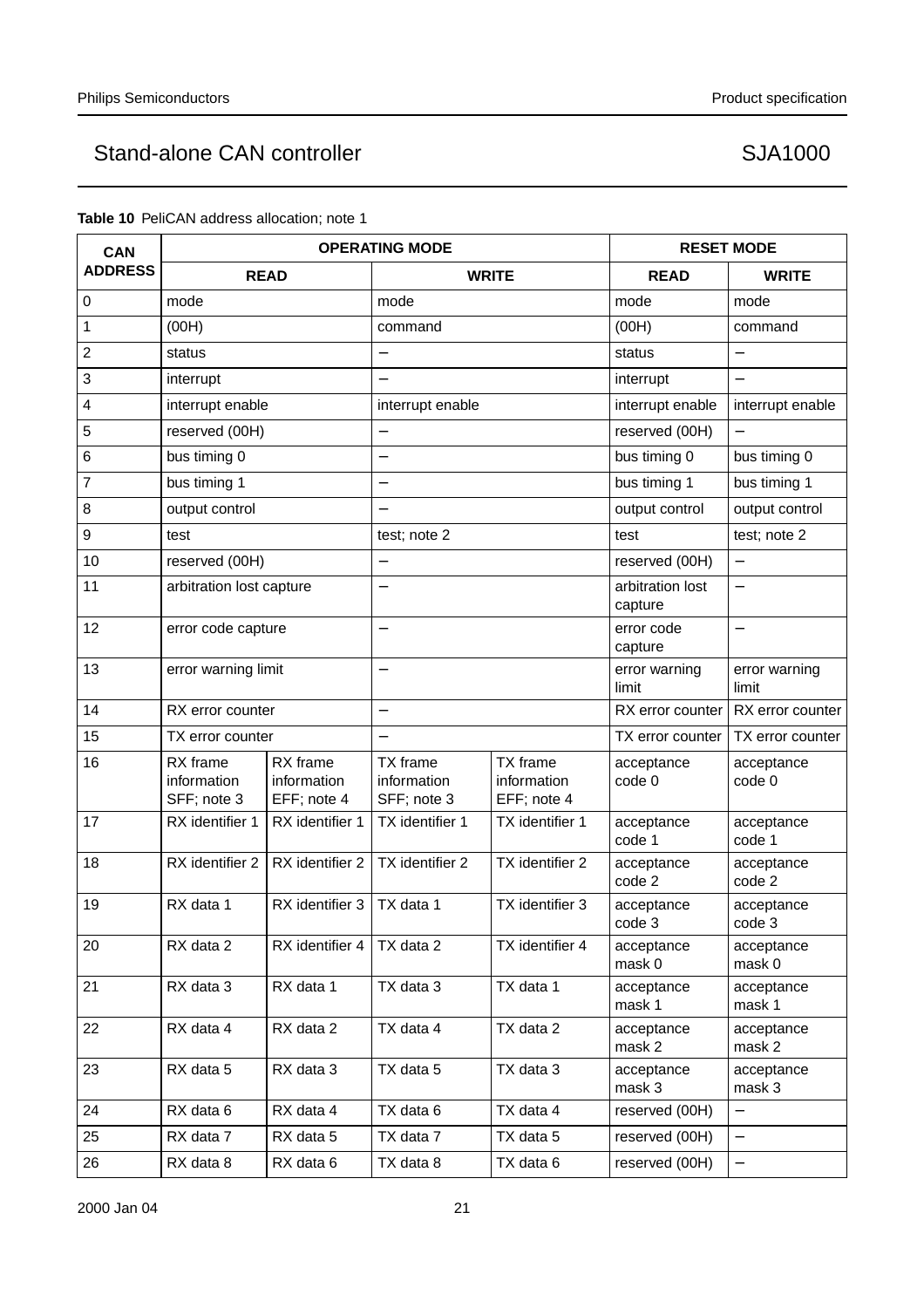| <b>CAN</b>     | <b>OPERATING MODE</b>                  |                                |                          |              |                            | <b>RESET MODE</b>          |  |  |                           |                           |
|----------------|----------------------------------------|--------------------------------|--------------------------|--------------|----------------------------|----------------------------|--|--|---------------------------|---------------------------|
| <b>ADDRESS</b> |                                        | <b>READ</b>                    |                          | <b>WRITE</b> | <b>READ</b>                | <b>WRITE</b>               |  |  |                           |                           |
| 27             | (FIFO RAM);<br>note 5                  | RX data 7                      | $\overline{\phantom{0}}$ | TX data 7    | reserved (00H)             | $\overline{\phantom{0}}$   |  |  |                           |                           |
| 28             | (FIFO RAM);<br>note 5                  | RX data 8                      | $\equiv$                 | TX data 8    | reserved (00H)             | $\overline{\phantom{0}}$   |  |  |                           |                           |
| 29             | RX message counter                     |                                | $\overline{\phantom{0}}$ |              | RX message<br>counter      | $\overline{a}$             |  |  |                           |                           |
| 30             | RX buffer start address                |                                |                          |              | RX buffer start<br>address | RX buffer start<br>address |  |  |                           |                           |
| 31             | clock divider                          |                                | clock divider; note 6    |              | clock divider              | clock divider              |  |  |                           |                           |
| 32             |                                        | internal RAM address 0 (FIFO)  |                          |              |                            |                            |  |  | internal RAM<br>address 0 | internal RAM<br>address 0 |
| 33             |                                        | internal RAM address 1 (FIFO)  | $\equiv$                 |              | internal RAM<br>address 1  | internal RAM<br>address 1  |  |  |                           |                           |
| $\downarrow$   | $\downarrow$                           |                                | ↓                        |              | J                          | ↓                          |  |  |                           |                           |
| 95             | internal RAM address 63<br>(FIFO)      |                                | $\overline{\phantom{0}}$ |              |                            | internal RAM<br>address 63 |  |  |                           |                           |
| 96             | internal RAM address 64<br>(TX buffer) |                                |                          |              | internal RAM<br>address 64 | internal RAM<br>address 64 |  |  |                           |                           |
| $\leftarrow$   | ↓                                      |                                | $\downarrow$             |              | $\downarrow$               | $\downarrow$               |  |  |                           |                           |
| 108            | internal RAM address 76<br>(TX buffer) |                                |                          |              | internal RAM<br>address 76 | internal RAM<br>address 76 |  |  |                           |                           |
| 109            |                                        | internal RAM address 77 (free) |                          |              | internal RAM<br>address 77 | internal RAM<br>address 77 |  |  |                           |                           |
| 110            |                                        | internal RAM address 78 (free) | $\overline{\phantom{0}}$ |              | internal RAM<br>address 78 | internal RAM<br>address 78 |  |  |                           |                           |
| 111            |                                        | internal RAM address 79 (free) |                          |              | internal RAM<br>address 79 | internal RAM<br>address 79 |  |  |                           |                           |
| 112            | (OOH)                                  |                                | $\overline{a}$           |              | (00H)                      | $\equiv$                   |  |  |                           |                           |
| $\downarrow$   | J                                      |                                |                          |              | J                          | ↓                          |  |  |                           |                           |
| 127            | (OOH)                                  |                                |                          |              | (00H)                      | $\equiv$                   |  |  |                           |                           |

#### **Notes**

- 1. It should be noted that the registers are repeated within higher CAN address areas (the most significant bit of the 8-bit CPU address is not decoded: CAN address 128 continues with CAN address 0 and so on).
- 2. Test register is used for production testing only. Using this register during normal operation may result in undesired behaviour of the device.
- 3. SFF = Standard Frame Format.
- 4. EFF = Extended Frame Format.
- 5. These address allocations reflect the FIFO RAM space behind the current message. The contents are random after power-up and contain the beginning of the next message which is received after the current one. If no further message is received, parts of old messages may occur here.
- 6. Some bits are writeable in reset mode only (CAN mode, CBP, RXINTEN and clock off).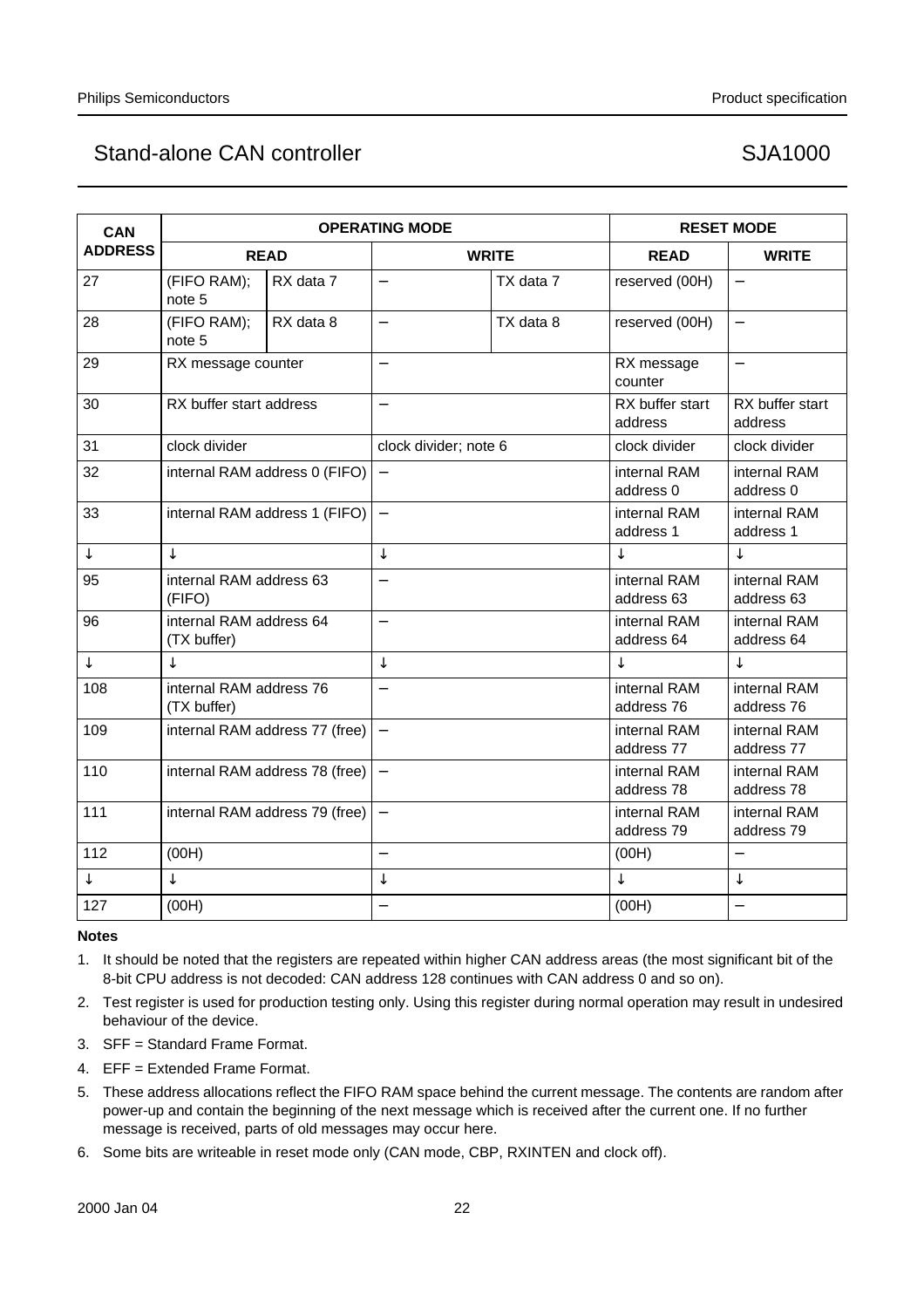#### 6.4.2 RESET VALUES

Detection of a set reset mode bit results in aborting the current transmission/reception of a message and entering the reset mode. On the '1-to-0' transition of the reset mode bit, the CAN controller returns to the mode defined within the mode register.

| Table 11 Reset mode configuration; notes 1 and 2 |  |
|--------------------------------------------------|--|
|--------------------------------------------------|--|

|                 |             |                |                                               |                                    | <b>VALUE</b>                                                              |
|-----------------|-------------|----------------|-----------------------------------------------|------------------------------------|---------------------------------------------------------------------------|
| <b>REGISTER</b> | <b>BIT</b>  | <b>SYMBOL</b>  | <b>NAME</b>                                   | <b>RESET BY</b><br><b>HARDWARE</b> | <b>SETTING MOD.0</b><br><b>BY SOFTWARE</b><br>OR DUE TO<br><b>BUS-OFF</b> |
| Mode            | MOD.7 to 5  |                | reserved                                      | 0 (reserved)                       | 0 (reserved)                                                              |
|                 | MOD.4       | <b>SM</b>      | Sleep Mode                                    | 0 (wake-up)                        | 0 (wake-up)                                                               |
|                 | MOD.3       | <b>AFM</b>     | Acceptance Filter Mode                        | $0$ (dual)                         | X                                                                         |
|                 | MOD.2       | <b>STM</b>     | Self Test Mode                                | 0 (normal)                         | $\overline{\mathsf{x}}$                                                   |
|                 | MOD.1       | <b>LOM</b>     | Listen Only Mode                              | 0 (normal)                         | X                                                                         |
|                 | MOD.0       | <b>RM</b>      | <b>Reset Mode</b>                             | 1 (present)                        | 1 (present)                                                               |
| Command         | CMR.7 to 5  | $\overline{a}$ | reserved                                      | 0 (reserved)                       | 0 (reserved)                                                              |
|                 | CMR.4       | <b>SRR</b>     | <b>Self Reception Request</b>                 | 0 (absent)                         | 0 (absent)                                                                |
|                 | CMR.3       | CDO            | Clear Data Overrun                            | 0 (no action)                      | 0 (no action)                                                             |
|                 | CMR.2       | <b>RRB</b>     | <b>Release Receive Buffer</b>                 | 0 (no action)                      | 0 (no action)                                                             |
|                 | CMR.1       | AT             | <b>Abort Transmission</b>                     | 0 (absent)                         | 0 (absent)                                                                |
|                 | CMR.0       | <b>TR</b>      | <b>Transmission Request</b>                   | 0 (absent)                         | 0 (absent)                                                                |
| Status          | SR.7        | <b>BS</b>      | <b>Bus Status</b>                             | $0$ (bus-on)                       | X                                                                         |
|                 | SR.6        | ES             | <b>Error Status</b>                           | $0$ (ok)                           | X                                                                         |
|                 | SR.5        | <b>TS</b>      | <b>Transmit Status</b>                        | 1 (wait idle)                      | 1 (wait idle)                                                             |
|                 | SR.4        | <b>RS</b>      | <b>Receive Status</b>                         | 1 (wait idle)                      | 1 (wait idle)                                                             |
|                 | SR.3        | <b>TCS</b>     | <b>Transmission Complete</b><br><b>Status</b> | 1 (complete)                       | X                                                                         |
|                 | SR.2        | <b>TBS</b>     | <b>Transmit Buffer Status</b>                 | 1 (released)                       | 1 (released)                                                              |
|                 | <b>SR.1</b> | <b>DOS</b>     | Data Overrun Status                           | 0 (absent)                         | 0 (absent)                                                                |
|                 | SR.0        | <b>RBS</b>     | <b>Receive Buffer Status</b>                  | 0 (empty)                          | $0$ (empty)                                                               |
| Interrupt       | IR.7        | <b>BEI</b>     | <b>Bus Error Interrupt</b>                    | $0$ (reset)                        | $0$ (reset)                                                               |
|                 | IR.6        | ALI            | Arbitration Lost Interrupt                    | $0$ (reset)                        | $0$ (reset)                                                               |
|                 | IR.5        | EPI            | <b>Error Passive Interrupt</b>                | $0$ (reset)                        | $0$ (reset)                                                               |
|                 | IR.4        | <b>WUI</b>     | Wake-Up Interrupt                             | $0$ (reset)                        | $0$ (reset)                                                               |
|                 | IR.3        | <b>DOI</b>     | Data Overrun Interrupt                        | $0$ (reset)                        | $0$ (reset)                                                               |
|                 | IR.2        | EI             | <b>Error Warning Interrupt</b>                | $0$ (reset)                        | $X$ ; note 3                                                              |
|                 | IR.1        | TI             | <b>Transmit Interrupt</b>                     | $0$ (reset)                        | $0$ (reset)                                                               |
|                 | IR.0        | R <sub>l</sub> | Receive Interrupt                             | $0$ (reset)                        | $0$ (reset)                                                               |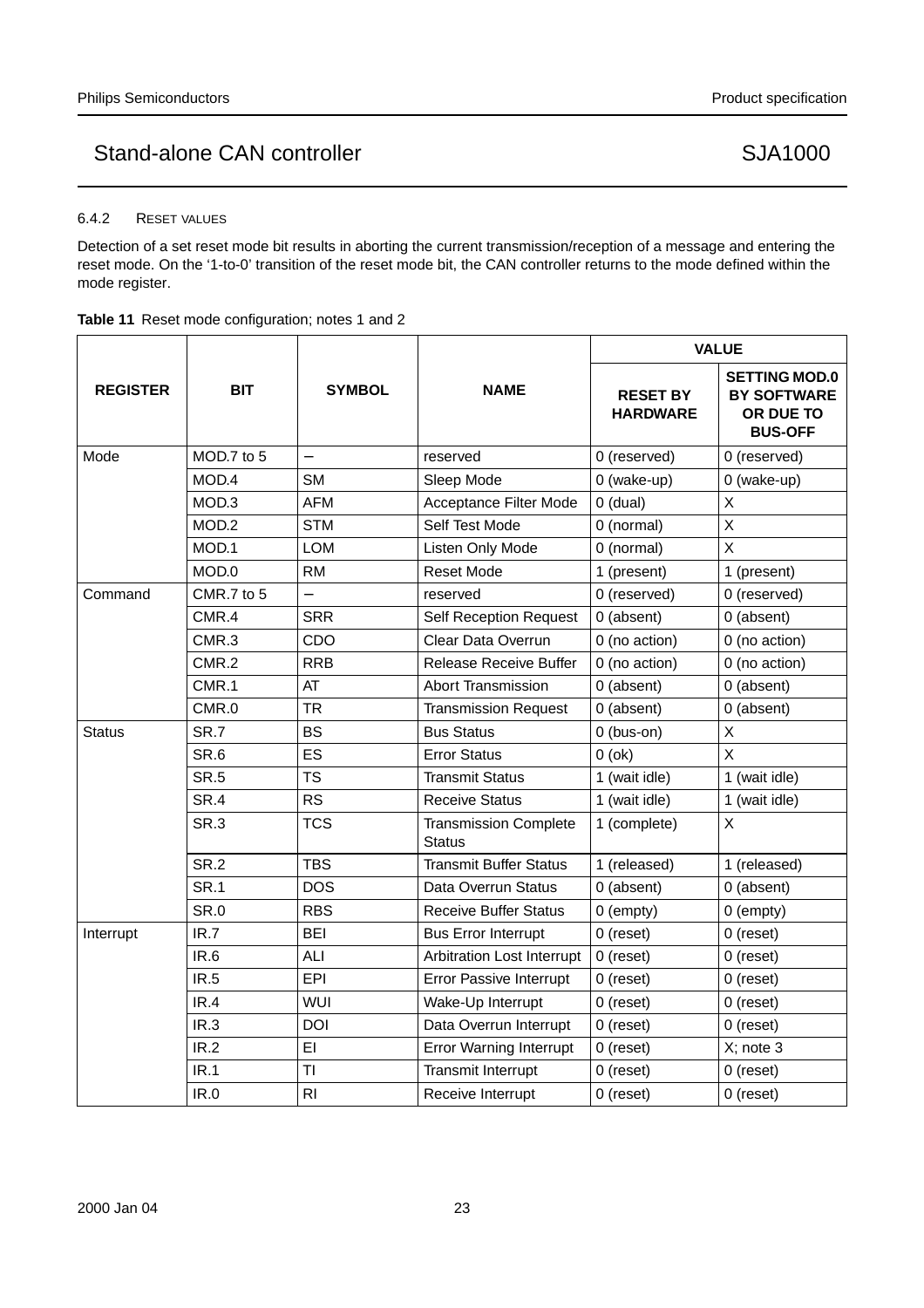|                     |               |                |                                          | <b>VALUE</b>                       |                                                                           |  |
|---------------------|---------------|----------------|------------------------------------------|------------------------------------|---------------------------------------------------------------------------|--|
| <b>REGISTER</b>     | <b>BIT</b>    | <b>SYMBOL</b>  | <b>NAME</b>                              | <b>RESET BY</b><br><b>HARDWARE</b> | <b>SETTING MOD.0</b><br><b>BY SOFTWARE</b><br>OR DUE TO<br><b>BUS-OFF</b> |  |
| Interrupt<br>enable | IER.7         | <b>BEIE</b>    | <b>Bus Error Interrupt</b><br>Enable     | X                                  | X                                                                         |  |
|                     | IER.6         | <b>ALIE</b>    | Arbitration Lost Interrupt<br>Enable     | X                                  | X                                                                         |  |
|                     | IER.5         | <b>EPIE</b>    | <b>Error Passive Interrupt</b><br>Enable | $\mathsf{X}$                       | X                                                                         |  |
|                     | IER.4         | <b>WUIE</b>    | Wake-Up Interrupt<br>Enable              | $\mathsf{X}$                       | X                                                                         |  |
|                     | IER.3         | <b>DOIE</b>    | Data Overrun Interrupt<br>Enable         | $\mathsf{X}$                       | X                                                                         |  |
|                     | IER.2         | EIE            | <b>Error Warning Interrupt</b><br>Enable | X                                  | X                                                                         |  |
|                     | IER.1         | <b>TIE</b>     | Transmit Interrupt<br>Enable             | $\mathsf{X}$                       | X                                                                         |  |
|                     | IER.0         | <b>RIE</b>     | Receive Interrupt Enable                 | X                                  | X                                                                         |  |
| Bus timing 0        | BTR0.7        | SJW.1          | Synchronization Jump<br>Width 1          | $\mathsf{X}$                       | X                                                                         |  |
|                     | <b>BTR0.6</b> | SJW.0          | Synchronization Jump<br>Width 0          | X                                  | X                                                                         |  |
|                     | <b>BTR0.5</b> | BRP.5          | <b>Baud Rate Prescaler 5</b>             | $\mathsf{X}$                       | X                                                                         |  |
|                     | <b>BTR0.4</b> | BRP.4          | <b>Baud Rate Prescaler 4</b>             | X                                  | X                                                                         |  |
|                     | <b>BTR0.3</b> | BRP.3          | <b>Baud Rate Prescaler 3</b>             | $\mathsf{X}$                       | X                                                                         |  |
|                     | <b>BTR0.2</b> | BRP.2          | <b>Baud Rate Prescaler 2</b>             | X                                  | X                                                                         |  |
|                     | <b>BTR0.1</b> | BRP.1          | <b>Baud Rate Prescaler 1</b>             | X                                  | X                                                                         |  |
|                     | <b>BTR0.0</b> | BRP.0          | Baud Rate Prescaler 0                    | $\mathsf{X}$                       | X                                                                         |  |
| Bus timing 1        | <b>BTR1.7</b> | <b>SAM</b>     | Sampling                                 | $\mathsf X$                        | X                                                                         |  |
|                     | <b>BTR1.6</b> | <b>TSEG2.2</b> | Time Segment 2.2                         | X                                  | X                                                                         |  |
|                     | <b>BTR1.5</b> | TSEG2.1        | Time Segment 2.1                         | X                                  | X                                                                         |  |
|                     | <b>BTR1.4</b> | <b>TSEG2.0</b> | Time Segment 2.0                         | $\mathsf{X}$                       | X                                                                         |  |
|                     | <b>BTR1.3</b> | <b>TSEG1.3</b> | Time Segment 1.3                         | X                                  | X                                                                         |  |
|                     | <b>BTR1.2</b> | <b>TSEG1.2</b> | Time Segment 1.2                         | $\mathsf{X}$                       | X                                                                         |  |
|                     | <b>BTR1.1</b> | <b>TSEG1.1</b> | Time Segment 1.1                         | X                                  | X                                                                         |  |
|                     | <b>BTR1.0</b> | <b>TSEG1.0</b> | Time Segment 1.0                         | $\mathsf{X}$                       | X                                                                         |  |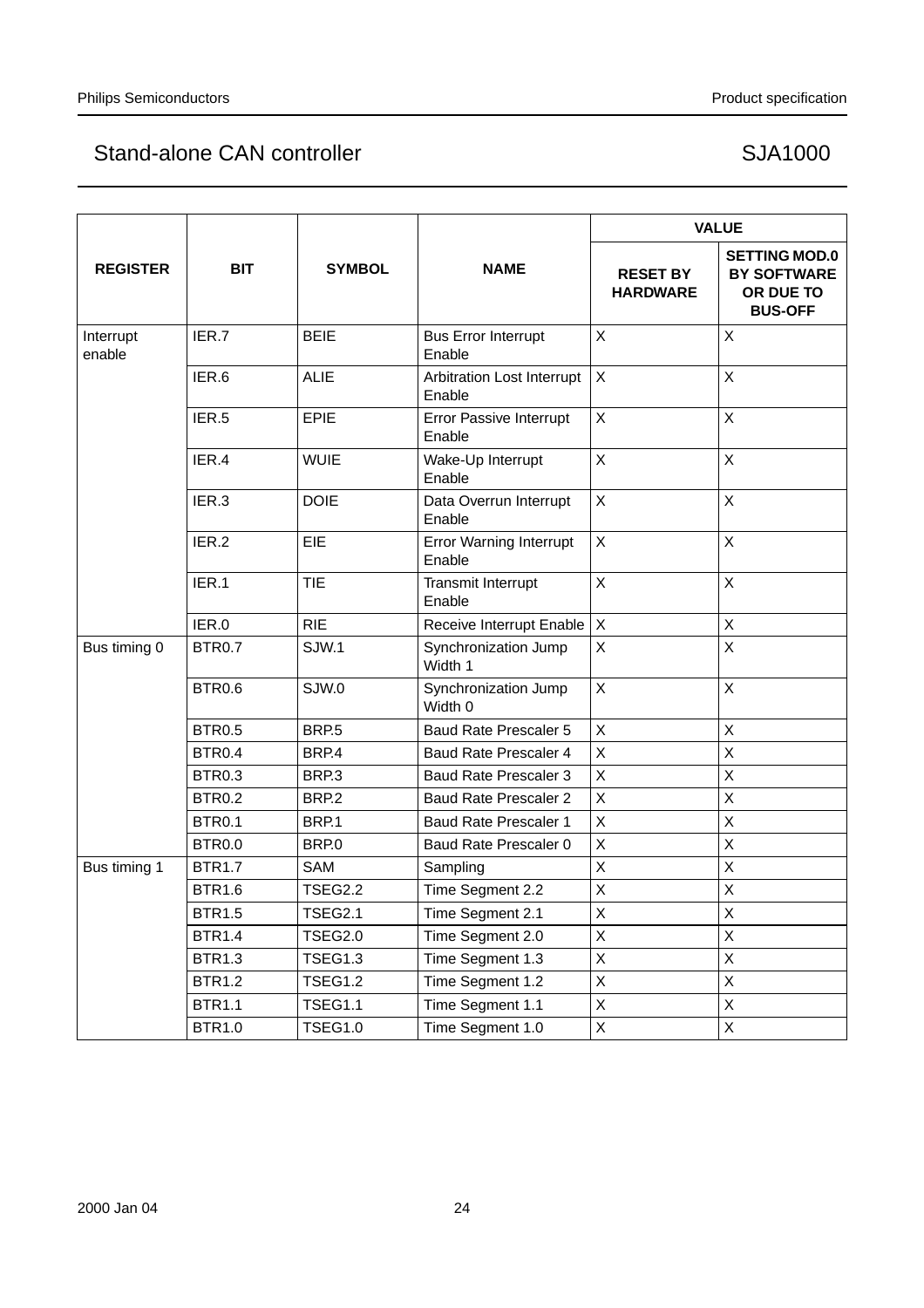|                                    |                          |                              |                                               | <b>VALUE</b>                            |                                                                           |  |
|------------------------------------|--------------------------|------------------------------|-----------------------------------------------|-----------------------------------------|---------------------------------------------------------------------------|--|
| <b>REGISTER</b>                    | <b>BIT</b>               | <b>SYMBOL</b><br><b>NAME</b> |                                               | <b>RESET BY</b><br><b>HARDWARE</b>      | <b>SETTING MOD.0</b><br><b>BY SOFTWARE</b><br>OR DUE TO<br><b>BUS-OFF</b> |  |
| Output control                     | OCR.7                    | OCTP1                        | <b>Output Control</b><br><b>Transistor P1</b> | X                                       | X                                                                         |  |
|                                    | OCR.6                    | OCTN1                        | <b>Output Control</b><br><b>Transistor N1</b> | X                                       | X                                                                         |  |
|                                    | OCR.5                    | OCPOL1                       | <b>Output Control Polarity 1</b>              | X                                       | X                                                                         |  |
|                                    | OCR.4                    | OCTP0                        | <b>Output Control</b><br><b>Transistor P0</b> | X                                       | X                                                                         |  |
|                                    | OCR.3                    | <b>OCTN0</b>                 | <b>Output Control</b><br><b>Transistor N0</b> | $\sf X$                                 | X                                                                         |  |
|                                    | OCR.2                    | <b>OCPOL0</b>                | Output Control Polarity 0                     | $\pmb{\times}$                          | X                                                                         |  |
|                                    | OCR.1                    | OCMODE1                      | Output Control Mode 1                         | X                                       | X                                                                         |  |
|                                    | OCR.0                    | OCMODE0                      | Output Control Mode 0                         | X                                       | Χ                                                                         |  |
| <b>Arbitration lost</b><br>capture |                          | <b>ALC</b>                   | <b>Arbitration Lost Capture</b>               | $\mathbf 0$                             | X                                                                         |  |
| Error code<br>capture              | $\overline{a}$           | ECC                          | Error Code Capture                            | $\mathbf 0$                             | X                                                                         |  |
| Error warning<br>limit             |                          | <b>EWLR</b>                  | <b>Error Warning Limit</b><br>Register        | 96                                      | X                                                                         |  |
| RX error<br>counter                | $\overline{\phantom{0}}$ | <b>RXERR</b>                 | <b>Receive Error Counter</b>                  | $0$ (reset)                             | X; note 4                                                                 |  |
| TX error<br>counter                | $\overline{\phantom{0}}$ | <b>TXERR</b>                 | <b>Transmit Error Counter</b>                 | $0$ (reset)                             | X; note 4                                                                 |  |
| TX buffer                          | $\overline{\phantom{0}}$ | <b>TXB</b>                   | <b>Transmit Buffer</b>                        | X                                       | X                                                                         |  |
| RX buffer                          | $\overline{\phantom{0}}$ | <b>RXB</b>                   | Receive Buffer                                | $X;$ note 5                             | X; note 5                                                                 |  |
| ACR 0 to 3                         | $\overline{\phantom{0}}$ | ACR0 to ACR3                 | Acceptance Code<br>Registers                  | X                                       | X                                                                         |  |
| AMR 0 to 3                         | $\overline{\phantom{0}}$ | AMR0 to AMR3                 | Acceptance Mask<br>Registers                  | X                                       | X                                                                         |  |
| RX message<br>counter              |                          | <b>RMC</b>                   | RX Message Counter                            | 0                                       | 0                                                                         |  |
| RX buffer start<br>address         | $\qquad \qquad -$        | <b>RBSA</b>                  | RX Buffer Start Address                       | 00000000                                | X.                                                                        |  |
| Clock divider                      |                          | <b>CDR</b>                   | <b>Clock Divider Register</b>                 | 00000000 Intel;<br>00000101<br>Motorola | X                                                                         |  |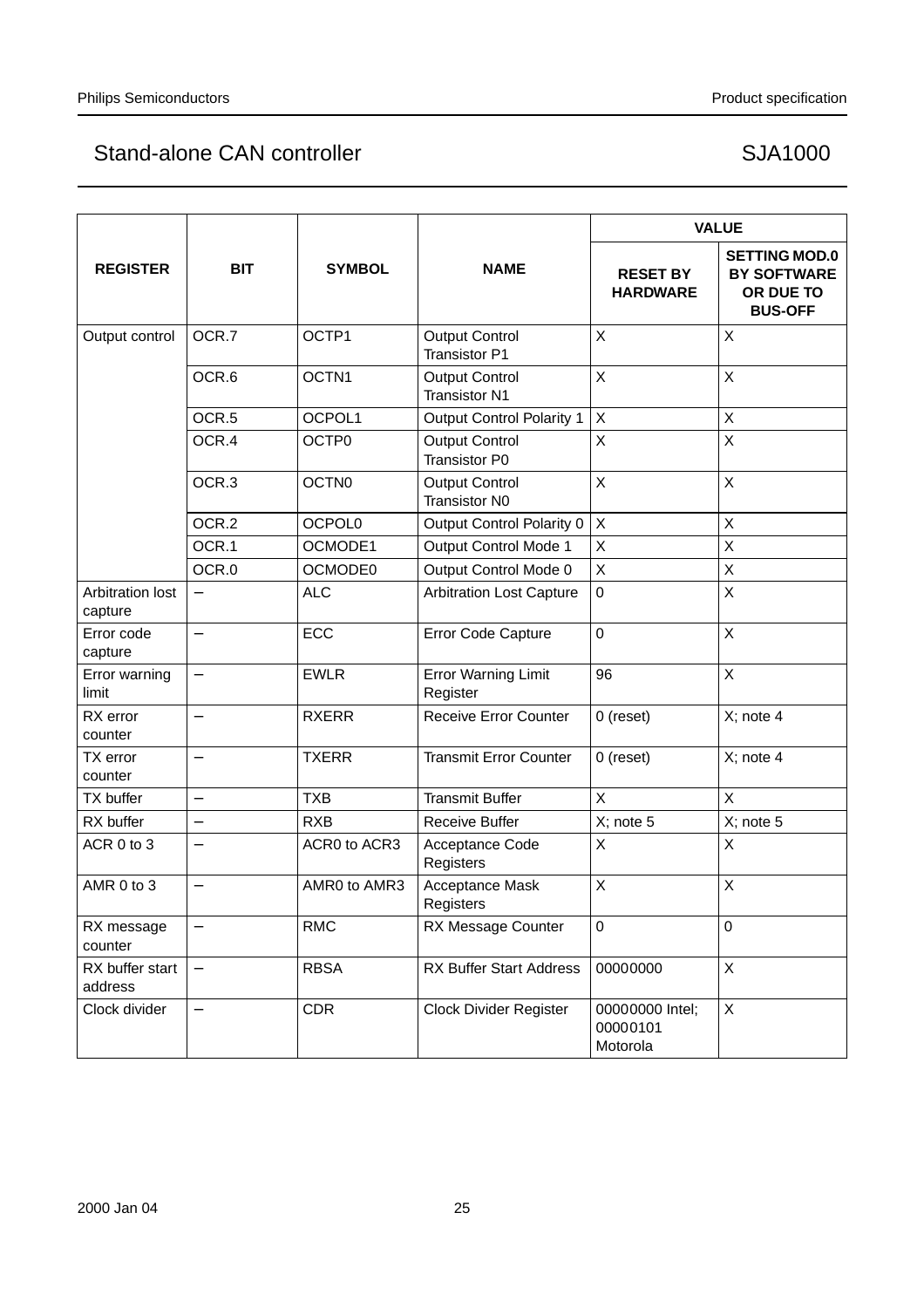### **Notes**

- 1. X means that the value of these registers or bits is not influenced.
- 2. Remarks in brackets explain functional meaning.
- 3. On bus-off the error warning interrupt is set, if enabled.
- 4. If the reset mode was entered due to a bus-off condition, the receive error counter is cleared and the transmit error counter is initialized to 127 to count-down the CAN-defined bus-off recovery time consisting of 128 occurrences of 11 consecutive recessive bits.
- 5. Internal read/write pointers of the RXFIFO are reset to their initial values. A subsequent read access to the RXB would show undefined data values (parts of old messages). If a message is transmitted, this message is written in parallel to the receive buffer. A receive interrupt is generated

only if this transmission was forced by the self reception request. So, even if the receive buffer is empty, the last transmitted message may be read from the receive buffer until it is overwritten by the next received or transmitted message.

Upon a hardware reset, the RXFIFO pointers are reset to the physical RAM address '0'. Setting CR.0 by software or due to the bus-off event will reset the RXFIFO pointers to the currently valid FIFO start address (RBSA register) which is different from the RAM address '0' after the first release receive buffer command.

#### 6.4.3 MODE REGISTER (MOD)

The contents of the mode register are used to change the behaviour of the CAN controller. Bits may be set or reset by the CPU which uses the control register as a read/write memory. Reserved bits are read as logic 0.

| <b>BIT</b> | <b>SYMBOL</b> | <b>NAME</b>                       | <b>VALUE</b> | <b>FUNCTION</b>                                                                                                                                                                                                                                            |
|------------|---------------|-----------------------------------|--------------|------------------------------------------------------------------------------------------------------------------------------------------------------------------------------------------------------------------------------------------------------------|
| MOD.7      |               |                                   |              | reserved                                                                                                                                                                                                                                                   |
| MOD.6      |               |                                   |              | reserved                                                                                                                                                                                                                                                   |
| MOD.5      |               |                                   |              | reserved                                                                                                                                                                                                                                                   |
| MOD.4      | <b>SM</b>     | Sleep Mode; note 1                |              | sleep; the CAN controller enters sleep mode if no<br>CAN interrupt is pending and if there is no bus<br>activity                                                                                                                                           |
|            |               |                                   | $\Omega$     | wake-up; the CAN controller wakes up if sleeping                                                                                                                                                                                                           |
| MOD.3      | <b>AFM</b>    | Acceptance Filter Mode;<br>note 2 |              | single; the single acceptance filter option is<br>enabled (one filter with the length of 32 bit is<br>active)                                                                                                                                              |
|            |               |                                   | $\Omega$     | dual; the dual acceptance filter option is enabled<br>(two filters, each with the length of 16 bit are<br>active)                                                                                                                                          |
| MOD.2      | <b>STM</b>    | Self Test Mode; note 2            | 1            | self test; in this mode a full node test is possible<br>without any other active node on the bus using the<br>self reception request command; the<br>CAN controller will perform a successful<br>transmission, even if there is no acknowledge<br>received |
|            |               |                                   | 0            | normal; an acknowledge is required for successful<br>transmission                                                                                                                                                                                          |

| Table 12 Bit interpretation of the mode register (MOD); CAN address '0' |
|-------------------------------------------------------------------------|
|-------------------------------------------------------------------------|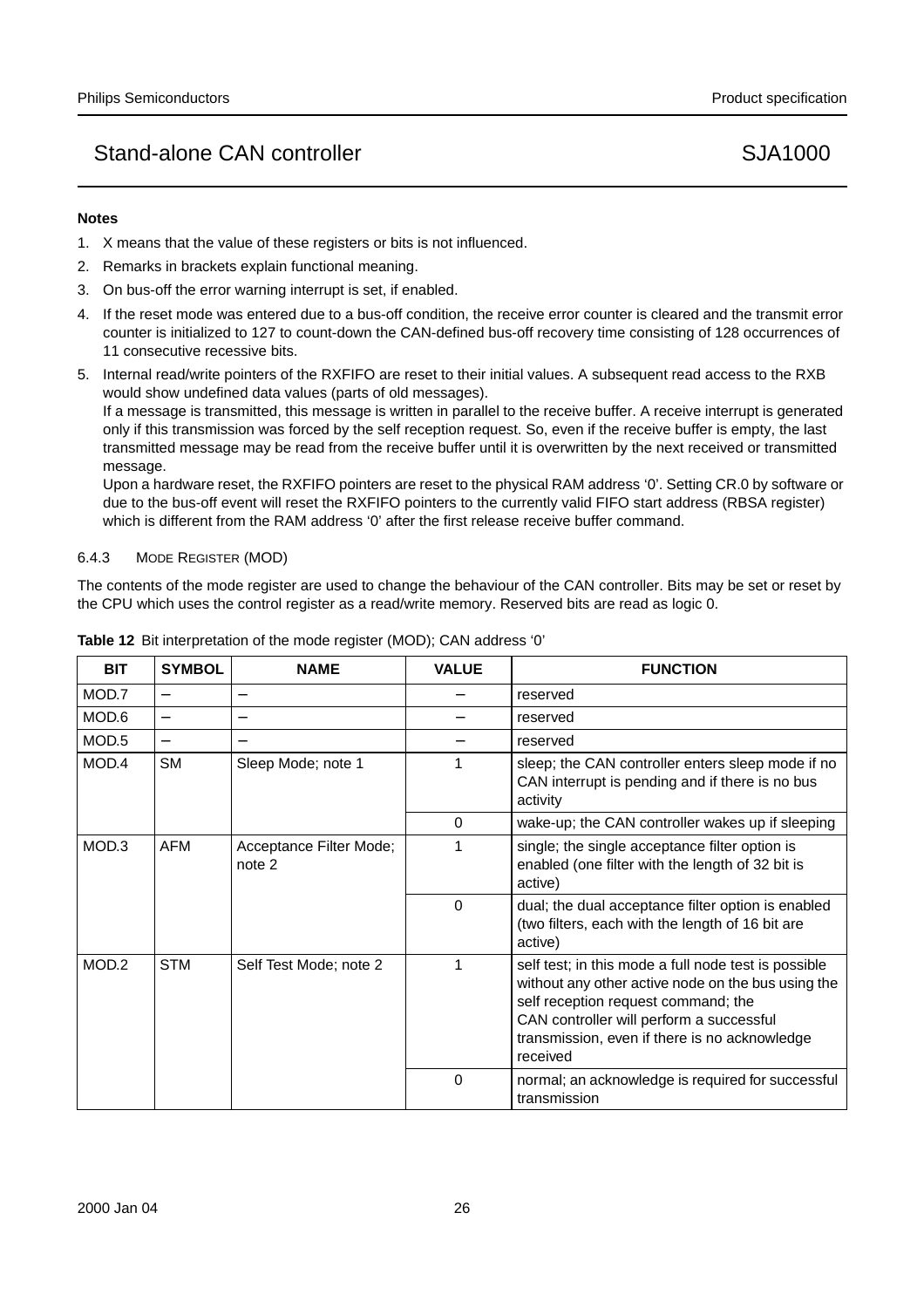| <b>BIT</b>  | <b>SYMBOL</b> | <b>NAME</b>                        | <b>VALUE</b> | <b>FUNCTION</b>                                                                                                                                                                                 |
|-------------|---------------|------------------------------------|--------------|-------------------------------------------------------------------------------------------------------------------------------------------------------------------------------------------------|
| MOD.1       | <b>LOM</b>    | Listen Only Mode;<br>notes 2 and 3 |              | listen only; in this mode the CAN controller would<br>give no acknowledge to the CAN-bus, even if a<br>message is received successfully; the error<br>counters are stopped at the current value |
|             |               |                                    | 0            | normal                                                                                                                                                                                          |
| MOD.0<br>RM |               | Reset Mode; note 4                 |              | reset; detection of a set reset mode bit results in<br>aborting the current transmission/reception of a<br>message and entering the reset mode                                                  |
|             |               |                                    | 0            | normal; on the '1-to-0' transition of the reset mode<br>bit, the CAN controller returns to the operating<br>mode                                                                                |

#### **Notes**

- 1. The SJA1000 will enter sleep mode if the sleep mode bit is set to logic 1 (sleep); then there is no bus activity and no interrupt is pending. Setting of SM with at least one of the previously mentioned exceptions valid will result in a wake-up interrupt. After sleep mode is set, the CLKOUT signal continues until at least 15 bit times have passed, to allow a host microcontroller clocked via this signal to enter its own standby mode before the CLKOUT goes LOW. The SJA1000 will wake up when one of the three previously mentioned conditions is negated: after SM is set LOW (wake-up), there is bus activity or  $\overline{INT}$  is driven LOW (active). On wake-up, the oscillator is started and a wake-up interrupt is generated. A sleeping SJA1000 which wakes up due to bus activity will not be able to receive this message until it detects 11 consecutive recessive bits (bus-free sequence). It should be noted that setting of SM is not possible in reset mode. After clearing of reset mode, setting of SM is possible first, when bus-free is detected again.
- 2. A write access to the bits MOD.1 to MOD.3 is only possible, if the reset mode is entered previously.
- 3. This mode of operation forces the CAN controller to be error passive. Message transmission is not possible. The listen only mode can be used e.g. for software driven bit rate detection and 'hot plugging'. All other functions can be used like in normal mode.
- 4. During a hardware reset or when the bus status bit is set to logic 1 (bus-off), the reset mode bit is also set to logic 1 (present). If this bit is accessed by software, a value change will become visible and takes effect first with the next positive edge of the internal clock which operates at half of the external oscillator frequency. During an external reset the microcontroller cannot set the reset mode bit to logic 0 (absent). Therefore, after having set the reset mode bit to logic 1, the microcontroller must check this bit to ensure that the external reset pin is not being held HIGH. Changes of the reset request bit are synchronized with the internal divided clock. Reading the reset request bit reflects the synchronized status. After the reset mode bit is set to logic 0 the CAN controller will wait for:
	- a) One occurrence of bus-free signal (11 recessive bits), if the preceding reset has been caused by a hardware reset or a CPU-initiated reset.
	- b) 128 occurrences of bus-free, if the preceding reset has been caused by a CAN controller initiated bus-off, before re-entering the bus-on mode.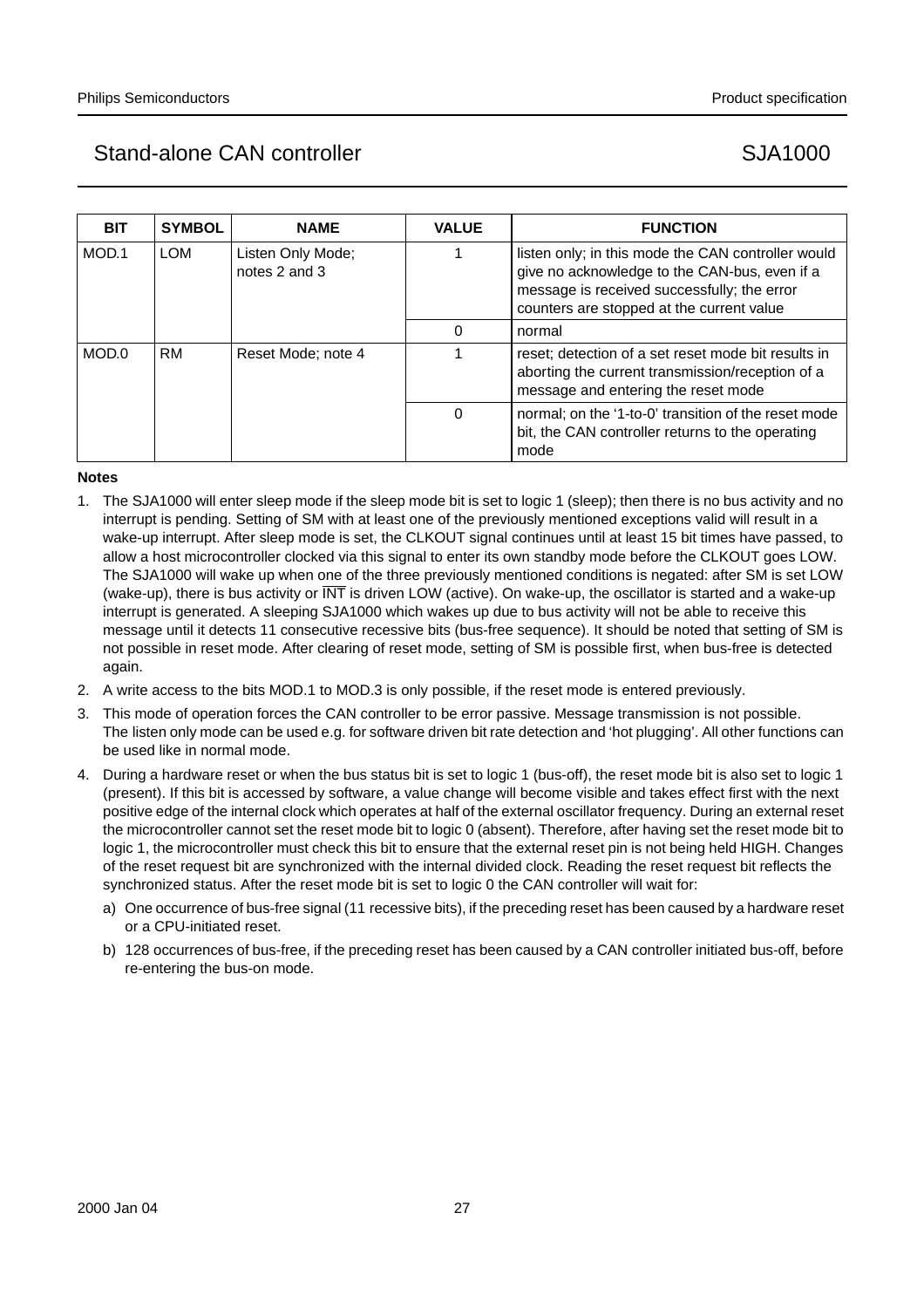#### 6.4.4 COMMAND REGISTER (CMR)

A command bit initiates an action within the transfer layer of the CAN controller. This register is write only, all bits will return a logic 0 when being read. Between two commands at least one internal clock cycle is needed in order to proceed. The internal clock is half of the external oscillator frequency.

| <b>BIT</b> | <b>SYMBOL</b>            | <b>NAME</b>                              | <b>VALUE</b> | <b>FUNCTION</b>                                                                                     |
|------------|--------------------------|------------------------------------------|--------------|-----------------------------------------------------------------------------------------------------|
| CMR.7      | $\overline{\phantom{0}}$ | reserved                                 |              |                                                                                                     |
| CMR.6      | $\overline{\phantom{0}}$ | reserved                                 |              |                                                                                                     |
| CMR.5      | $\overline{\phantom{m}}$ | reserved                                 |              | —                                                                                                   |
| CMR.4      | <b>SRR</b>               | Self Reception Request;<br>notes 1 and 2 |              | present; a message shall be transmitted and<br>received simultaneously                              |
|            |                          |                                          | $\Omega$     | - (absent)                                                                                          |
| CMR.3      | CDO                      | Clear Data Overrun;                      |              | clear; the data overrun status bit is cleared                                                       |
|            |                          | note 3                                   | 0            | - (no action)                                                                                       |
| CMR.2      | <b>RRB</b>               | Release Receive Buffer:<br>note 4        |              | released; the receive buffer, representing the<br>message memory space in the RXFIFO is<br>released |
|            |                          |                                          | $\Omega$     | - (no action)                                                                                       |
| CMR.1      | AT                       | Abort Transmission:<br>notes 5 and 2     |              | present; if not already in progress, a pending<br>transmission request is cancelled                 |
|            |                          |                                          | 0            | - (absent)                                                                                          |
| CMR.0      | <b>TR</b>                | Transmission Request;                    |              | present; a message shall be transmitted                                                             |
|            | notes 6 and 2            | 0                                        | - (absent)   |                                                                                                     |

#### **Table 13** Bit interpretation of the command register (CMR); CAN address 1

#### **Notes**

- 1. Upon self reception request a message is transmitted and simultaneously received if the acceptance filter is set to the corresponding identifier. A receive and a transmit interrupt will indicate correct self reception (see also self test mode in mode register).
- 2. Setting the command bits CMR.0 and CMR.1 simultaneously results in sending the transmit message once. No re-transmission will be performed in the event of an error or arbitration lost (single-shot transmission). Setting the command bits CMR.4 and CMR.1 simultaneously results in sending the transmit message once using the self reception feature. No re-transmission will be performed in the event of an error or arbitration lost. Setting the command bits CMR.0, CMR.1 and CMR.4 simultaneously results in sending the transmit message once as described for CMR.0 and CMR.1.

The moment the transmit status bit is set within the status register, the internal transmission request bit is cleared automatically.

Setting CMR.0 and CMR.4 simultaneously will ignore the set CMR.4 bit.

- 3. This command bit is used to clear the data overrun condition indicated by the data overrun status bit. As long as the data overrun status bit is set no further data overrun interrupt is generated.
- 4. After reading the contents of the receive buffer, the CPU can release this memory space in the RXFIFO by setting the release receive buffer bit to logic 1. This may result in another message becoming immediately available within the receive buffer. If there is no other message available, the receive interrupt bit is reset.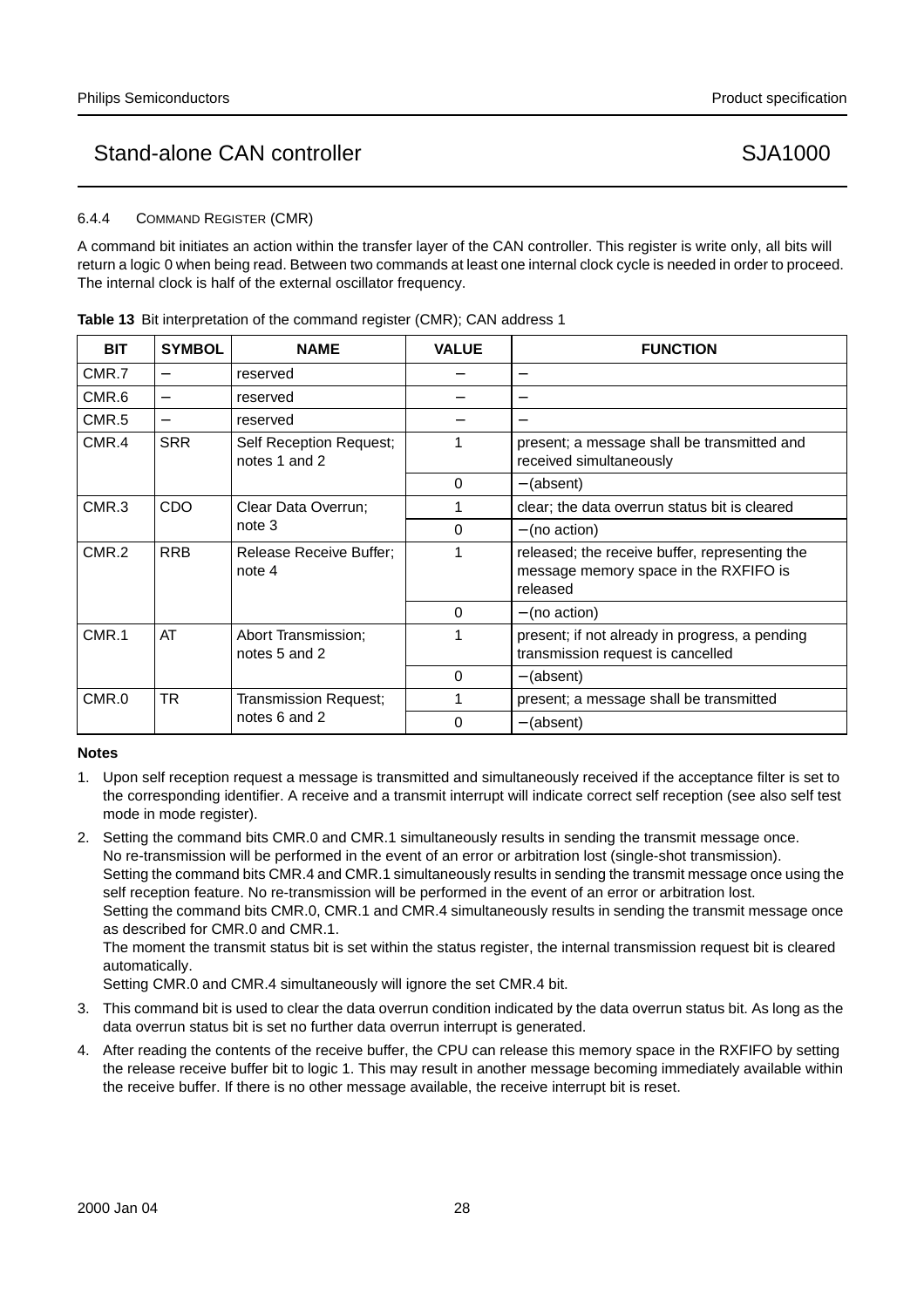5. The abort transmission bit is used when the CPU requires the suspension of the previously requested transmission, e.g. to transmit a more urgent message before. A transmission already in progress is not stopped. In order to see if the original message has been either transmitted successfully or aborted, the transmission complete status bit should be checked. This should be done after the transmit buffer status bit has been set to logic 1 or a transmit interrupt has been generated.

It should be noted that a transmit interrupt is generated even if the message was aborted because the transmit buffer status bit changes to 'released'.

6. If the transmission request was set to logic 1 in a previous command, it cannot be cancelled by setting the transmission request bit to logic 0. The requested transmission may be cancelled by setting the abort transmission bit to logic 1.

### 6.4.5 STATUS REGISTER (SR)

The content of the status register reflects the status of the CAN controller. The status register appears to the CPU as a read only memory.

| <b>BIT</b>       | <b>SYMBOL</b> | <b>NAME</b>                                    | <b>VALUE</b> | <b>FUNCTION</b>                                                                                                                                     |
|------------------|---------------|------------------------------------------------|--------------|-----------------------------------------------------------------------------------------------------------------------------------------------------|
| SR.7             | <b>BS</b>     | Bus Status; note 1                             | 1            | bus-off: the CAN controller is not involved in bus<br>activities                                                                                    |
|                  |               |                                                | $\Omega$     | bus-on; the CAN controller is involved in bus<br>activities                                                                                         |
| SR.6             | ES            | Error Status; note 2                           | 1            | error; at least one of the error counters has<br>reached or exceeded the CPU warning limit<br>defined by the Error Warning Limit Register<br>(EWLR) |
|                  |               |                                                | $\Omega$     | ok; both error counters are below the warning limit                                                                                                 |
| <b>SR.5</b>      | <b>TS</b>     | Transmit Status; note 3                        | 1            | transmit; the CAN controller is transmitting a                                                                                                      |
|                  |               |                                                |              | message                                                                                                                                             |
|                  |               |                                                | $\Omega$     | idle                                                                                                                                                |
| SR.4             | <b>RS</b>     | Receive Status; note 3                         | 1            | receive; the CAN controller is receiving a<br>message                                                                                               |
|                  |               |                                                | $\Omega$     | idle                                                                                                                                                |
| SR <sub>3</sub>  | <b>TCS</b>    | <b>Transmission Complete</b><br>Status; note 4 | 1            | complete; last requested transmission has been<br>successfully completed                                                                            |
|                  |               |                                                | $\Omega$     | incomplete; previously requested transmission is<br>not yet completed                                                                               |
| SR <sub>.2</sub> | <b>TBS</b>    | <b>Transmit Buffer Status;</b><br>note 5       | 1            | released; the CPU may write a message into the<br>transmit buffer                                                                                   |
|                  |               |                                                | $\Omega$     | locked; the CPU cannot access the transmit<br>buffer; a message is either waiting for<br>transmission or is in the process of being<br>transmitted  |

| Table 14 Bit interpretation of the status register (SR); CAN address 2 |  |  |
|------------------------------------------------------------------------|--|--|
|                                                                        |  |  |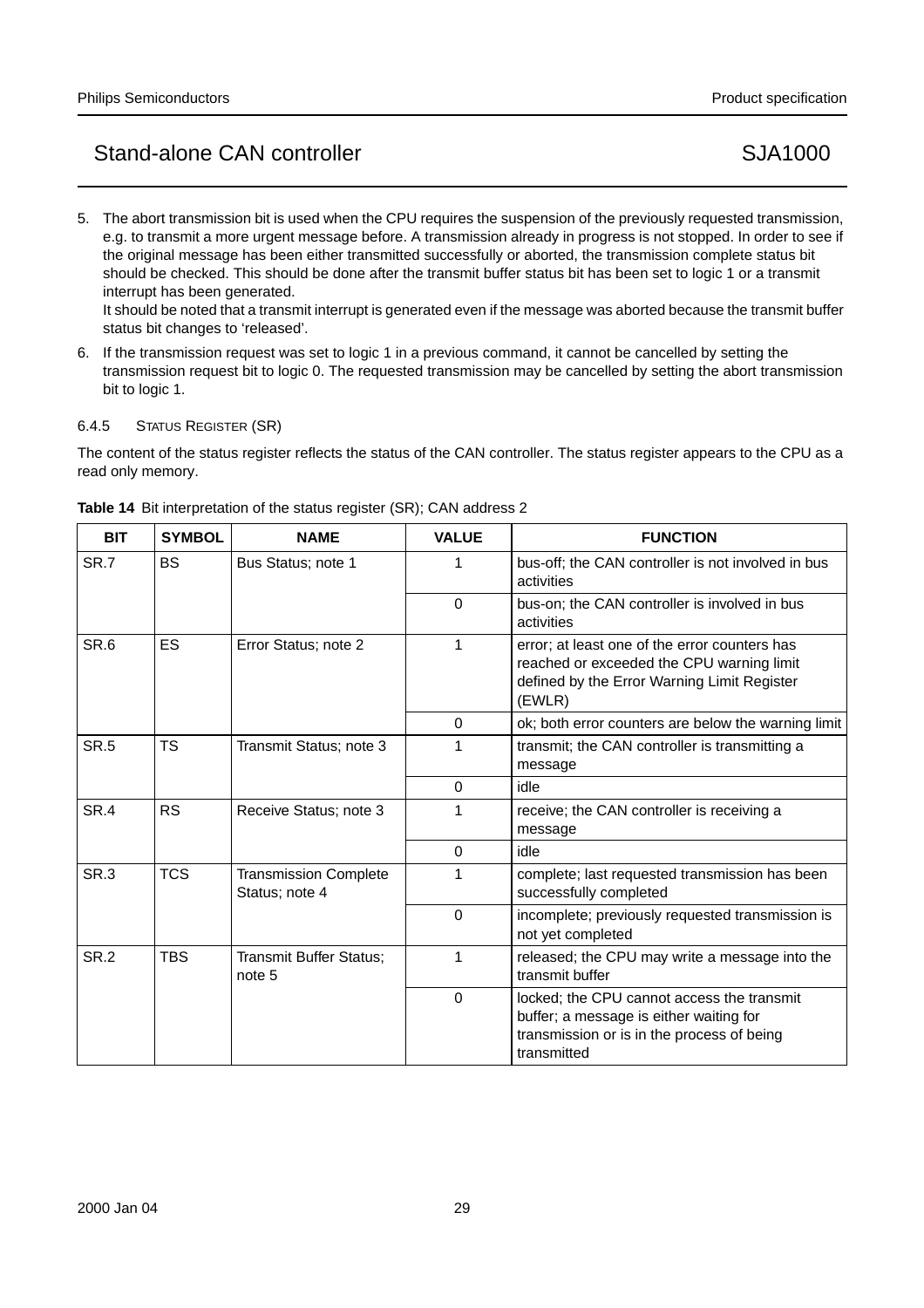| <b>BIT</b> | <b>SYMBOL</b> | <b>NAME</b>                             | <b>VALUE</b> | <b>FUNCTION</b>                                                                                  |
|------------|---------------|-----------------------------------------|--------------|--------------------------------------------------------------------------------------------------|
| SR.1       | DOS.          | Data Overrun Status;<br>note 6          |              | overrun; a message was lost because there was<br>not enough space for that message in the RXFIFO |
|            |               |                                         |              | absent; no data overrun has occurred since the<br>last clear data overrun command was given      |
| SR.0       | <b>RBS</b>    | <b>Receive Buffer Status;</b><br>note 7 |              | full; one or more complete messages are available<br>in the RXFIFO                               |
|            |               |                                         |              | empty; no message is available                                                                   |

#### **Notes**

- 1. When the transmit error counter exceeds the limit of 255, the bus status bit is set to logic 1 (bus-off), the CAN controller will set the reset mode bit to logic 1 (present) and an error warning interrupt is generated, if enabled. The transmit error counter is set to 127 and the receive error counter is cleared. It will stay in this mode until the CPU clears the reset mode bit. Once this is completed the CAN controller will wait the minimum protocol-defined time (128 occurrences of the bus-free signal) counting down the transmit error counter. After that the bus status bit is cleared (bus-on), the error status bit is set to logic 0 (ok), the error counters are reset and an error warning interrupt is generated, if enabled. Reading the TX error counter during this time gives information about the status of the bus-off recovery.
- 2. Errors detected during reception or transmission will effect the error counters according to the CAN 2.0B protocol specification. The error status bit is set when at least one of the error counters has reached or exceeded the CPU warning limit (EWLR). An error warning interrupt is generated, if enabled. The default value of EWLR after hardware reset is 96.
- 3. If both the receive status and the transmit status bits are logic 0 (idle) the CAN-bus is idle. If both bits are set the controller is waiting to become idle again. After a hardware reset 11 consecutive recessive bits have to be detected until the idle status is reached. After bus-off this will take 128 of 11 consecutive recessive bits.
- 4. The transmission complete status bit is set to logic 0 (incomplete) whenever the transmission request bit or the self reception request bit is set to logic 1. The transmission complete status bit will remain at logic 0 until a message is transmitted successfully.
- 5. If the CPU tries to write to the transmit buffer when the transmit buffer status bit is logic 0 (locked), the written byte will not be accepted and will be lost without this being indicated.
- 6. When a message that is to be received has passed the acceptance filter successfully, the CAN controller needs space in the RXFIFO to store the message descriptor and for each data byte which has been received. If there is not enough space to store the message, that message is dropped and the data overrun condition is indicated to the CPU at the moment this message becomes valid. If this message is not completed successfully (e.g. due to an error), no overrun condition is indicated.
- 7. After reading all messages within the RXFIFO and releasing their memory space with the command release receive buffer this bit is cleared.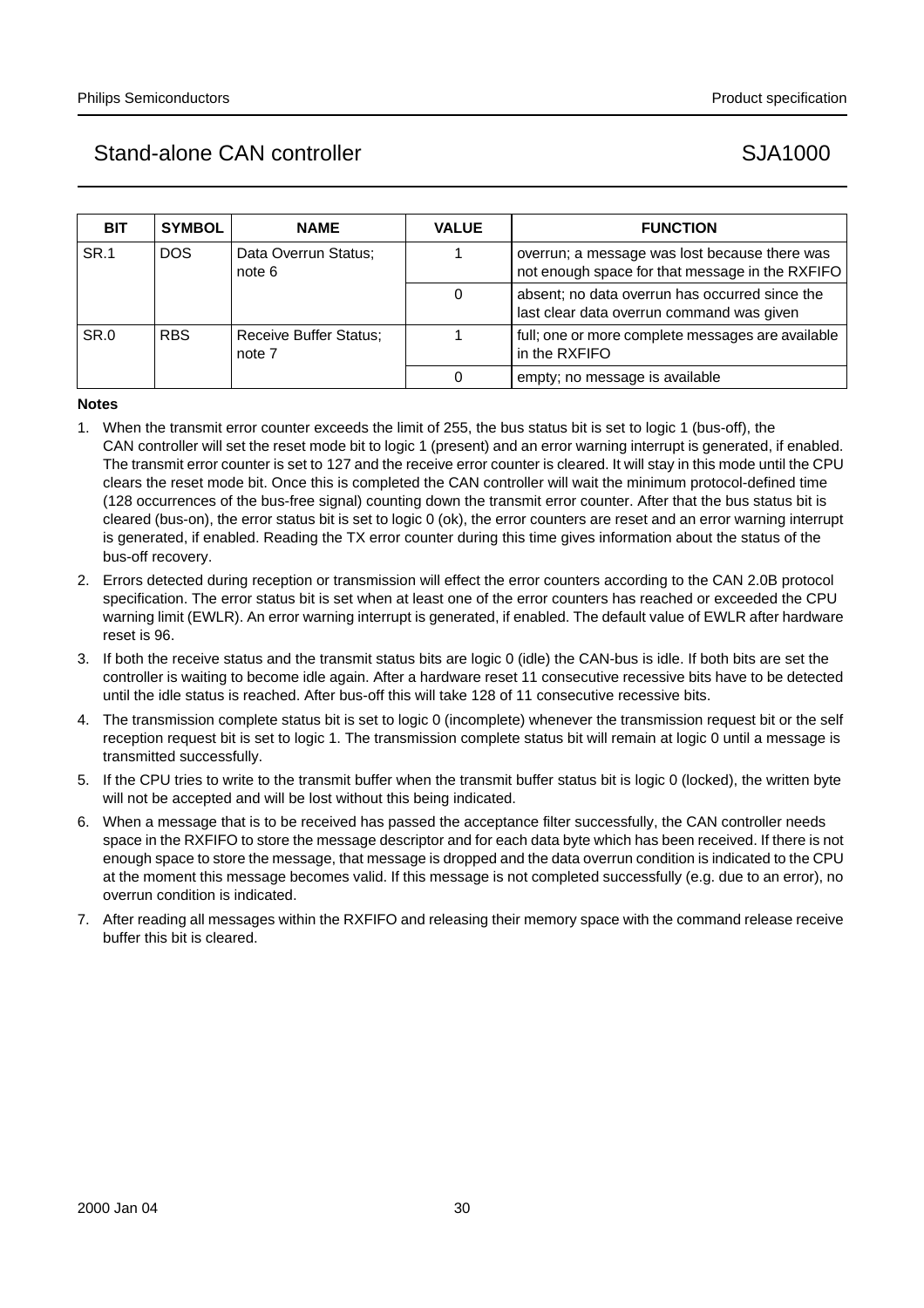6.4.6 INTERRUPT REGISTER (IR)

The interrupt register allows the identification of an interrupt source. When one or more bits of this register are set, a CAN interrupt will be indicated to the CPU. After this register is read by the CPU all bits are reset except for the receive interrupt bit.

The interrupt register appears to the CPU as a read only memory.

|  |  |  | Table 15 Bit interpretation of the interrupt register (IR); CAN address 3 |
|--|--|--|---------------------------------------------------------------------------|
|  |  |  |                                                                           |

| <b>BIT</b> | <b>SYMBOL</b> | <b>NAME</b>                    | <b>VALUE</b> | <b>FUNCTION</b>                                                                                                                                                                                                                                                                                                                              |
|------------|---------------|--------------------------------|--------------|----------------------------------------------------------------------------------------------------------------------------------------------------------------------------------------------------------------------------------------------------------------------------------------------------------------------------------------------|
| IR.7       | BEI           | <b>Bus Error Interrupt</b>     | 1            | set; this bit is set when the CAN controller detects<br>an error on the CAN-bus and the BEIE bit is set<br>within the interrupt enable register                                                                                                                                                                                              |
|            |               |                                | $\mathbf 0$  | reset                                                                                                                                                                                                                                                                                                                                        |
| IR.6       | ALI           | Arbitration Lost Interrupt     | 1            | set; this bit is set when the CAN controller lost the<br>arbitration and becomes a receiver and the ALIE<br>bit is set within the interrupt enable register                                                                                                                                                                                  |
|            |               |                                | $\Omega$     | reset                                                                                                                                                                                                                                                                                                                                        |
| IR.5       | EPI           | Error Passive Interrupt        | 1            | set; this bit is set whenever the CAN controller has<br>reached the error passive status (at least one<br>error counter exceeds the protocol-defined level of<br>127) or if the CAN controller is in the error passive<br>status and enters the error active status again and<br>the EPIE bit is set within the interrupt enable<br>register |
|            |               |                                | 0            | reset                                                                                                                                                                                                                                                                                                                                        |
| IR.4       | WUI           | Wake-Up Interrupt;<br>note 1   | 1            | set; this bit is set when the CAN controller is<br>sleeping and bus activity is detected and the<br>WUIE bit is set within the interrupt enable register                                                                                                                                                                                     |
|            |               |                                | $\Omega$     | reset                                                                                                                                                                                                                                                                                                                                        |
| IR.3       | DOI           | Data Overrun Interrupt         | 1            | set; this bit is set on a '0-to-1' transition of the data<br>overrun status bit and the DOIE bit is set within<br>the interrupt enable register                                                                                                                                                                                              |
|            |               |                                | $\Omega$     | reset                                                                                                                                                                                                                                                                                                                                        |
| IR.2       | ΕI            | <b>Error Warning Interrupt</b> | 1            | set; this bit is set on every change (set and clear)<br>of either the error status or bus status bits and the<br>EIE bit is set within the interrupt enable register                                                                                                                                                                         |
|            |               |                                | 0            | reset                                                                                                                                                                                                                                                                                                                                        |
| IR.1       | ΤI            | Transmit Interrupt             | 1            | set; this bit is set whenever the transmit buffer<br>status changes from '0-to-1' (released) and the<br>TIE bit is set within the interrupt enable register                                                                                                                                                                                  |
|            |               |                                | $\mathbf 0$  | reset                                                                                                                                                                                                                                                                                                                                        |
| IR.0       | RI            | Receive Interrupt; note 2      | 1            | set; this bit is set while the receive FIFO is not<br>empty and the RIE bit is set within the interrupt<br>enable register                                                                                                                                                                                                                   |
|            |               |                                | $\mathbf 0$  | reset; no more message is available within the<br><b>RXFIFO</b>                                                                                                                                                                                                                                                                              |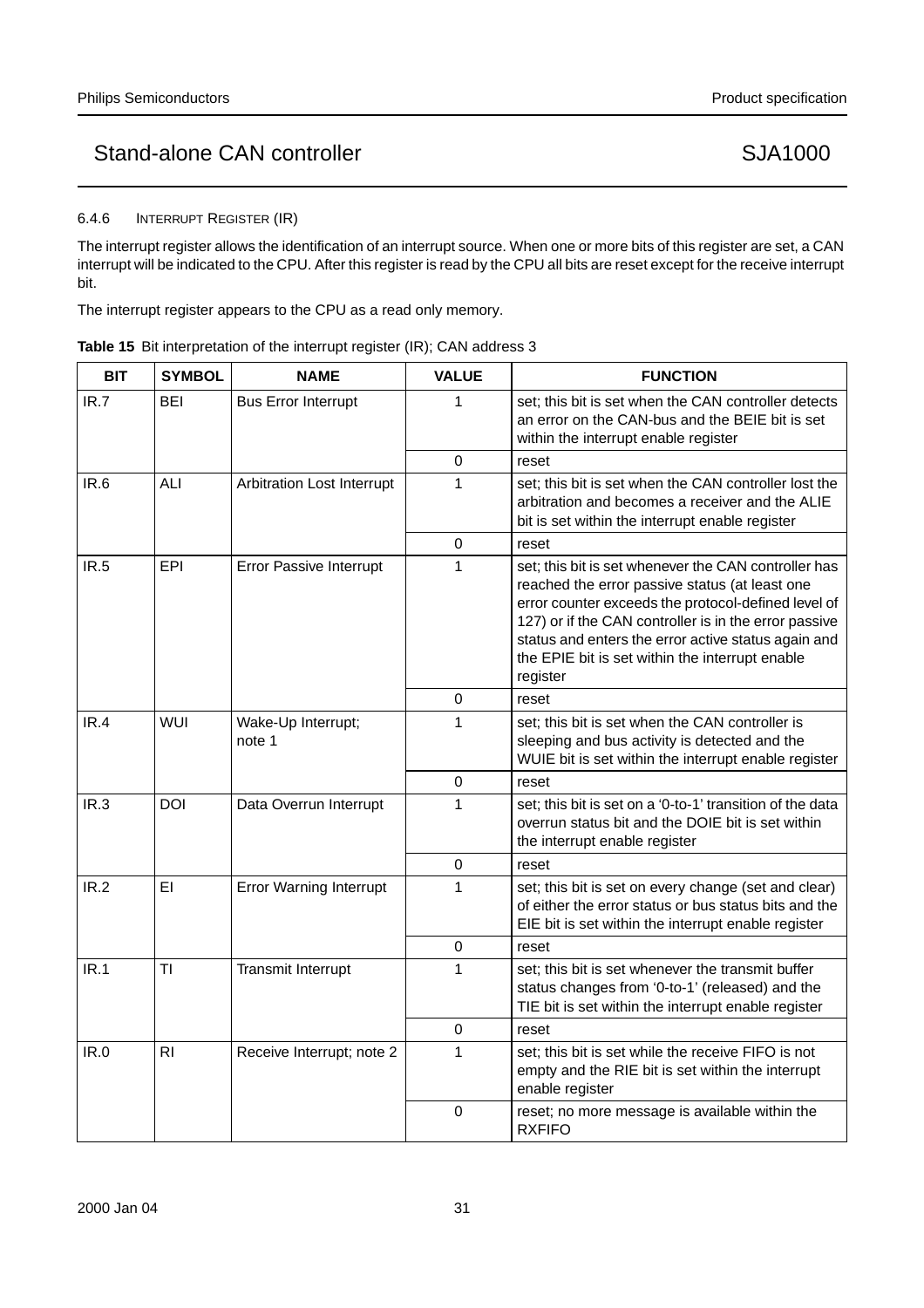#### **Notes**

- 1. A wake-up interrupt is also generated, if the CPU tries to set the sleep bit while the CAN controller is involved in bus activities or a CAN interrupt is pending.
- 2. The behaviour of this bit is equivalent to that of the receive buffer status bit with the exception, that RI depends on the corresponding interrupt enable bit (RIE). So the receive interrupt bit is not cleared upon a read access to the interrupt register. Giving the command 'release receive buffer' will clear RI temporarily. If there is another message available within the FIFO after the release command, RI is set again. Otherwise RI remains cleared.

#### 6.4.7 INTERRUPT ENABLE REGISTER (IER)

The register allows to enable different types of interrupt sources which are indicated to the CPU.

The interrupt enable register appears to the CPU as a read/write memory.

| <b>Table 16</b> Bit interpretation of the interrupt enable register (IER); CAN address 4 |  |  |
|------------------------------------------------------------------------------------------|--|--|

| <b>BIT</b> | <b>SYMBOL</b> | <b>NAME</b>                              | <b>VALUE</b> | <b>FUNCTION</b>                                                                                                                                                                                                   |
|------------|---------------|------------------------------------------|--------------|-------------------------------------------------------------------------------------------------------------------------------------------------------------------------------------------------------------------|
| IER.7      | <b>BEIE</b>   | <b>Bus Error Interrupt</b><br>Enable     | 1            | enabled; if an bus error has been detected, the<br>CAN controller requests the respective interrupt                                                                                                               |
|            |               |                                          | $\Omega$     | disabled                                                                                                                                                                                                          |
| IER.6      | <b>ALIE</b>   | Arbitration Lost Interrupt<br>Enable     | 1            | enabled; if the CAN controller has lost arbitration,<br>the respective interrupt is requested                                                                                                                     |
|            |               |                                          | $\Omega$     | disabled                                                                                                                                                                                                          |
| IER.5      | <b>EPIE</b>   | Error Passive Interrupt<br>Enable        | 1            | enabled; if the error status of the CAN controller<br>changes from error active to error passive or vice<br>versa, the respective interrupt is requested                                                          |
|            |               |                                          | $\Omega$     | disabled                                                                                                                                                                                                          |
| IER.4      | <b>WUIE</b>   | Wake-Up Interrupt<br>Enable              | 1            | enabled; if the sleeping CAN controller wakes up,<br>the respective interrupt is requested                                                                                                                        |
|            |               |                                          | $\mathbf 0$  | disabled                                                                                                                                                                                                          |
| IER.3      | <b>DOIE</b>   | Data Overrun Interrupt<br>Enable         | 1            | enabled; if the data overrun status bit is set (see<br>status register; Table 14), the CAN controller<br>requests the respective interrupt                                                                        |
|            |               |                                          | $\Omega$     | disabled                                                                                                                                                                                                          |
| IER.2      | <b>EIE</b>    | <b>Error Warning Interrupt</b><br>Enable | 1            | enabled; if the error or bus status change (see<br>status register; Table 14), the CAN controller<br>requests the respective interrupt                                                                            |
|            |               |                                          | 0            | disabled                                                                                                                                                                                                          |
| IER.1      | <b>TIE</b>    | <b>Transmit Interrupt Enable</b>         | 1            | enabled; when a message has been successfully<br>transmitted or the transmit buffer is accessible<br>again (e.g. after an abort transmission command),<br>the CAN controller requests the respective<br>interrupt |
|            |               |                                          | 0            | disabled                                                                                                                                                                                                          |
| IER.0      | <b>RIE</b>    | Receive Interrupt<br>Enable; note 1      | 1            | enabled; when the receive buffer status is 'full' the<br>CAN controller requests the respective interrupt                                                                                                         |
|            |               |                                          | 0            | disabled                                                                                                                                                                                                          |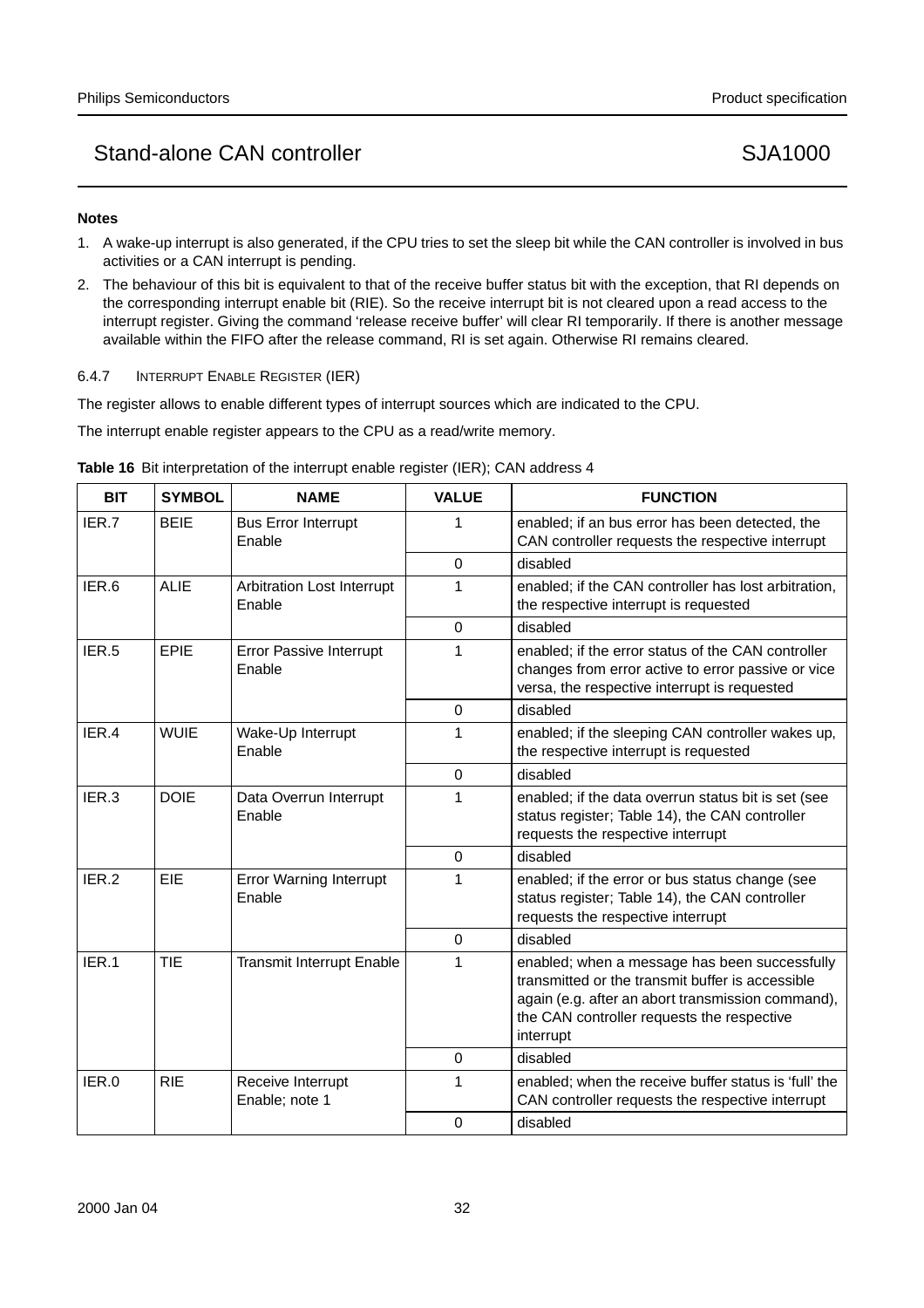#### **Note**

- 1. The receive interrupt enable bit has direct influence to the receive interrupt bit and the external interrupt output INT. If RIE is cleared, the external  $\overline{\text{INT}}$  pin will become HIGH immediately, if there is no other interrupt pending.
- 6.4.8 ARBITRATION LOST CAPTURE REGISTER (ALC)

This register contains information about the bit position of losing arbitration. The arbitration lost capture register appears to the CPU as a read only memory. Reserved bits are read as logic 0.

| <b>Table 17</b> Bit interpretation of the arbitration lost capture register (ALC); CAN address 11 |  |  |  |
|---------------------------------------------------------------------------------------------------|--|--|--|
|                                                                                                   |  |  |  |

| <b>BIT</b>        | <b>SYMBOL</b>            | <b>NAME</b>  | <b>VALUE</b>                        | <b>FUNCTION</b> |
|-------------------|--------------------------|--------------|-------------------------------------|-----------------|
| ALC.7 to<br>ALC.5 | $\overline{\phantom{m}}$ | reserved     | For value and function see Table 18 |                 |
| ALC.4             | BITNO <sub>4</sub>       | bit number 4 |                                     |                 |
| ALC.3             | BITNO <sub>3</sub>       | bit number 3 |                                     |                 |
| ALC.2             | BITNO <sub>2</sub>       | bit number 2 |                                     |                 |
| ALC.1             | BITNO <sub>1</sub>       | bit number 1 |                                     |                 |
| ALC.0             | BITNO <sub>0</sub>       | bit number 0 |                                     |                 |

On arbitration lost, the corresponding arbitration lost interrupt is forced, if enabled. At the same time, the current bit position of the bit stream processor is captured into the arbitration lost capture register. The content within this register is fixed until the users software has read out its contents once. The capture mechanism is then activated again.

The corresponding interrupt flag located in the interrupt register is cleared during the read access to the interrupt register. A new arbitration lost interrupt is not possible until the arbitration lost capture register is read out once.

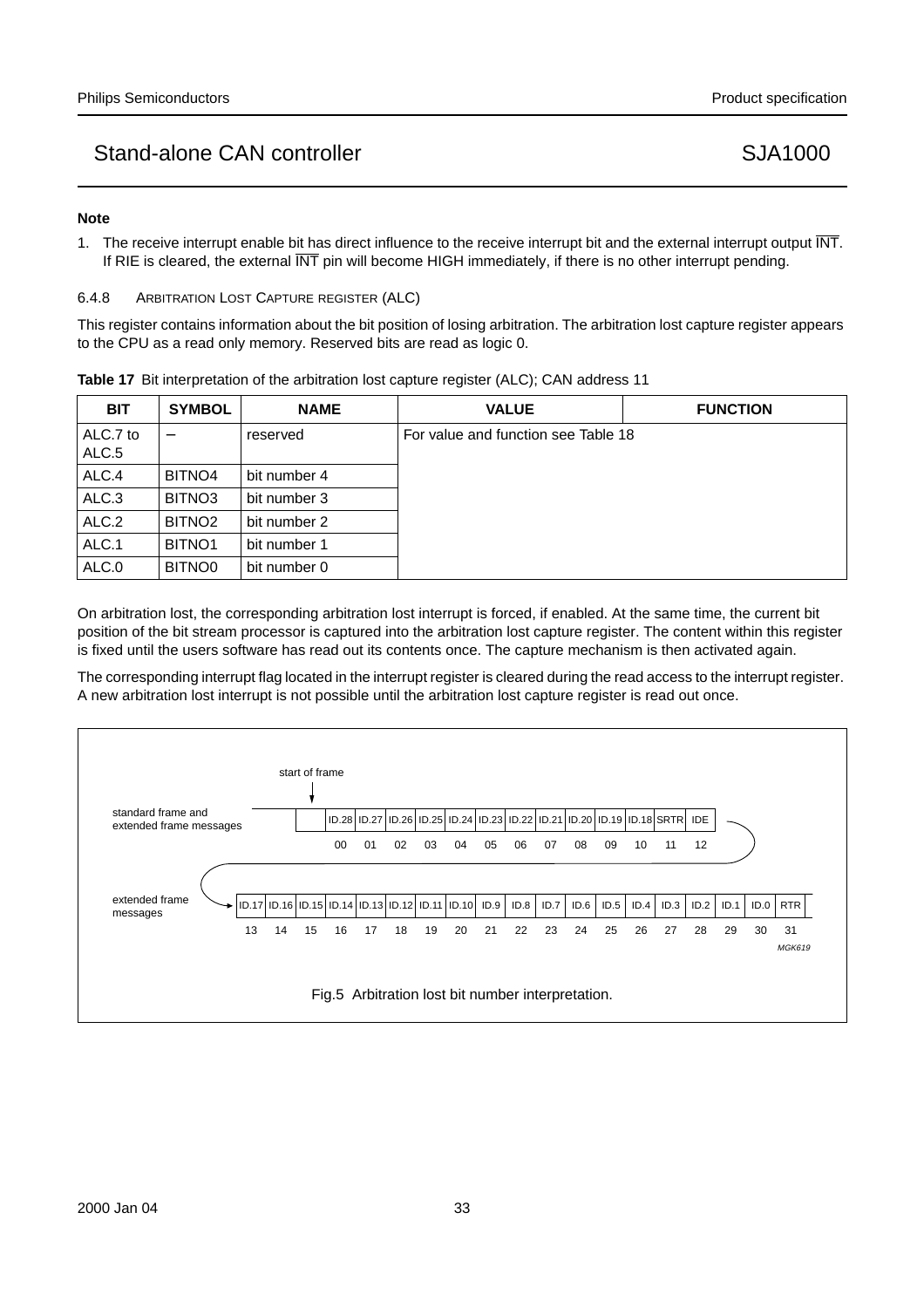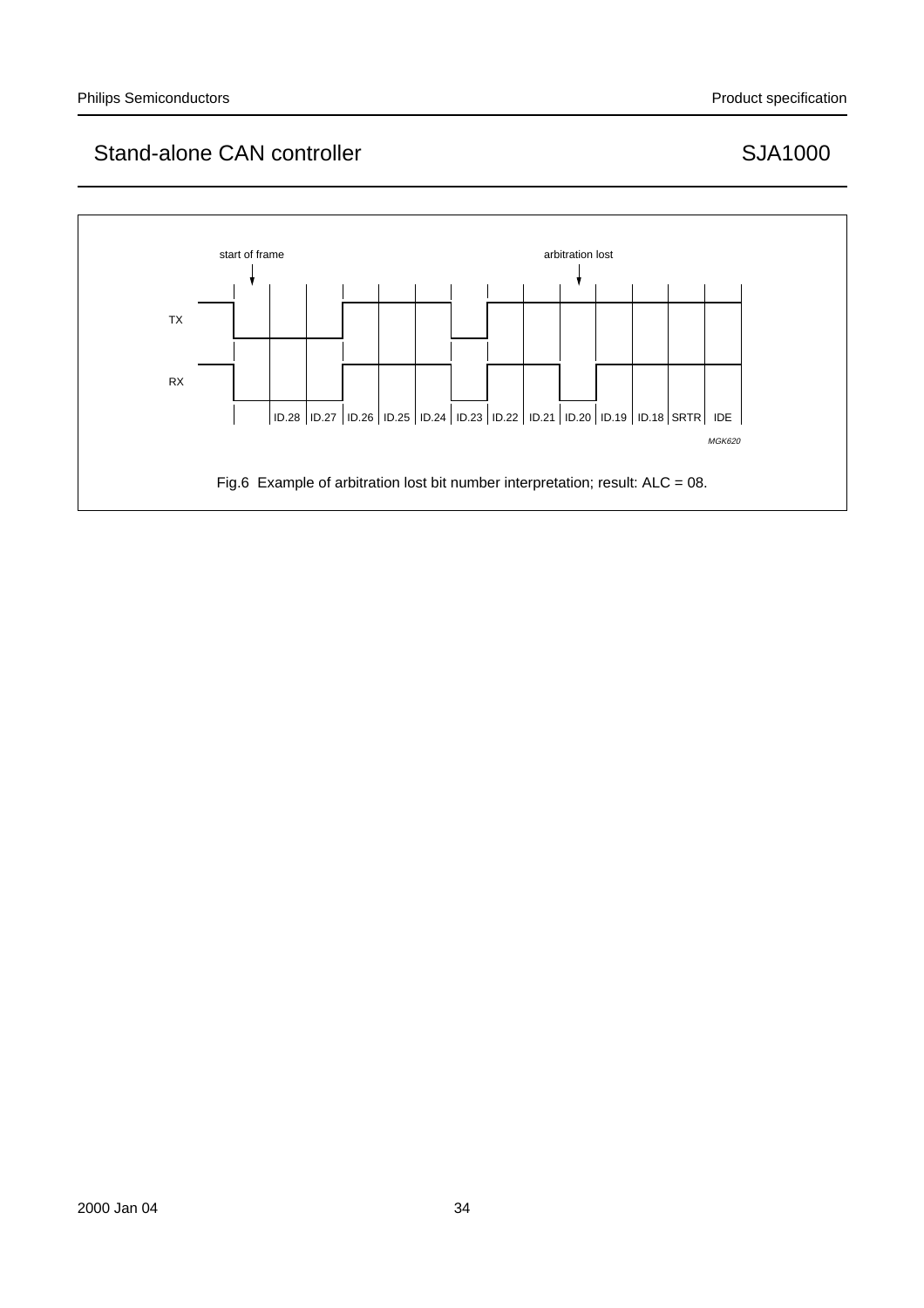|                  |              | BITS <sup>(1)</sup> |             |                  | <b>DECIMAL</b> |                                                  |
|------------------|--------------|---------------------|-------------|------------------|----------------|--------------------------------------------------|
| ALC.4            | ALC.3        | ALC.2               | ALC.1       | ALC.0            | <b>VALUE</b>   | <b>FUNCTION</b>                                  |
| 0                | $\Omega$     | 0                   | $\Omega$    | $\Omega$         | 00             | arbitration lost in bit 1 of identifier          |
| 0                | 0            | 0                   | 0           | 1                | 01             | arbitration lost in bit 2 of identifier          |
| 0                | 0            | 0                   | 1           | 0                | 02             | arbitration lost in bit 3 of identifier          |
| 0                | 0            | 0                   | 1           | $\mathbf{1}$     | 03             | arbitration lost in bit 4 of identifier          |
| 0                | 0            | 1                   | 0           | 0                | 04             | arbitration lost in bit 5 of identifier          |
| $\Omega$         | $\Omega$     | $\mathbf{1}$        | 0           | 1                | 05             | arbitration lost in bit 6 of identifier          |
| 0                | 0            | 1                   | 1           | 0                | 06             | arbitration lost in bit 7 of identifier          |
| 0                | $\Omega$     | $\mathbf{1}$        | 1           | $\mathbf{1}$     | 07             | arbitration lost in bit 8 of identifier          |
| 0                | 1            | 0                   | 0           | 0                | 08             | arbitration lost in bit 9 of identifier          |
| 0                | 1            | 0                   | 0           | 1                | 09             | arbitration lost in bit 10 of identifier         |
| 0                | $\mathbf{1}$ | 0                   | 1           | 0                | 10             | arbitration lost in bit 11 of identifier         |
| $\mathbf 0$      | $\mathbf{1}$ | $\mathbf 0$         | 1           | $\mathbf{1}$     | 11             | arbitration lost in bit SRTR; note 2             |
| 0                | 1            | 1                   | 0           | 0                | 12             | arbitration lost in bit IDE                      |
| $\boldsymbol{0}$ | 1            | 1                   | 0           | 1                | 13             | arbitration lost in bit 12 of identifier; note 3 |
| 0                | $\mathbf{1}$ | $\mathbf{1}$        | 1           | $\Omega$         | 14             | arbitration lost in bit 13 of identifier; note 3 |
| 0                | 1            | 1                   | 1           | $\mathbf 1$      | 15             | arbitration lost in bit 14 of identifier; note 3 |
| 1                | $\Omega$     | $\mathbf 0$         | 0           | 0                | 16             | arbitration lost in bit 15 of identifier; note 3 |
| 1                | 0            | 0                   | 0           | 1                | 17             | arbitration lost in bit 16 of identifier; note 3 |
| 1                | 0            | $\Omega$            | 1           | 0                | 18             | arbitration lost in bit 17 of identifier; note 3 |
| 1                | 0            | 0                   | 1           | 1                | 19             | arbitration lost in bit 18 of identifier; note 3 |
| 1                | 0            | 1                   | 0           | 0                | 20             | arbitration lost in bit 19 of identifier; note 3 |
| 1                | 0            | 1                   | $\pmb{0}$   | $\mathbf{1}$     | 21             | arbitration lost in bit 20 of identifier; note 3 |
| 1                | 0            | 1                   | 1           | $\mathbf 0$      | 22             | arbitration lost in bit 21 of identifier; note 3 |
| 1                | $\mathbf 0$  | 1                   | 1           | 1                | 23             | arbitration lost in bit 22 of identifier; note 3 |
| 1                | 1            | 0                   | 0           | 0                | 24             | arbitration lost in bit 23 of identifier; note 3 |
| 1                | 1            | $\mathbf 0$         | $\mathbf 0$ | $\mathbf{1}$     | 25             | arbitration lost in bit 24 of identifier; note 3 |
| 1                | 1            | 0                   | 1           | 0                | 26             | arbitration lost in bit 25 of identifier; note 3 |
| 1                | 1            | 0                   | 1           | $\mathbf{1}$     | 27             | arbitration lost in bit 26 of identifier; note 3 |
| 1                | 1            | 1                   | 0           | $\boldsymbol{0}$ | 28             | arbitration lost in bit 27 of identifier; note 3 |
| 1                | 1            | 1                   | 0           | $\mathbf{1}$     | 29             | arbitration lost in bit 28 of identifier; note 3 |
| 1                | 1            | 1                   | 1           | 0                | 30             | arbitration lost in bit 29 of identifier; note 3 |
| 1                | 1            | 1                   | 1           | 1                | 31             | arbitration lost in bit RTR; note 3              |

**Table 18** Function of bits 4 to 0 of the arbitration lost capture register

#### **Notes**

1. Binary coded frame bit number where arbitration was lost.

- 2. Bit RTR for standard frame messages.
- 3. Extended frame messages only.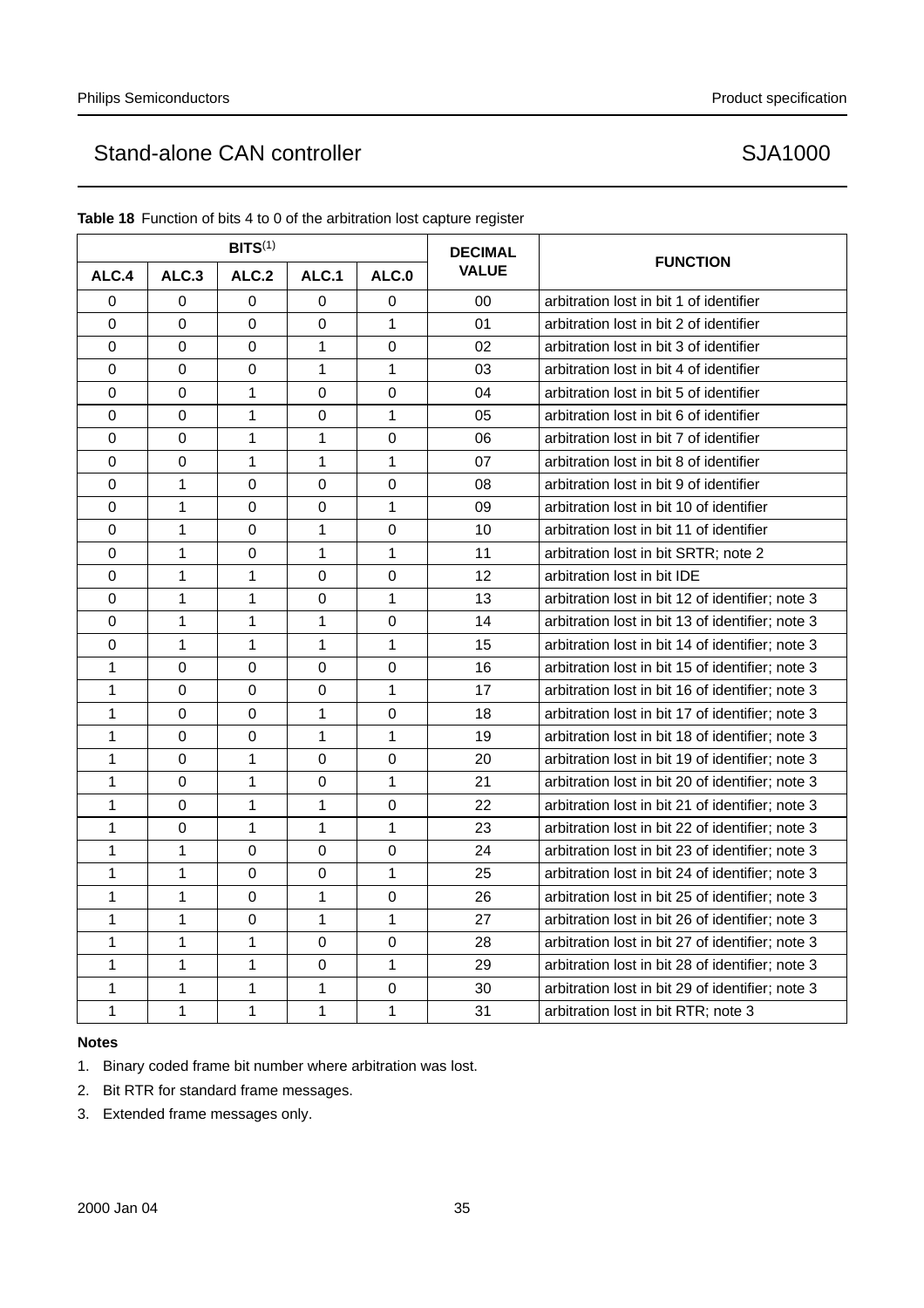### 6.4.9 ERROR CODE CAPTURE REGISTER (ECC)

This register contains information about the type and location of errors on the bus. The error code capture register appears to the CPU as a read only memory.

| <b>BIT</b>           | <b>SYMBOL</b>    | <b>NAME</b>      | <b>VALUE</b> | <b>FUNCTION</b>                        |
|----------------------|------------------|------------------|--------------|----------------------------------------|
| ECC.7 <sup>(1)</sup> | ERRC1            | Error Code 1     |              |                                        |
| ECC.6 <sup>(1)</sup> | <b>ERRC0</b>     | Error Code 0     |              | –                                      |
| ECC.5                | <b>DIR</b>       | <b>Direction</b> |              | RX; error occurred during reception    |
|                      |                  |                  | 0            | TX; error occurred during transmission |
| ECC.4 <sup>(2)</sup> | SEG4             | Segment 4        |              |                                        |
| ECC.3 <sup>(2)</sup> | SEG <sub>3</sub> | Segment 3        |              | —                                      |
| ECC.2 <sup>(2)</sup> | SEG <sub>2</sub> | Segment 2        |              |                                        |
| $ECC.1^{(2)}$        | SEG1             | Segment 1        |              | —                                      |
| ECC.0 <sup>(2)</sup> | SEG <sub>0</sub> | Segment 0        |              |                                        |

**Table 19** Bit interpretation of the error code capture register (ECC); CAN address 12

#### **Notes**

- 1. For bit interpretation of bits ECC.7 and ECC.6 see Table 20.
- 2. For bit interpretation of bits ECC.4 to ECC.0 see Table 21.

**Table 20** Bit interpretation of bits ECC.7 and ECC.6

| <b>BIT ECC.7</b> | <b>BIT ECC.6</b> | <b>FUNCTION</b>     |
|------------------|------------------|---------------------|
|                  |                  | bit error           |
|                  |                  | l form error        |
|                  |                  | l stuff error       |
|                  |                  | other type of error |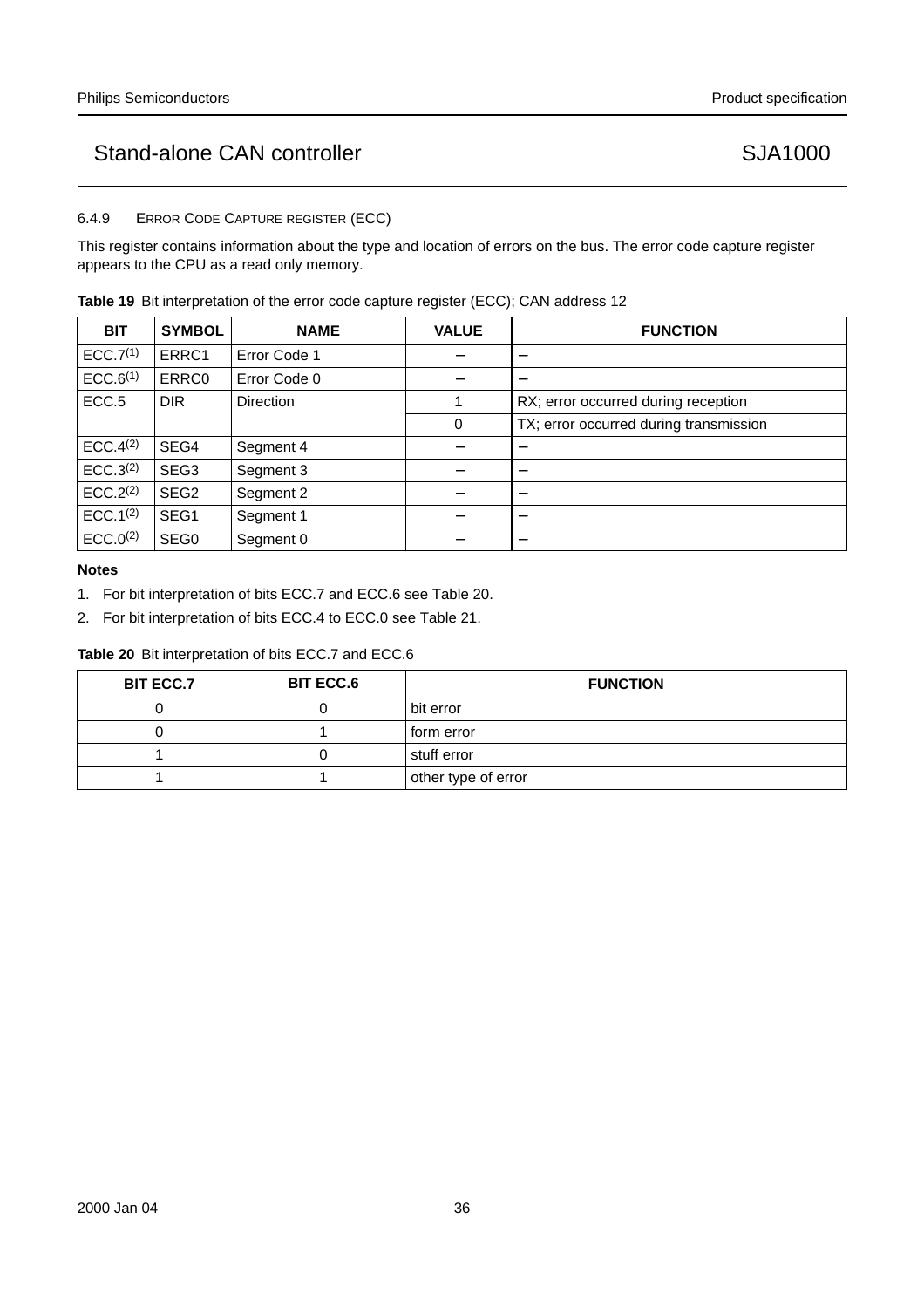| BIT ECC.4      |             | BIT ECC.3 BIT ECC.2 BIT ECC.1 |             | <b>BIT ECC.0</b> | <b>FUNCTION</b>        |
|----------------|-------------|-------------------------------|-------------|------------------|------------------------|
| $\mathbf 0$    | $\mathbf 0$ | 0                             | 1           | 1                | start of frame         |
| $\mathbf 0$    | $\mathbf 0$ | 0                             | 1           | $\mathbf 0$      | ID.28 to ID.21         |
| $\mathbf 0$    | $\mathbf 0$ | 1                             | 1           | $\mathbf 0$      | ID.20 to ID.18         |
| $\mathbf 0$    | $\mathbf 0$ | 1                             | $\mathbf 0$ | 0                | bit SRTR               |
| $\mathbf 0$    | $\mathbf 0$ | 1                             | $\mathbf 0$ | 1                | bit IDE                |
| $\mathbf 0$    | $\Omega$    | 1                             | 1           | 1                | ID.17 to ID.13         |
| $\mathbf 0$    | 1           | 1                             | 1           | 1                | ID.12 to ID.5          |
| $\mathbf 0$    | 1           | 1                             | 1           | $\mathbf 0$      | ID.4 to ID.0           |
| $\mathbf 0$    | 1           | 1                             | $\mathbf 0$ | $\mathbf 0$      | bit RTR                |
| $\mathbf 0$    | 1           | 1                             | $\mathbf 0$ | 1                | reserved bit 1         |
| $\mathbf 0$    | 1           | 0                             | $\mathsf 0$ | 1                | reserved bit 0         |
| $\overline{0}$ | 1           | $\mathbf 0$                   | 1           | 1                | data length code       |
| $\mathbf 0$    | 1           | 0                             | 1           | $\pmb{0}$        | data field             |
| $\mathbf 0$    | 1           | $\mathbf 0$                   | $\mathbf 0$ | $\pmb{0}$        | CRC sequence           |
| 1              | 1           | 0                             | $\mathbf 0$ | $\pmb{0}$        | <b>CRC</b> delimiter   |
| 1              | 1           | $\mathbf 0$                   | $\pmb{0}$   | 1                | acknowledge slot       |
| 1              | 1           | $\mathbf 0$                   | 1           | 1                | acknowledge delimiter  |
| 1              | 1           | $\mathbf 0$                   | 1           | $\mathbf 0$      | end of frame           |
| 1              | $\mathbf 0$ | 0                             | 1           | $\mathbf 0$      | intermission           |
| 1              | $\mathbf 0$ | $\mathbf 0$                   | $\pmb{0}$   | 1                | active error flag      |
| 1              | $\mathbf 0$ | 1                             | 1           | $\boldsymbol{0}$ | passive error flag     |
| 1              | $\pmb{0}$   | 0                             | 1           | 1                | tolerate dominant bits |
| 1              | $\pmb{0}$   | 1                             | 1           | 1                | error delimiter        |
|                | 1           | 1                             | $\mathsf 0$ | $\boldsymbol{0}$ | overload flag          |

**Table 21** Bit interpretation of bits ECC.4 to ECC.0; note 1

#### **Note**

1. Bit settings reflect the current frame segment to distinguish between different error events.

If a bus error occurs, the corresponding bus error interrupt is always forced, if enabled. At the same time, the current position of the bit stream processor is captured into the error code capture register. The content within this register is fixed until the users software has read out its content once. The capture mechanism is then activated again.

The corresponding interrupt flag located in the interrupt register is cleared during the read access to the interrupt register. A new bus error interrupt is not possible until the capture register is read out once.

#### 6.4.10 ERROR WARNING LIMIT REGISTER (EWLR)

The error warning limit can be defined within this register. The default value (after hardware reset) is 96. In reset mode this register appears to the CPU as a read/write memory. In operating mode it is read only.

Note, that a content change of the EWLR is only possible, if the reset mode was entered previously. An error status change (see status register; Table 14) and an error warning interrupt forced by the new register content will not occur until the reset mode is cancelled again.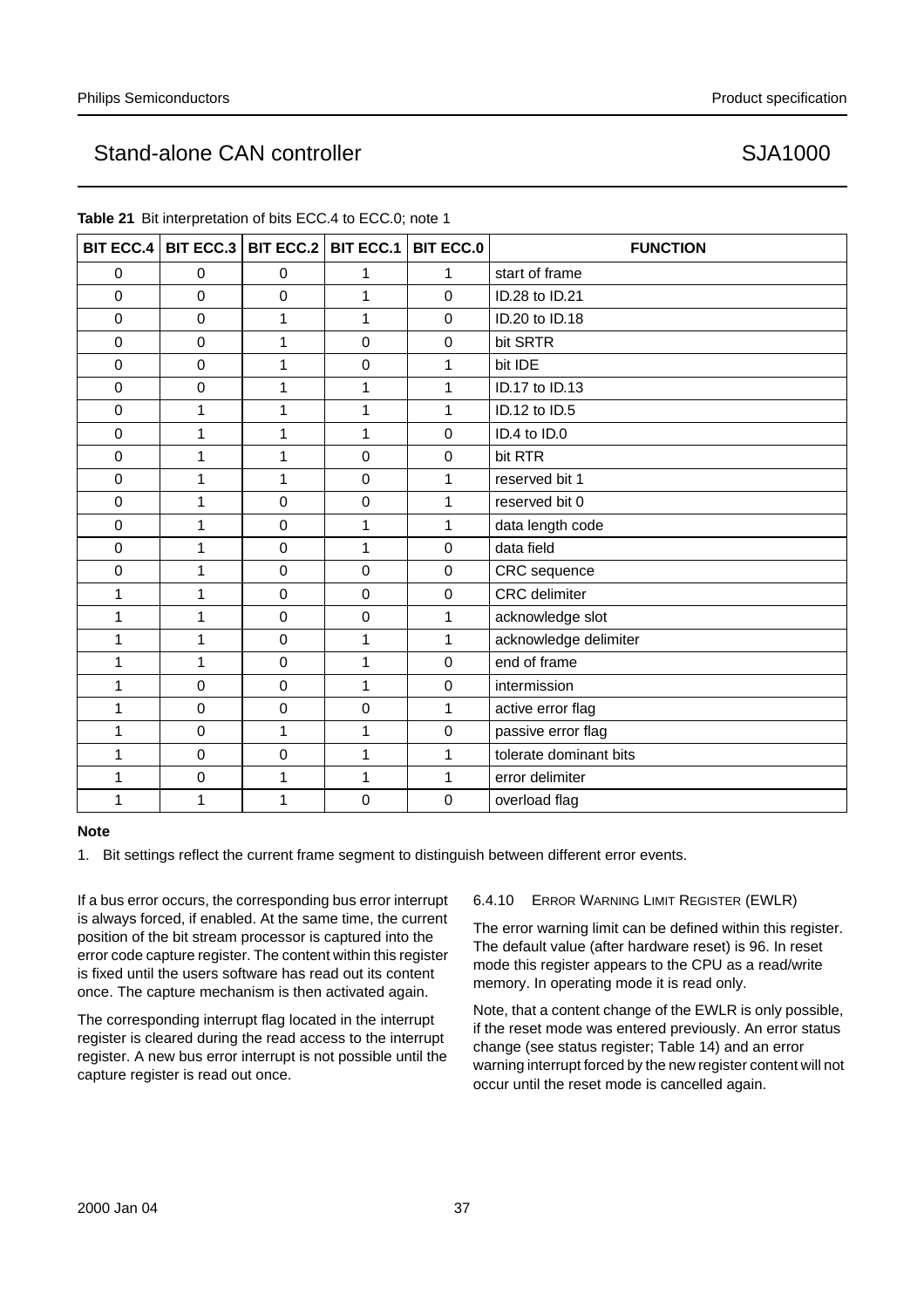**Table 22** Bit interpretation of the error warning limit register (EWLR); CAN address 13

| דום   | BIT <sub>6</sub> | BIT <sub>5</sub> | DIT.<br>ы | BIT <sub>3</sub> | BIT <sub>2</sub> | BIT   | BIT <sub>0</sub> |
|-------|------------------|------------------|-----------|------------------|------------------|-------|------------------|
| EWL.7 | ⊂WL.ເ            | EWL.5            | EWL.4     | FWL.J            | EWL.2            | EWL.1 | FWL.J            |

#### 6.4.11 RX ERROR COUNTER REGISTER (RXERR)

The RX error counter register reflects the current value of the receive error counter. After a hardware reset this register is initialized to logic 0. In operating mode this register appears to the CPU as a read only memory. A write access to this register is possible only in reset mode.

If a bus-off event occurs, the RX error counter is initialized to logic 0. The time bus-off is valid, writing to this register has no effect.

Note, that a CPU-forced content change of the RX error counter is only possible, if the reset mode was entered previously. An error status change (see status register; Table 14), an error warning or an error passive interrupt forced by the new register content will not occur, until the reset mode is cancelled again.

**Table 23** Bit interpretation of the RX error counter register (RXERR); CAN address 14

| BIT <sub>7</sub> | BIT <sub>6</sub> | BIT <sub>5</sub> | <b>BIT</b> | BIT <sub>3</sub> | BIT <sub>2</sub> | BIT    | <b>BIT 0</b> |
|------------------|------------------|------------------|------------|------------------|------------------|--------|--------------|
| RXERR            | RXERR.6          | RXERR.5          | RXERR.4    | RXERR.3          | RXERR.2          | RXERR. | RXFRR N      |

#### 6.4.12 TX ERROR COUNTER REGISTER (TXERR)

The TX error counter register reflects the current value of the transmit error counter.

In operating mode this register appears to the CPU as a read only memory. A write access to this register is possible only in reset mode. After a hardware reset this register is initialized to logic 0. If a bus-off event occurs, the TX error counter is initialized to 127 to count the minimum protocol-defined time (128 occurrences of the bus-free signal). Reading the TX error counter during this time gives information about the status of the bus-off recovery.

If bus-off is active, a write access to TXERR in the range from 0 to 254 clears the bus-off flag and the controller will wait for one occurrence of 11 consecutive recessive bits (bus-free) after the reset mode has been cleared.

**Table 24** Bit interpretation of the TX error counter register (TXERR); CAN address 15

| BIT <sub>7</sub> | BIT <sub>6</sub> | BIT <sub>5</sub> | <b>BIT</b> | BIT 3  | BIT <sub>2</sub> | BIT    | <b>BIT</b> C |
|------------------|------------------|------------------|------------|--------|------------------|--------|--------------|
| TXERR            | XERR.6           | XERR.5           | TXERR.4    | XERR.3 | TXERR.2          | TXERR. | XERR.0       |

Writing 255 to TXERR allows to initiate a CPU-driven bus-off event. It should be noted that a CPU-forced content change of the TX error counter is only possible, if the reset mode was entered previously. An error or bus status change (see status register; Table 14), an error warning or an error passive interrupt forced by the new register content will not occur until the reset mode is cancelled again. After leaving the reset mode, the new TX counter content is interpreted and the bus-off event is performed in the same way, as if it was forced by a bus error event. That means, that the reset mode is entered again, the TX error counter is initialized to 127, the RX counter is cleared and all concerned status and interrupt register bits are set.

Clearing of reset mode now will perform the protocol-defined bus-off recovery sequence (waiting for 128 occurrences of the bus-free signal).

If the reset mode is entered again before the end of bus-off recovery (TXERR > 0), bus-off keeps active and TXERR is frozen.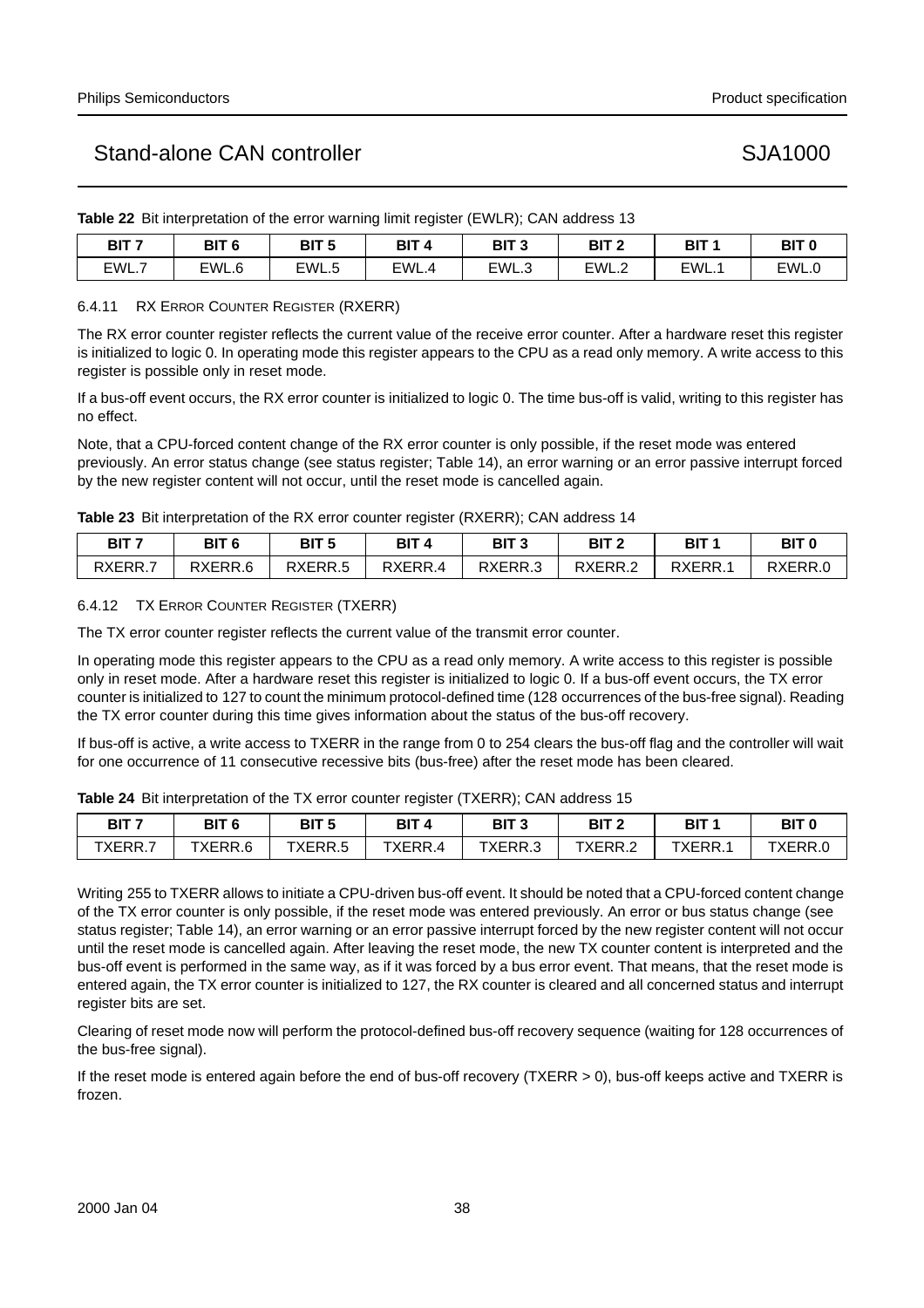#### 6.4.13 TRANSMIT BUFFER

The global layout of the transmit buffer is shown in Fig.7. One has to distinguish between the Standard Frame Format (SFF) and the Extended Frame Format (EFF) configuration. The transmit buffer allows the definition of one transmit message with up to eight data bytes.

#### 6.4.13.1 Transmit buffer layout

The transmit buffer layout is subdivided into descriptor and data fields where the first byte of the descriptor field is the frame information byte (frame information). It describes the frame format (SFF or EFF), remote or data frame and the data length. Two identifier bytes for SFF or four bytes for EFF messages follow. The data field contains up to eight data bytes.

The transmit buffer has a length of 13 bytes and is located in the CAN address range from 16 to 28.

Note, that a direct access to the transmit buffer RAM is possible using the CAN address space from 96 to 108. This RAM area is reserved for the transmit buffer. The three following bytes may be used for general purposes (CAN address 109, 110 and 111).

| CAN address   16 | TX frame information      | CAN address   16 | TX frame information                |  |
|------------------|---------------------------|------------------|-------------------------------------|--|
| 17               | TX identifier 1           | 17               | TX identifier 1                     |  |
| 18               | TX identifier 2           | 18               | TX identifier 2                     |  |
| 19               | TX data byte 1            | 19               | TX identifier 3                     |  |
| 20               | TX data byte 2            | 20               | TX identifier 4                     |  |
| 21               | TX data byte 3            | 21               | TX data byte 1                      |  |
| 22               | TX data byte 4            | 22               | TX data byte 2                      |  |
| 23               | TX data byte 5            | 23               | TX data byte 3                      |  |
| 24               | TX data byte 6            | 24               | TX data byte 4                      |  |
| 25               | TX data byte 7            | 25               | TX data byte 5                      |  |
| 26               | TX data byte 8            | 26               | TX data byte 6                      |  |
| 27               | unused                    | 27               | TX data byte 7                      |  |
| 28               | unused                    | 28               | TX data byte 8                      |  |
|                  | a. Standard frame format. |                  | MGK621<br>b. Extended frame format. |  |
|                  |                           |                  |                                     |  |

#### 6.4.13.2 Descriptor field of the transmit buffer

The bit layout of the transmit buffer is represented in Tables 25 to 27 for SFF and Tables 28 to 32 for EFF. The given configuration is chosen to be compatible with the receive buffer layout (see Section 6.4.14.1).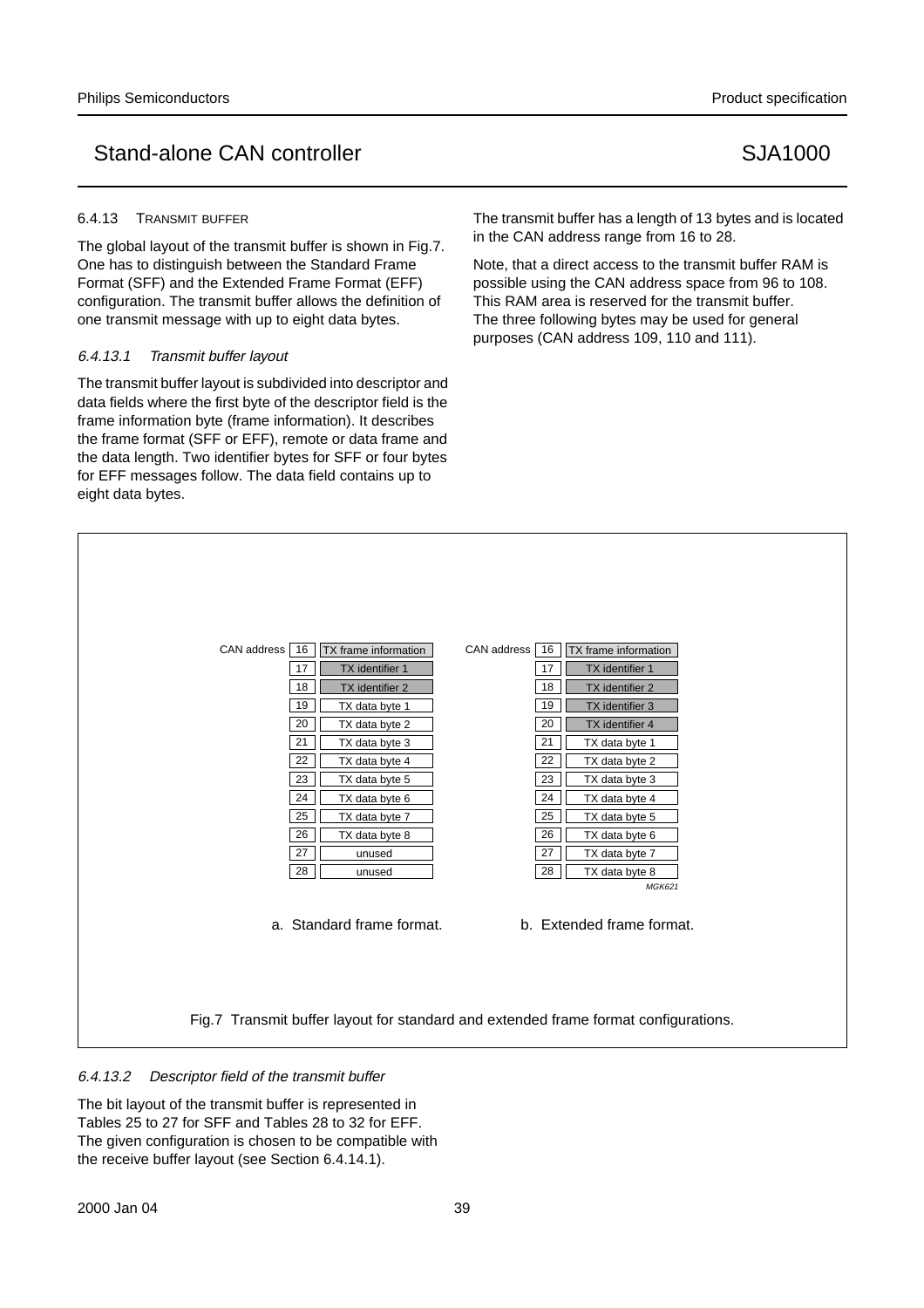| ___ | ___ |                                                            | ___ | ___ | _ _ _ _ | ___ |  |
|-----|-----|------------------------------------------------------------|-----|-----|---------|-----|--|
|     |     | <b>Table 25</b> TX frame information (SFF); CAN address 16 |     |     |         |     |  |

| BIT 7             | BIT <sub>6</sub>   | BIT <sub>5</sub> | BIT       | BIT <sub>3</sub>     | BIT <sub>2</sub>     | BIT           | <b>BIT 0</b>         |
|-------------------|--------------------|------------------|-----------|----------------------|----------------------|---------------|----------------------|
| FF <sup>(1)</sup> | RTR <sup>(2)</sup> | $X^{(3)}$        | $X^{(3)}$ | DLC.3 <sup>(4)</sup> | DLC.2 <sup>(4)</sup> | 1(4)<br>DLC.1 | DLC.0 <sup>(4)</sup> |

#### **Notes**

- 1. Frame format.
- 2. Remote transmission request.
- 3. Don't care; recommended to be compatible to receive buffer (0) in case of using the self reception facility (self test).
- 4. Data length code bit.

### **Table 26** TX identifier 1 (SFF); CAN address 17; note 1

| BIT <sub>7</sub> | BIT <sub>6</sub> | BIT <sub>5</sub> | <b>BIT</b> | BIT <sub>3</sub> | BIT 2 | <b>BIT</b><br>_____ | BIT <sub>0</sub> |
|------------------|------------------|------------------|------------|------------------|-------|---------------------|------------------|
| <b>ID.28</b>     | ID.27            | ID.26            | ID.25      | ID.24            | ID.23 | ממ חו<br>ے۔ س       | ID.21            |

#### **Note**

1. ID.X means identifier bit X.

#### **Table 27** TX identifier 2 (SFF); CAN address 18; note 1

| BIT <sub>7</sub> | BIT <sub>6</sub> | BIT <sub>5</sub> | <b>BIT</b> | BIT <sub>3</sub> | BIT <sub>2</sub> | BIT <sub>1</sub> | BIT <sub>0</sub> |
|------------------|------------------|------------------|------------|------------------|------------------|------------------|------------------|
| ID.20<br>_______ | ID.19            | ID.18            | Y(2)       | $X^{(3)}$        | $X^{(3)}$        | $X^{(3)}$        | $X^{(3)}$        |

#### **Notes**

- 1. ID.X means identifier bit X.
- 2. Don't care; recommended to be compatible to receive buffer (RTR) in case of using the self reception facility (self test).
- 3. Don't care; recommended to be compatible to receive buffer (0) in case of using the self reception facility (self test).

### **Table 28** TX frame information (EFF); CAN address 16

| BIT <sub>7</sub> | BIT <sub>6</sub>   | BIT <sub>5</sub> | BIT 4     | BIT <sub>3</sub>     | BIT <sub>2</sub>     | BIT <sub>1</sub>     | <b>BIT 0</b>         |
|------------------|--------------------|------------------|-----------|----------------------|----------------------|----------------------|----------------------|
| FF(1)            | RTR <sup>(2)</sup> | $X^{(3)}$        | $X^{(3)}$ | DLC.3 <sup>(4)</sup> | DLC.2 <sup>(4)</sup> | DLC.1 <sup>(4)</sup> | DLC.0 <sup>(4)</sup> |

#### **Notes**

- 1. Frame format.
- 2. Remote transmission request.
- 3. Don't care; recommended to be compatible to receive buffer (0) in case of using the self reception facility (self test).
- 4. Data length code bit.

### **Table 29** TX identifier 1 (EFF); CAN address 17; note 1

|                  | _____            |                  |       |                  |                  |                  |                   |
|------------------|------------------|------------------|-------|------------------|------------------|------------------|-------------------|
| BIT <sub>7</sub> | BIT <sub>6</sub> | BIT <sub>5</sub> | BIT   | BIT <sub>3</sub> | BIT <sub>2</sub> | BIT <sub>1</sub> | <b>BIT 0</b>      |
| <b>ID.28</b>     | ID.27            | ID.26            | ID.25 | ID.24            | ID.23            | ID.22            | ID.2 <sup>4</sup> |

#### **Note**

1. ID.X means identifier bit X.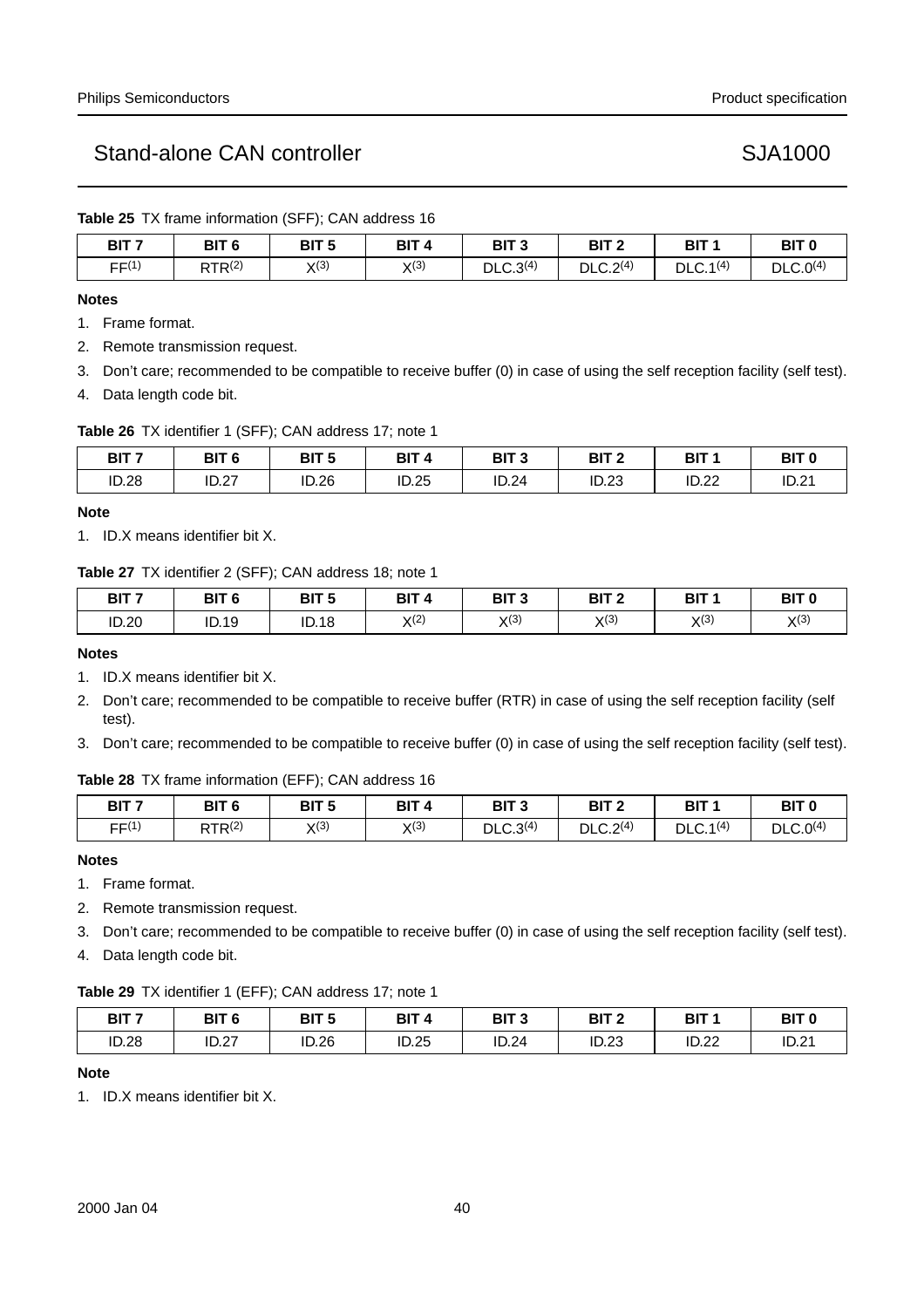**Table 30** TX identifier 2 (EFF); CAN address 18; note 1

| BIT <sub>7</sub> | BIT <sub>6</sub> | BIT <sub>5</sub> | BIT / | BIT <sub>3</sub> | BIT <sub>2</sub> | BIT <sup>4</sup> | <b>BIT 0</b> |
|------------------|------------------|------------------|-------|------------------|------------------|------------------|--------------|
| ID.20            | ID.19            | ID.18            | ID.17 | ID.16            | ID.15            | ID.14            | ID.13        |

#### **Note**

1. ID.X means identifier bit X.

#### **Table 31** TX identifier 3 (EFF); CAN address 19; note 1

| BIT <sub>7</sub> | BIT <sub>6</sub> | BIT <sub>5</sub> | BIT  | BIT <sub>3</sub> | BIT <sub>2</sub> | BIT <sub>1</sub> | BIT <sub>0</sub> |
|------------------|------------------|------------------|------|------------------|------------------|------------------|------------------|
| ID.12            | ID.11            | ID.10            | ID.9 | ID.8             | ID.7             | ID.6             | ID.5             |

#### **Note**

1. ID.X means identifier bit X.

#### **Table 32** TX identifier 4 (EFF); CAN address 20; note 1

| BIT <sub>7</sub> | BIT <sub>6</sub> | <b>BIT 5</b> | <b>BIT</b> | BIT <sub>3</sub> | BIT <sub>2</sub> | BIT       | <b>BIT 0</b> |
|------------------|------------------|--------------|------------|------------------|------------------|-----------|--------------|
| ID.4             | ID.3             | ID.2<br>$-$  | ID.1       | ID.0             | X <sup>(2)</sup> | $X^{(3)}$ | $X^{(3)}$    |

#### **Notes**

- 1. ID.X means identifier bit X.
- 2. Don't care; recommended to be compatible to receive buffer (RTR) in case of using the self reception facility (self test).
- 3. Don't care; recommended to be compatible to receive buffer (0) in case of using the self reception facility (self test).

#### **Table 33** Frame Format (FF) and Remote Transmission Request (RTR) bits

| <b>BIT</b> | <b>VALUE</b> | <b>FUNCTION</b>                                                      |
|------------|--------------|----------------------------------------------------------------------|
|            |              | EFF; extended frame format will be transmitted by the CAN controller |
|            | 0            | SFF; standard frame format will be transmitted by the CAN controller |
| <b>RTR</b> |              | remote; remote frame will be transmitted by the CAN controller       |
|            | 0            | data; data frame will be transmitted by the CAN controller           |

### 6.4.13.3 Data Length Code (DLC)

The number of bytes in the data field of a message is coded by the data length code. At the start of a remote frame transmission the data length code is not considered due to the RTR bit being logic 1 (remote). This forces the number of transmitted/received data bytes to be 0. Nevertheless, the data length code must be specified correctly to avoid bus errors, if two CAN controllers start a remote frame transmission with the same identifier simultaneously.

The range of the data byte count is 0 to 8 bytes and is coded as follows:

DataByteCount =  $8 \times$  DLC.3 +  $4 \times$  DLC.2 +  $2 \times$  DLC.1 + DLC.0

For reasons of compatibility no data length code >8 should be used. If a value >8 is selected, 8 bytes are transmitted in the data frame with the Data Length Code specified in DLC.

### 6.4.13.4 Identifier (ID)

In Standard Frame Format (SFF) the identifier consists of 11 bits (ID.28 to ID.18) and in Extended Frame Format (EFF) messages the identifier consists of 29 bits (ID.28 to ID.0). ID.28 is the most significant bit, which is transmitted first on the bus during the arbitration process. The identifier acts as the message's name, used in a receiver for acceptance filtering, and also determines the bus access priority during the arbitration process.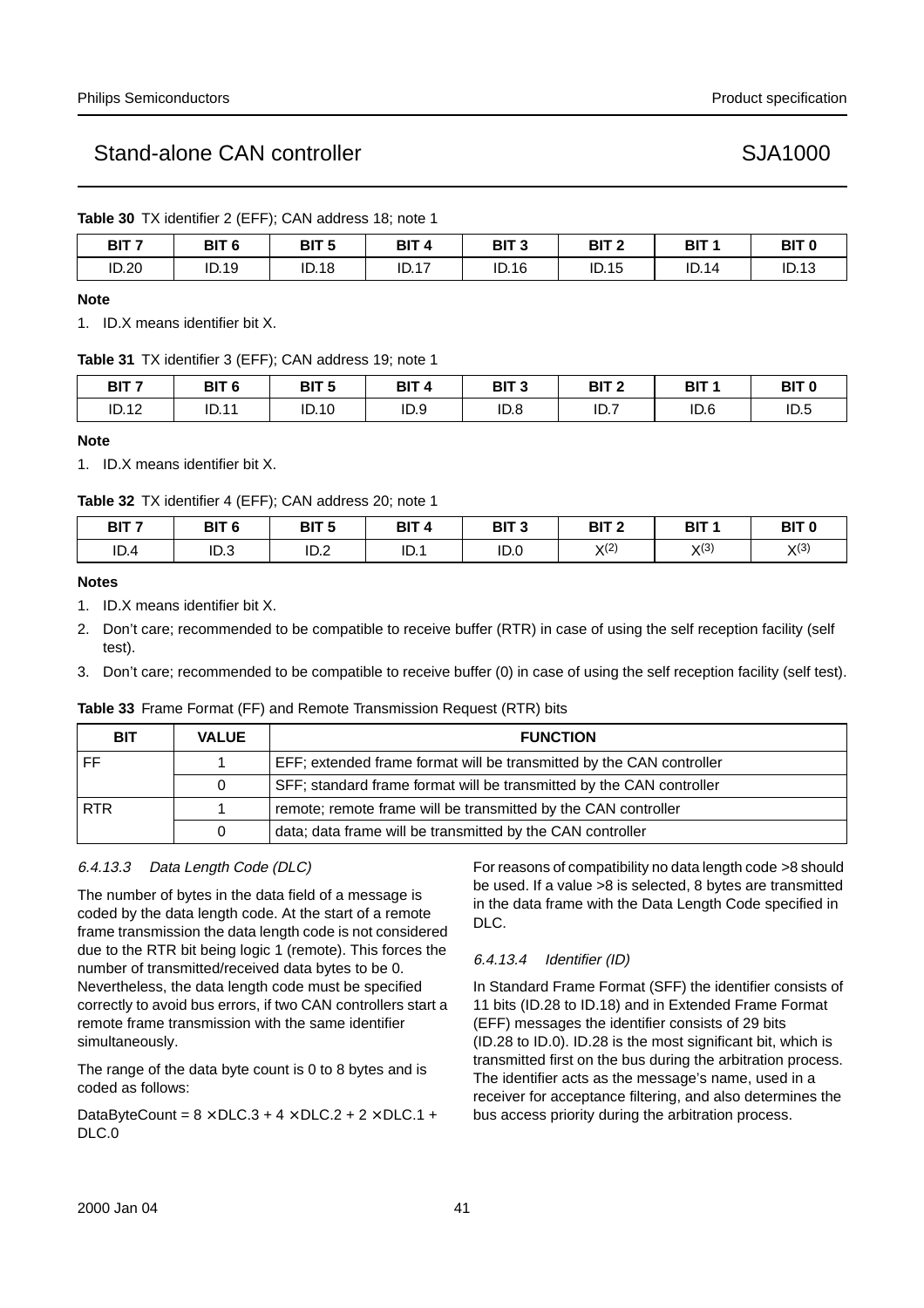The lower the binary value of the identifier the higher the priority. This is due to the larger number of leading dominant bits during arbitration.

#### 6.4.13.5 Data field

The number of transferred data bytes is defined by the data length code. The first bit transmitted is the most significant bit of data byte 1 at CAN address 19 (SFF) or CAN address 21 (EFF).

#### 6.4.14 RECEIVE BUFFER

The global layout of the receive buffer is very similar to the transmit buffer described in the previous section. The receive buffer is the accessible part of the RXFIFO and is located in the range between CAN address 16 and 28. Each message is subdivided into a descriptor and a data field.



### 6.4.14.1 Descriptor field of the receive buffer

The bit layout of the receive buffer is represented in Tables 34 to 36 for SFF and Tables 37 to 41 for EFF. The given configuration is chosen to be compatible with the transmit buffer layout (see Section 6.4.13.2).

#### **Table 34** RX frame information (SFF); CAN address 16

| BIT <sub>7</sub>  | BIT <sub>6</sub> | BIT <sub>5</sub> | <b>BIT</b> | BIT <sub>3</sub>     | BIT <sub>2</sub>     | BIT                  | <b>BIT 0</b>         |
|-------------------|------------------|------------------|------------|----------------------|----------------------|----------------------|----------------------|
| FF <sup>(1)</sup> | $RTR^{(2)}$      |                  |            | DLC.3 <sup>(3)</sup> | DLC.2 <sup>(3)</sup> | DLC.1 <sup>(3)</sup> | DLC.0 <sup>(3)</sup> |

### **Notes**

- 1. Frame format.
- 2. Remote transmission request.
- 3. Data length code bit.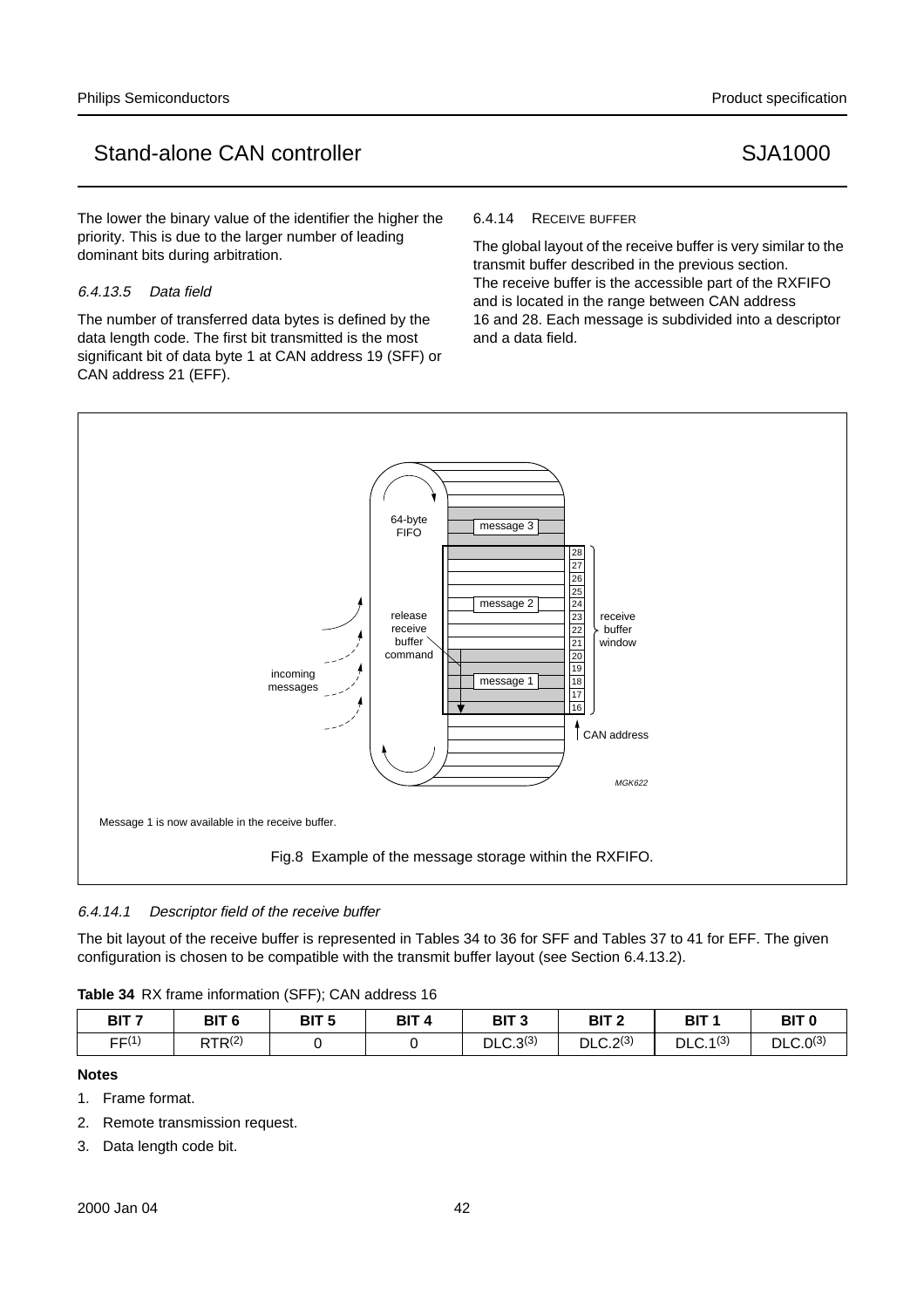**Table 35** RX identifier 1 (SFF); CAN address 17; note 1

| BIT <sub>7</sub> | BIT <sub>6</sub> | BIT 5 | <b>BIT</b> | BIT <sub>3</sub> | BIT <sub>2</sub> | BIT <sub>1</sub> | BIT 0 |
|------------------|------------------|-------|------------|------------------|------------------|------------------|-------|
| <b>ID.28</b>     | דמ חו<br>ו געו   | ID.26 | ID.25      | ID.24            | ID.23            | פפ חו<br>ے ے ر   | ID.21 |

#### **Note**

1. ID.X means identifier bit X.

#### **Table 36** RX identifier 2 (SFF); CAN address 18; note 1

| <b>BIT 7</b> | BIT <sub>6</sub> | <b>RIT 5</b><br>ынэ | <b>BIT</b> | BIT <sub>3</sub> | BIT <sub>2</sub> | י דום<br>ы | BIT <sub>0</sub> |
|--------------|------------------|---------------------|------------|------------------|------------------|------------|------------------|
| ID.20        | ID.19            | ID.18               | PTD(2)     |                  |                  |            |                  |

#### **Notes**

- 1. ID.X means identifier bit X.
- 2. Remote transmission request.

#### **Table 37** RX frame information (EFF); CAN address 16

| BIT <sub>7</sub> | BIT <sub>6</sub>   | BIT <sub>5</sub> | BIT | BIT <sub>3</sub>     | BIT <sub>2</sub>     | BIT <sub>1</sub>     | BIT <sub>0</sub>     |
|------------------|--------------------|------------------|-----|----------------------|----------------------|----------------------|----------------------|
| FF(1)            | RTR <sup>(2)</sup> |                  |     | DLC.3 <sup>(3)</sup> | DLC.2 <sup>(3)</sup> | DLC.1 <sup>(3)</sup> | DLC.0 <sup>(3)</sup> |

#### **Notes**

- 1. Frame format.
- 2. Remote transmission request.
- 3. Data length code bit.

#### **Table 38** RX identifier 1 (EFF); CAN address 17; note 1

| BIT <sub>7</sub> | BIT <sub>6</sub> | BIT <sub>5</sub> | <b>BIT</b> | BIT <sub>3</sub> | BIT <sub>2</sub> | BIT 1          | <b>BIT 0</b> |
|------------------|------------------|------------------|------------|------------------|------------------|----------------|--------------|
| <b>ID.28</b>     | <b>ID.27</b>     | ID.26            | ID.25      | ID.24            | ID.23            | ID 22<br>ے ے ر | ID.21        |

#### **Note**

1. ID.X means identifier bit X.

#### **Table 39** RX identifier 2 (EFF); CAN address 18; note 1

| BIT <sub>7</sub> | BIT <sub>6</sub> | BIT <sub>5</sub> | <b>BIT</b><br>4 | BIT <sub>3</sub> | BIT <sub>2</sub> | BIT <sub>1</sub> | BIT <sub>0</sub> |
|------------------|------------------|------------------|-----------------|------------------|------------------|------------------|------------------|
| ID.20            | ID.19            | ID.18            | ID.17           | ID.16            | ID.15            | ID.14            | ID.13            |

#### **Note**

1. ID.X means identifier bit X.

#### **Table 40** RX identifier 3 (EFF); CAN address 19; note 1

| BIT <sub>7</sub> | BIT <sub>6</sub>        | BIT <sub>5</sub> | BIT <sub>4</sub> | BIT <sub>3</sub> | BIT <sub>2</sub> | BIT <sub>1</sub> | BIT <sub>0</sub> |
|------------------|-------------------------|------------------|------------------|------------------|------------------|------------------|------------------|
| ID.12            | $1\Gamma$ 11<br>ו ו .∪ו | <b>ID.10</b>     | ID.9             | ID.8             | ID.7             | ID.6             | ID.5             |

#### **Note**

1. ID.X means identifier bit X.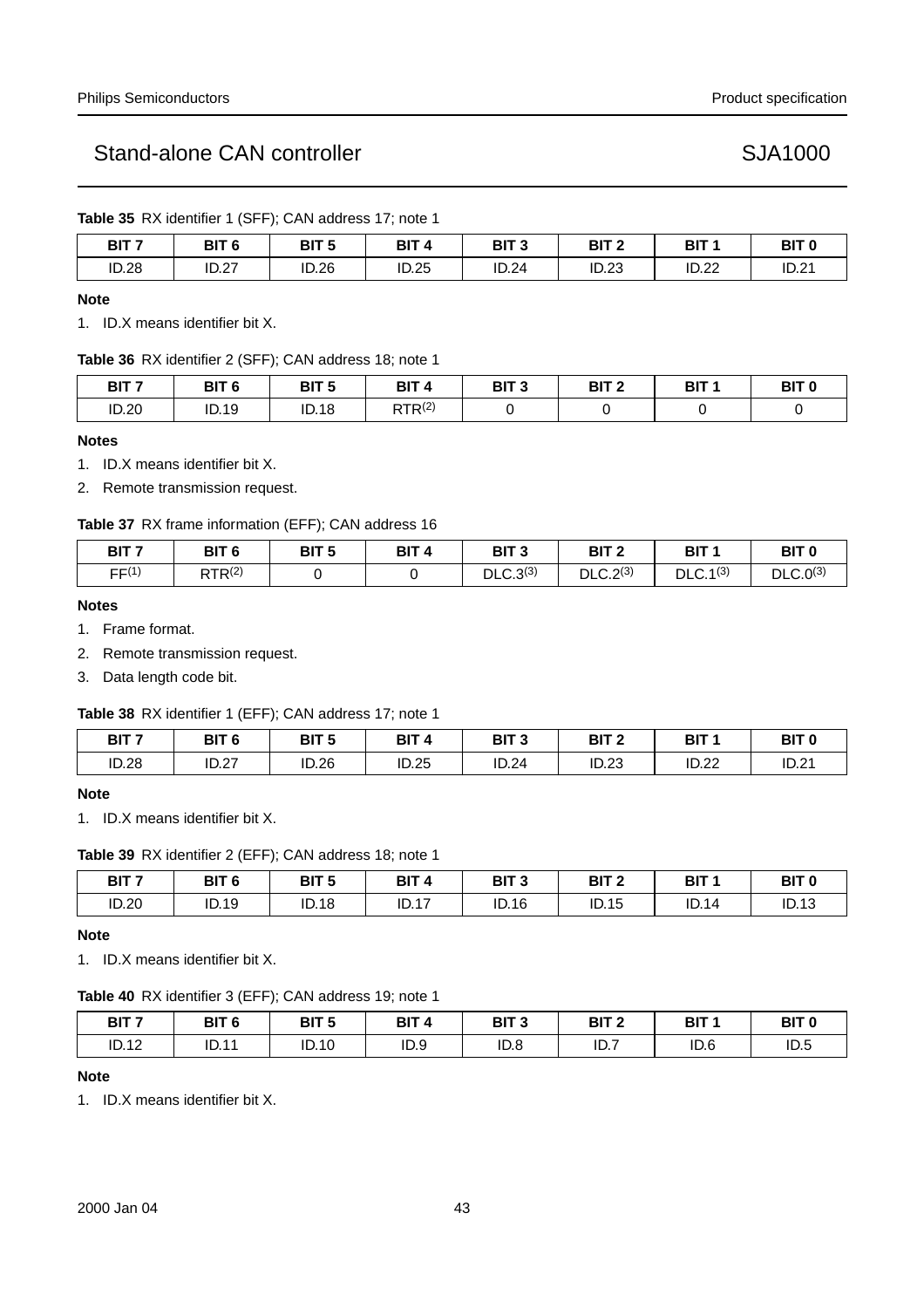## Stand-alone CAN controller

| <b>SJA1000</b> |
|----------------|
|----------------|

|  |  |  | Table 41 RX identifier 4 (EFF); can address 20; note 1 |
|--|--|--|--------------------------------------------------------|
|--|--|--|--------------------------------------------------------|

| דום  | BIT <sub>6</sub><br>_______ | BIT <sub>5</sub><br>---- | BIT / | BIT <sub>3</sub><br>$\sim$ | BIT <sub>2</sub>   | BIT <sub>1</sub> | BIT <sub>0</sub> |
|------|-----------------------------|--------------------------|-------|----------------------------|--------------------|------------------|------------------|
| ID.4 | ID.3                        | ID.2                     | ID.1  | ID.0                       | RTR <sup>(2)</sup> |                  |                  |

#### **Notes**

- 1. ID.X means identifier bit X.
- 2. Remote transmission request.

**Remark:** the received data length code located in the frame information byte represents the real sent data length code, which may be greater than 8 (depends on sender). Nevertheless the maximum number of received data bytes is 8. This should be taken into account by reading a message from the receive buffer.

As described in Fig.8 the RXFIFO has space for 64 message bytes in total. It depends on the data length how many messages can fit in it at one time. If there is not enough space for a new message within the RXFIFO, the CAN controller generates a data overrun condition the moment this message becomes valid and the acceptance test was positive. A message which is partly written into the RXFIFO, when the data overrun situation occurs, is deleted. This situation is indicated to the CPU via the status register and the data overrun interrupt, if enabled.

#### 6.4.15 ACCEPTANCE FILTER

With the help of the acceptance filter the CAN controller is able to allow passing of received messages to the RXFIFO only when the identifier bits of the received message are equal to the predefined ones within the acceptance filter registers.

The acceptance filter is defined by the Acceptance Code Registers (ACRn) and the Acceptance Mask Registers (AMRn). The bit patterns of messages to be received are defined within the acceptance code registers. The corresponding acceptance mask registers allow to define certain bit positions to be 'don't care'.

Two different filter modes are selectable within the mode register (MOD.3, AFM; see Section 6.4.3):

- Single filter mode (bit AFM is logic 1)
- Dual filter mode (bit AFM is logic 0).

#### 6.4.15.1 Single filter configuration

In this filter configuration one long filter (4-bytes) could be defined. The bit correspondences between the filter bytes and the message bytes depend on the currently received frame format.

**Standard frame:** if a standard frame format message is received, the complete identifier including the RTR bit and the first two data bytes are used for acceptance filtering. Messages may also be accepted if there are no data bytes existing due to a set RTR bit or if there is none or only one data byte because of the corresponding data length code.

For a successful reception of a message, all single bit comparisons have to signal acceptance. Note, that the 4 least significant bits of AMR1 and ACR1 are not used. In order to be compatible with future products these bits should be programmed to be 'don't care' by setting AMR1.3, AMR1.2, AMR1.1 and AMR1.0 to logic 1.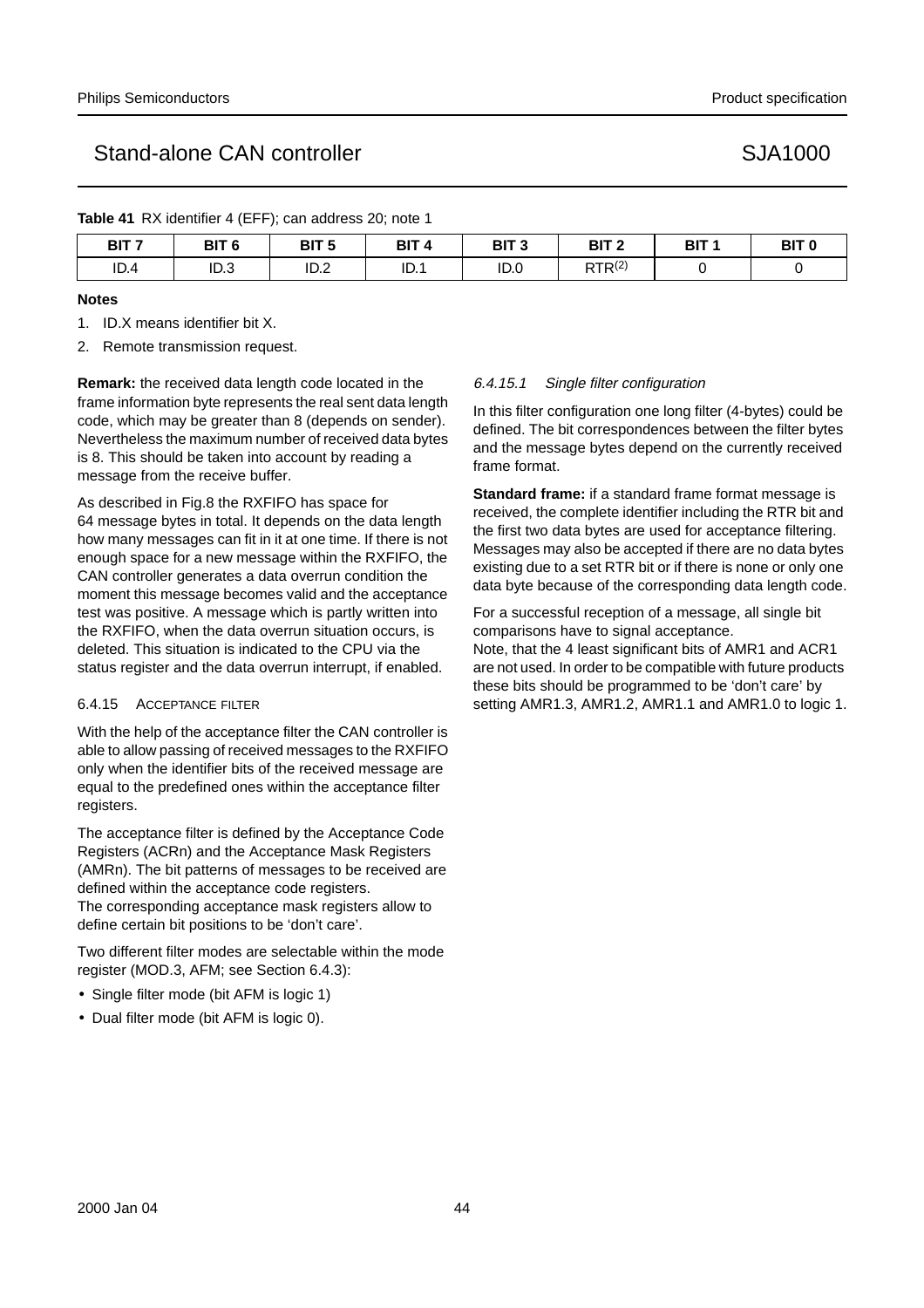

**Extended frame:** if an extended frame format message is received, the complete identifier including the RTR bit is used for acceptance filtering.

For a successful reception of a message, all single bit comparisons have to signal acceptance.

It should be noted that the 2 least significant bits of AMR3 and ACR3 are not used. In order to be compatible with future products these bits should be programmed to be 'don't care' by setting AMR3.1 and AMR3.0 to logic 1.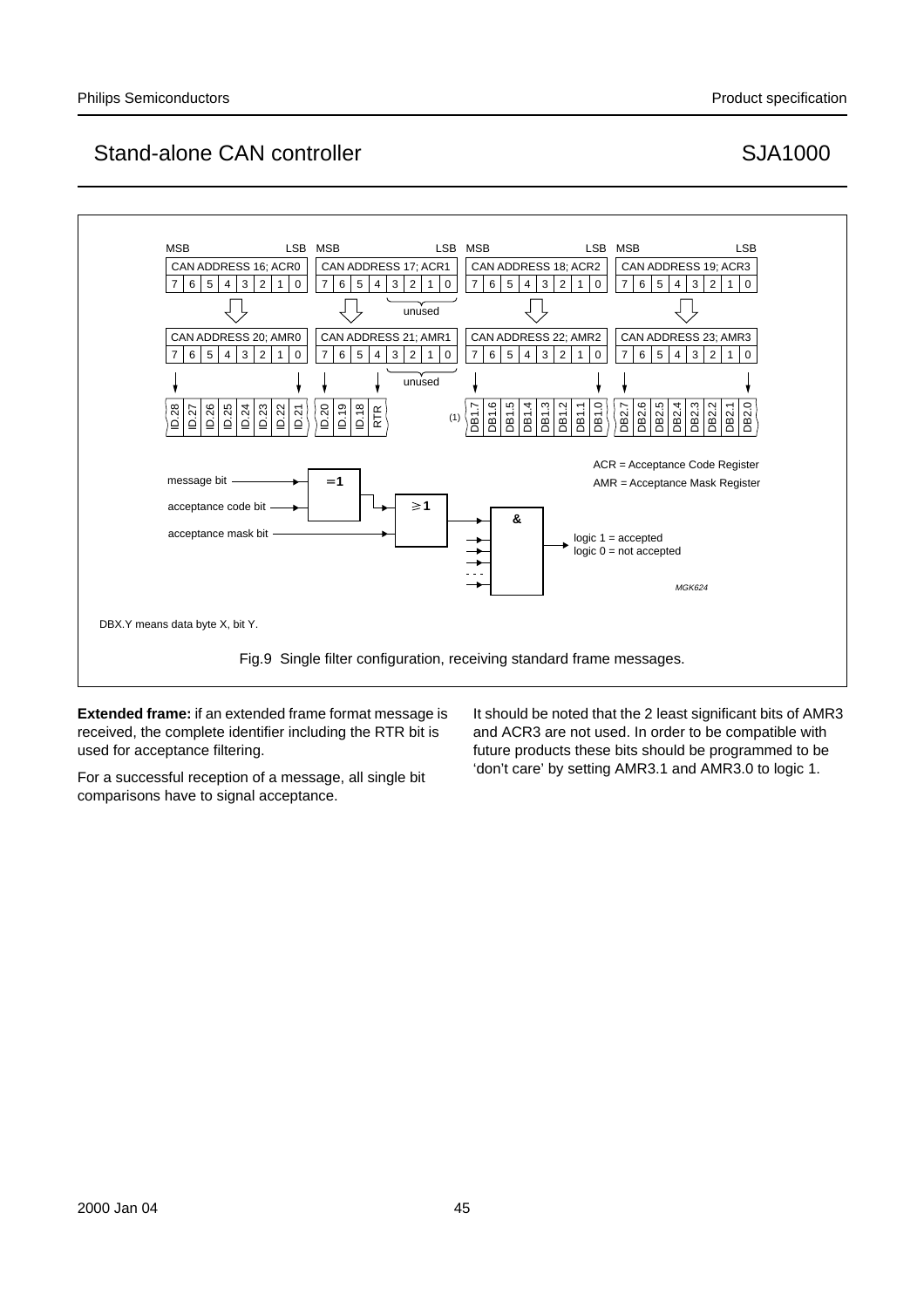

### 6.4.15.2 Dual filter configuration

In this filter configuration two short filters can be defined. A received message is compared with both filters to decide, whether this message should be copied into the receive buffer or not. If at least one of the filters signals an acceptance, the received message becomes valid. The bit correspondences between the filter bytes and the message bytes depends on the currently received frame format.

**Standard frame:** if a standard frame message is received, the two defined filters are looking different. The first filter compares the complete standard identifier including the RTR bit and the first data byte of the message. The second filter just compares the complete standard identifier including the RTR bit.

For a successful reception of a message, all single bit comparisons of at least one complete filter have to signal acceptance. In case of a set RTR bit or a data length code of logic 0 no data byte is existing. Nevertheless a message may pass filter 1, if the first part up to the RTR bit signals acceptance.

If no data byte filtering is required for filter 1, the four least significant bits of AMR1 and AMR3 have to be set to logic 1 (don't care). Then both filters are working identically using the standard identifier range including the RTR bit.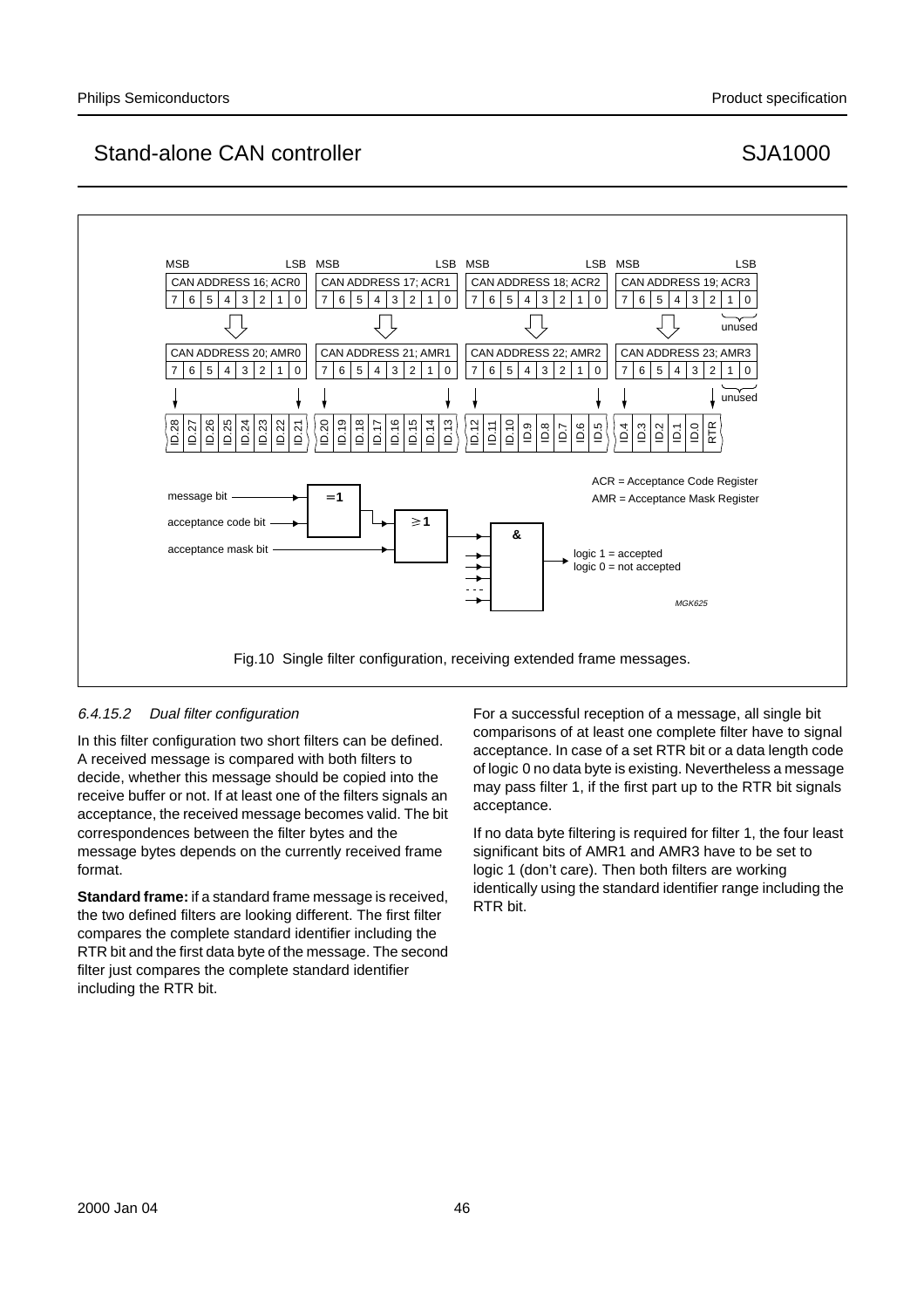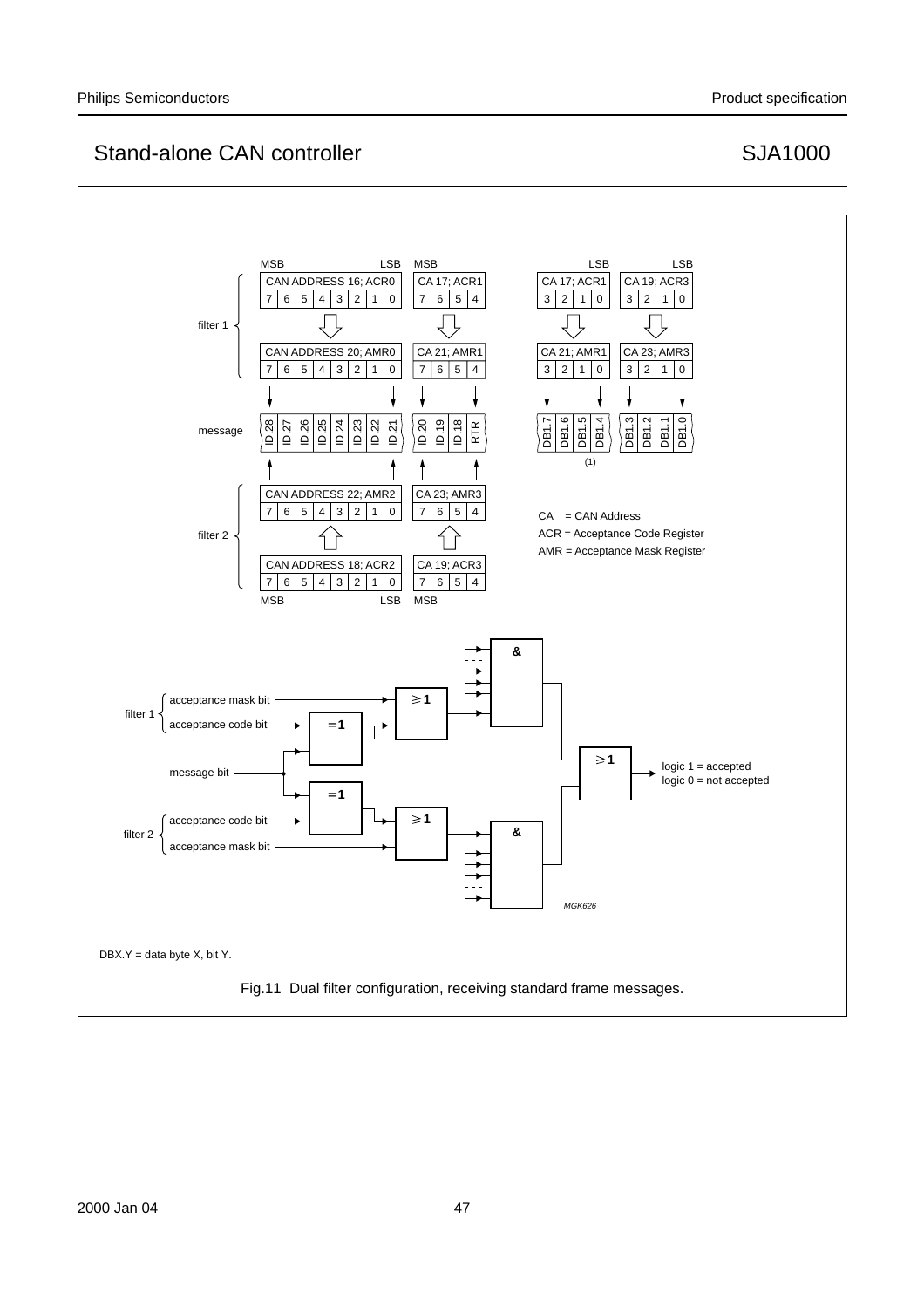**Extended frame:** if an extended frame message is received, the two defined filters are looking identically. Both filters are comparing the first two bytes of the extended identifier range only.

For a successful reception of a message, all single bit comparisons of at least one complete filter have to indicate acceptance.

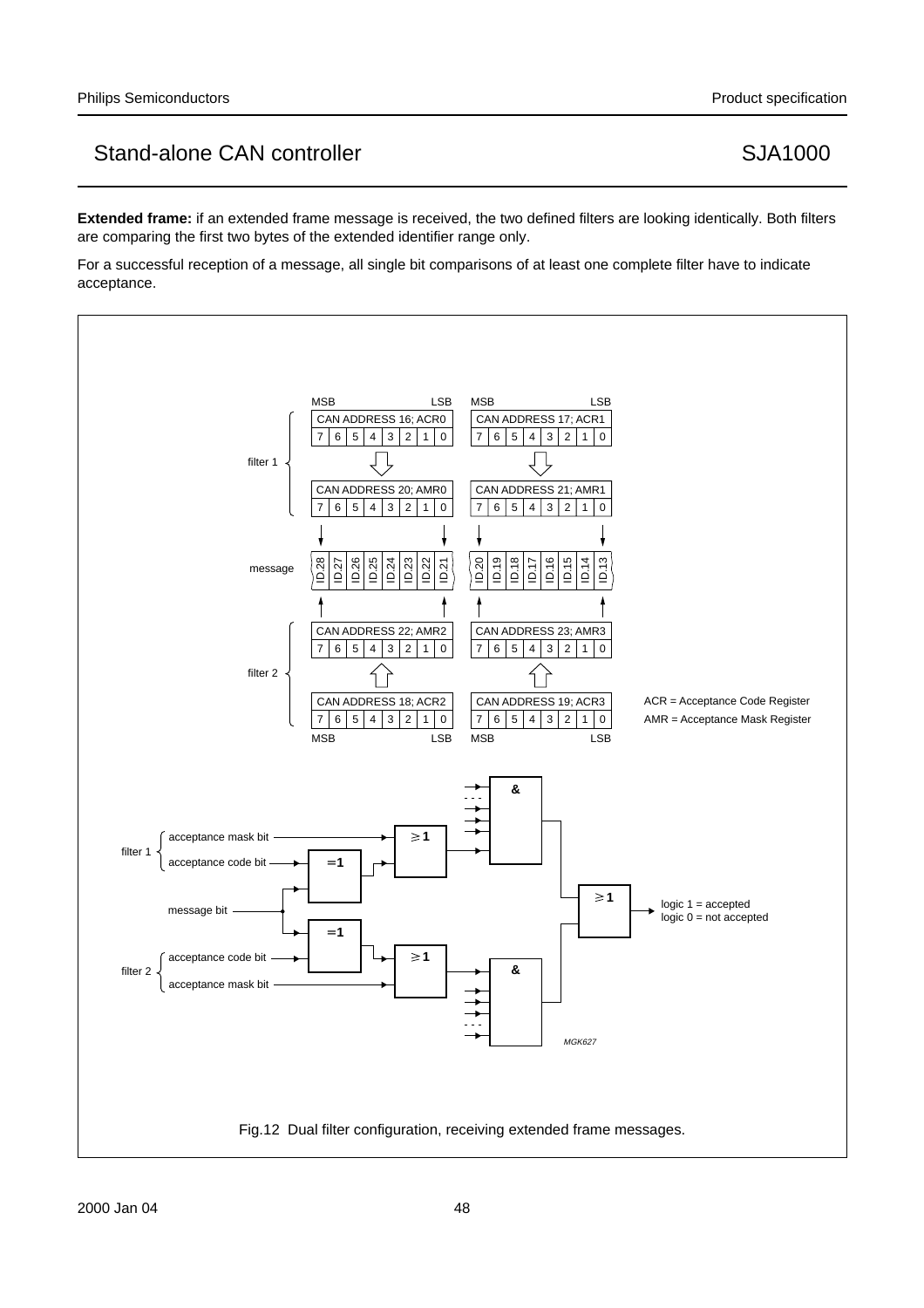#### 6.4.16 RX MESSAGE COUNTER (RMC)

The RMC register (CAN address 29) reflects the number of messages available within the RXFIFO. The value is incremented with each receive event and decremented by the release receive buffer command. After any reset event, this register is cleared.

|  |  | Table 42 Bit interpretation of the RX message counter (RMC); CAN address 29 |  |  |
|--|--|-----------------------------------------------------------------------------|--|--|
|--|--|-----------------------------------------------------------------------------|--|--|

| BIT <sub>7</sub> | BIT <sub>6</sub> | BIT <sub>5</sub> | <b>BIT</b> | BIT <sub>3</sub> | BIT <sub>2</sub> | DIT 4<br>ы | <b>BIT C</b> |
|------------------|------------------|------------------|------------|------------------|------------------|------------|--------------|
| $(0)^{(1)}$      | $(0)^{(1)}$      | $(0)^{(1)}$      | RMC.4      | RMC <sub>3</sub> | RMC.2            | RMC.1      | RMC.C        |

#### **Note**

1. This bit cannot be written. During read-out of this register always a zero is given.

#### 6.4.17 RX BUFFER START ADDRESS REGISTER (RBSA)

The RBSA register (CAN address 30) reflects the currently valid internal RAM address, where the first byte of the received message, which is mapped to the receive buffer window, is stored. With the help of this information it is possible to interpret the internal RAM contents. The internal RAM address area begins at CAN address 32 and may be accessed by the CPU for reading and writing (writing in reset mode only).

**Example:** if RBSA is set to 24 (decimal), the current message visible in the receive buffer window (CAN address 16 to 28) is stored within the internal RAM beginning at RAM address 24. Because the RAM is also mapped directly to the CAN address space beginning at CAN address 32 (equal to RAM address 0) this message may also be accessed using CAN address 56 and the following bytes

 $(CAN address = RBSA + 32 > 24 + 32 = 56)$ .

If a message exceeds RAM address 63, it continues at RAM address 0.

The release receive buffer command is always given while there is at least one more message available within the FIFO. RBSA is updated to the beginning of the next message.

On hardware reset, this pointer is initialized to '00H'. Upon a software reset (setting of reset mode) this pointer keeps its old value, but the FIFO is cleared; this means that the RAM contents are not changed, but the next received (or transmitted) message will override the currently visible message within the receive buffer window.

The RX buffer start address register appears to the CPU as a read only memory in operating mode and as read/write memory in reset mode. It should be noted that a write access to RBSA takes effect first after the next positive edge of the internal clock frequency, which is half of the external oscillator frequency.

|  |  | Table 43 Bit interpretation of the RX buffer start address register (RBSA); CAN address 30 |
|--|--|--------------------------------------------------------------------------------------------|
|  |  |                                                                                            |

| <b>BIT 7</b> | BIT 6       | BIT <sub>5</sub> | <b>BIT</b><br>4 | BIT <sub>3</sub> | BIT <sub>2</sub> | BIT <sub>1</sub> | <b>BIT 0</b> |
|--------------|-------------|------------------|-----------------|------------------|------------------|------------------|--------------|
| $(0)^{(1)}$  | $(0)^{(1)}$ | RBSA.5           | RBSA.4          | RBSA.3           | RBSA.2           | RBSA.            | RBSA.0       |

#### **Note**

1. This bit cannot be written. During read-out of this register always a zero is given.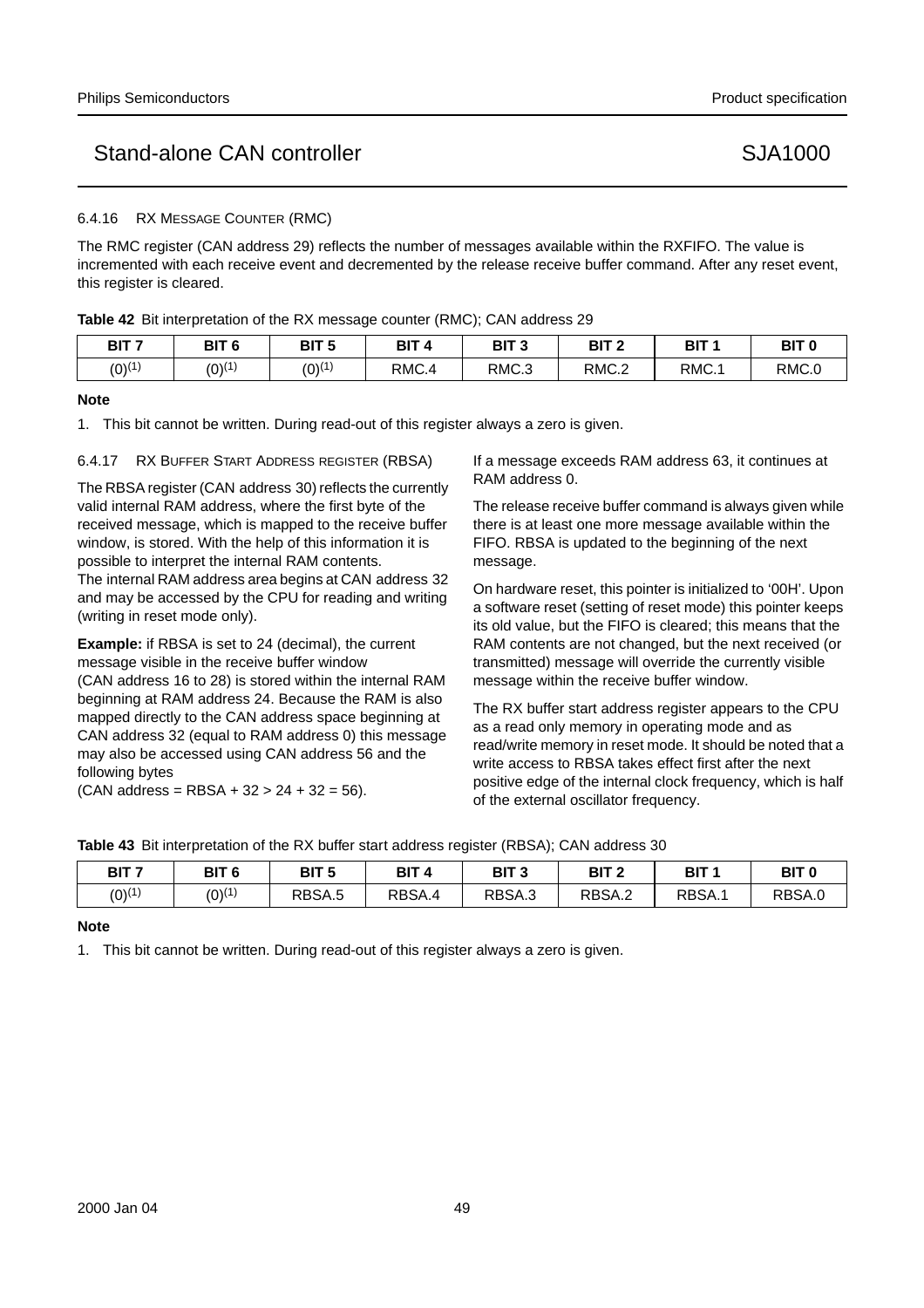#### **6.5 Common registers**

#### 6.5.1 BUS TIMING REGISTER 0 (BTR0)

The contents of the bus timing register 0 defines the values of the Baud Rate Prescaler (BRP) and the Synchronization Jump Width (SJW). This register can be accessed (read/write) if the reset mode is active.

In operating mode this register is read only, if the PeliCAN mode is selected. In BasicCAN mode a 'FFH' is reflected.

|  |  |  |  |  | Table 44 Bit interpretation of bus timing register 0 (BTR0); CAN address 6 |  |
|--|--|--|--|--|----------------------------------------------------------------------------|--|
|  |  |  |  |  |                                                                            |  |

| BIT <sub>7</sub> | BIT <sub>6</sub> | BIT <sub>5</sub>  | DIT.<br>ыı | BIT <sub>3</sub><br>ູ | BIT <sub>2</sub> | BIT ′ | <b>BIT 0</b> |
|------------------|------------------|-------------------|------------|-----------------------|------------------|-------|--------------|
| SJW.1            | 3JW.0            | BRP <sub>.5</sub> | BRP.4      | BRP.3                 | BRP.2            | BRP.1 | BRP.0        |

#### 6.5.1.1 Baud Rate Prescaler (BRP)

The period of the CAN system clock t<sub>scl</sub> is programmable and determines the individual bit timing. The CAN system clock is calculated using the following equation:

 $t_{\text{sol}} = 2 \times t_{\text{CLK}} \times (32 \times \text{BRP} \cdot 5 + 16 \times \text{BRP} \cdot 4 + 8 \times \text{BRP} \cdot 3 + 4 \times \text{BRP} \cdot 2 + 2 \times \text{BRP} \cdot 1 + \text{BRP} \cdot 0 + 1)$ 

where t<sub>CLK</sub> = time period of the XTAL frequency =  $\frac{1}{5}$ <del>------</del><br>f<sub>xtal</sub>

#### 6.5.1.2 Synchronization Jump Width (SJW)

To compensate for phase shifts between clock oscillators of different bus controllers, any bus controller must re-synchronize on any relevant signal edge of the current transmission. The synchronization jump width defines the maximum number of clock cycles a bit period may be shortened or lengthened by one re-synchronization:

 $t_{SJW} = t_{\text{sol}} \times (2 \times \text{SJW.1} + \text{SJW.0} + 1)$ 

#### 6.5.2 BUS TIMING REGISTER 1 (BTR1)

The contents of bus timing register 1 defines the length of the bit period, the location of the sample point and the number of samples to be taken at each sample point. This register can be accessed (read/write) if the reset mode is active.

In operating mode, this register is read only, if the PeliCAN mode is selected. In BasicCAN mode a 'FFH' is reflected.

|                  |                  |                  |                  | .                |         |         |              |
|------------------|------------------|------------------|------------------|------------------|---------|---------|--------------|
| BIT <sub>7</sub> | BIT <sub>6</sub> | BIT <sub>5</sub> | BIT <sub>4</sub> | BIT <sub>3</sub> | BIT 2   | BIT 1   | <b>BIT 0</b> |
| SAM              | TSEG2.2          | TSEG2.1          | TSEG2.0          | TSEG1.3          | TSEG1.2 | TSEG1.1 | TSEG1.0      |

**Table 45** Bit interpretation of bus timing register 1 (BTR1); CAN address 7

| Sampling (SAM)<br>6.5.2.1 |  |
|---------------------------|--|
|---------------------------|--|

| BIT        | <b>VALUE</b> | <b>FUNCTION</b>                                                                                                                                        |
|------------|--------------|--------------------------------------------------------------------------------------------------------------------------------------------------------|
| <b>SAM</b> |              | triple; the bus is sampled three times; recommended for low/medium speed buses<br>(class A and B) where filtering spikes on the bus line is beneficial |
|            |              | single; the bus is sampled once; recommended for high speed buses (SAE class C)                                                                        |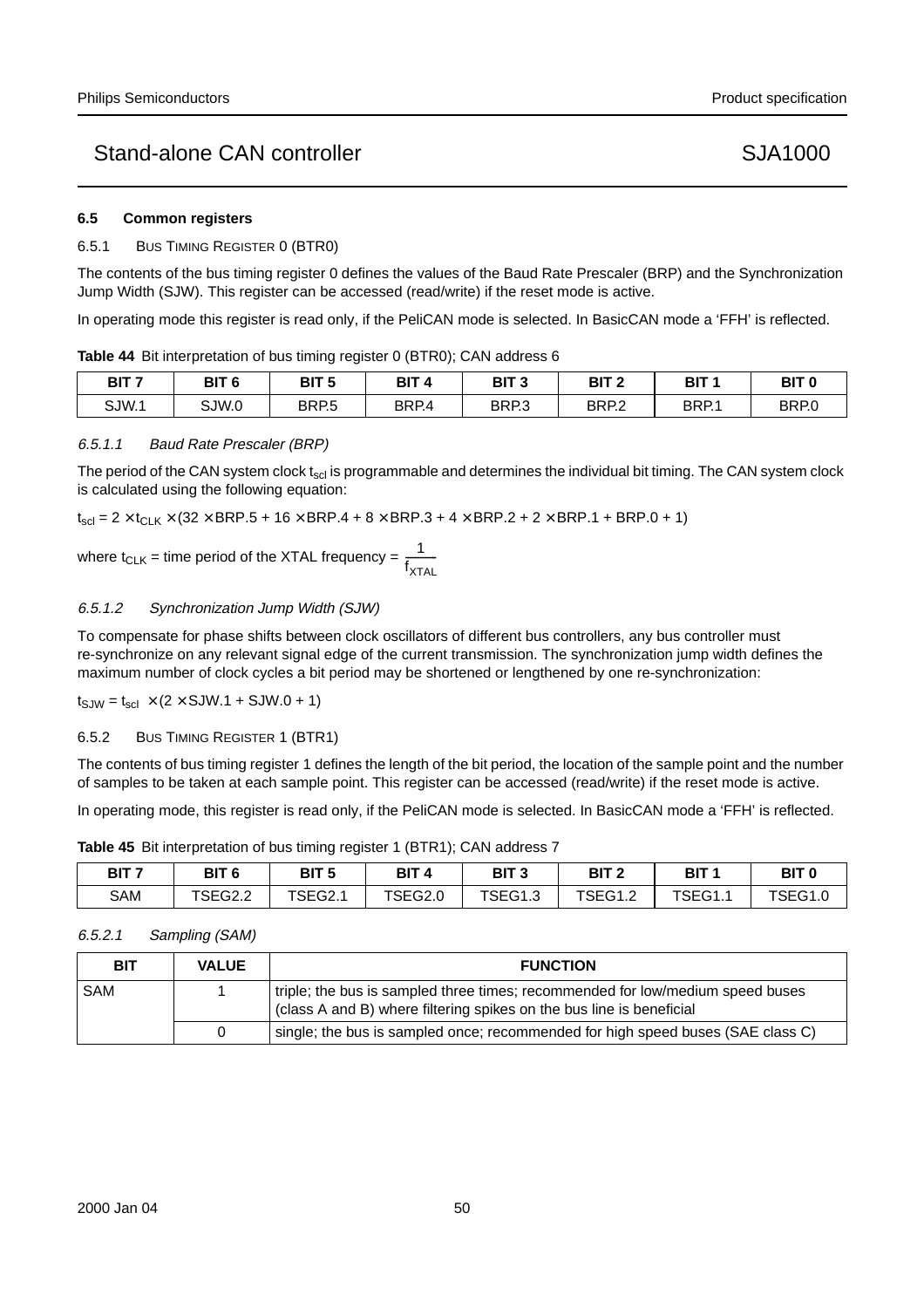6.5.2.2 Time Segment 1 (TSEG1) and Time Segment 2 (TSEG2) TSEG1 and TSEG2 determine the number of clock cycles per bit period and the location of the sample point, where:  $t_{SYNCSEG}$  = 1  $\times$   $t_{scl}$  $t_{TSEG1} = t_{scl} \times (8 \times TSEG1.3 + 4 \times TSEG1.2 + 2 \times TSEG1.1 + TSEG1.0 + 1)$  $t_{TSEG2} = t_{scl} \times (4 \times TSEG2.2 + 2 \times TSEG2.1 + TSEG2.0 + 1)$ 



### 6.5.3 OUTPUT CONTROL REGISTER (OCR)

The output control register allows the set-up of different output driver configurations under software control.

This register may be accessed (read/write) if the reset mode is active. In operating mode, this register is read only, if the PeliCAN mode is selected. In BasicCAN mode a 'FFH' is reflected.

|  | Table 46 Bit interpretation of the output control register (OCR); CAN address 8 |  |  |  |  |
|--|---------------------------------------------------------------------------------|--|--|--|--|
|  |                                                                                 |  |  |  |  |

| BIT <sub>7</sub> | BIT <sub>6</sub> | BIT 5  | <b>BIT</b> | BIT <sub>3</sub> | BIT 2  | BIT 1   | <b>BIT 0</b> |
|------------------|------------------|--------|------------|------------------|--------|---------|--------------|
| OCTP1            | OCTN1            | OCPOL1 | OCTP0      | OCTN0            | OCPOL0 | OCMODE1 | OCMODE0      |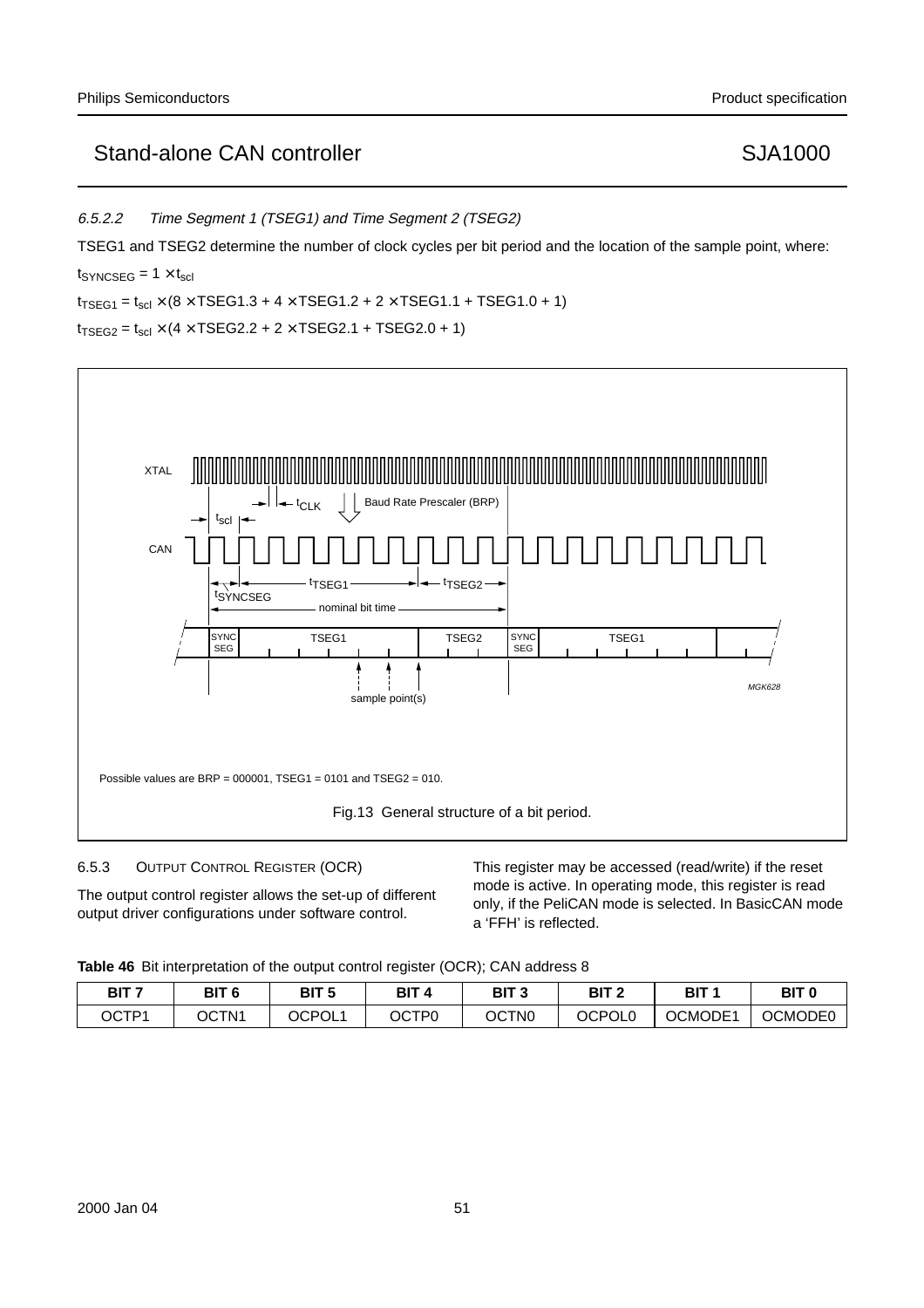

If the SJA1000 is in the sleep mode a recessive level is output on the TX0 and TX1 pins with respect to the contents within the output control register. If the SJA1000 is in the reset state (reset request  $=$  HIGH) or the external reset pin  $\overline{\text{RST}}$ is pulled LOW the outputs TX0 and TX1 are floating.

The transmit output stage is able to operate in different modes. Table 47 shows the output control register settings.

| <b>OCMODE1</b> | <b>OCMODE0</b> | <b>DESCRIPTION</b>       |  |  |  |
|----------------|----------------|--------------------------|--|--|--|
|                |                | bi-phase output mode     |  |  |  |
|                |                | test output mode; note 1 |  |  |  |
|                |                | normal output mode       |  |  |  |
|                |                | clock output mode        |  |  |  |

#### **Note**

1. In test output mode TXn will reflect the bit, detected on RX pins, with the next positive edge of the system clock. TN1, TN0, TP1 and TP0 are configured in accordance with the setting of OCR.

#### 6.5.3.1 Normal output mode

In normal output mode the bit sequence (TXD) is sent via TX0 and TX1. The voltage levels on the output driver pins TX0 and TX1 depend on both the driver characteristic programmed by OCTPx, OCTNx (float, pull-up, pull-down, push-pull) and the output polarity programmed by OCPOLx.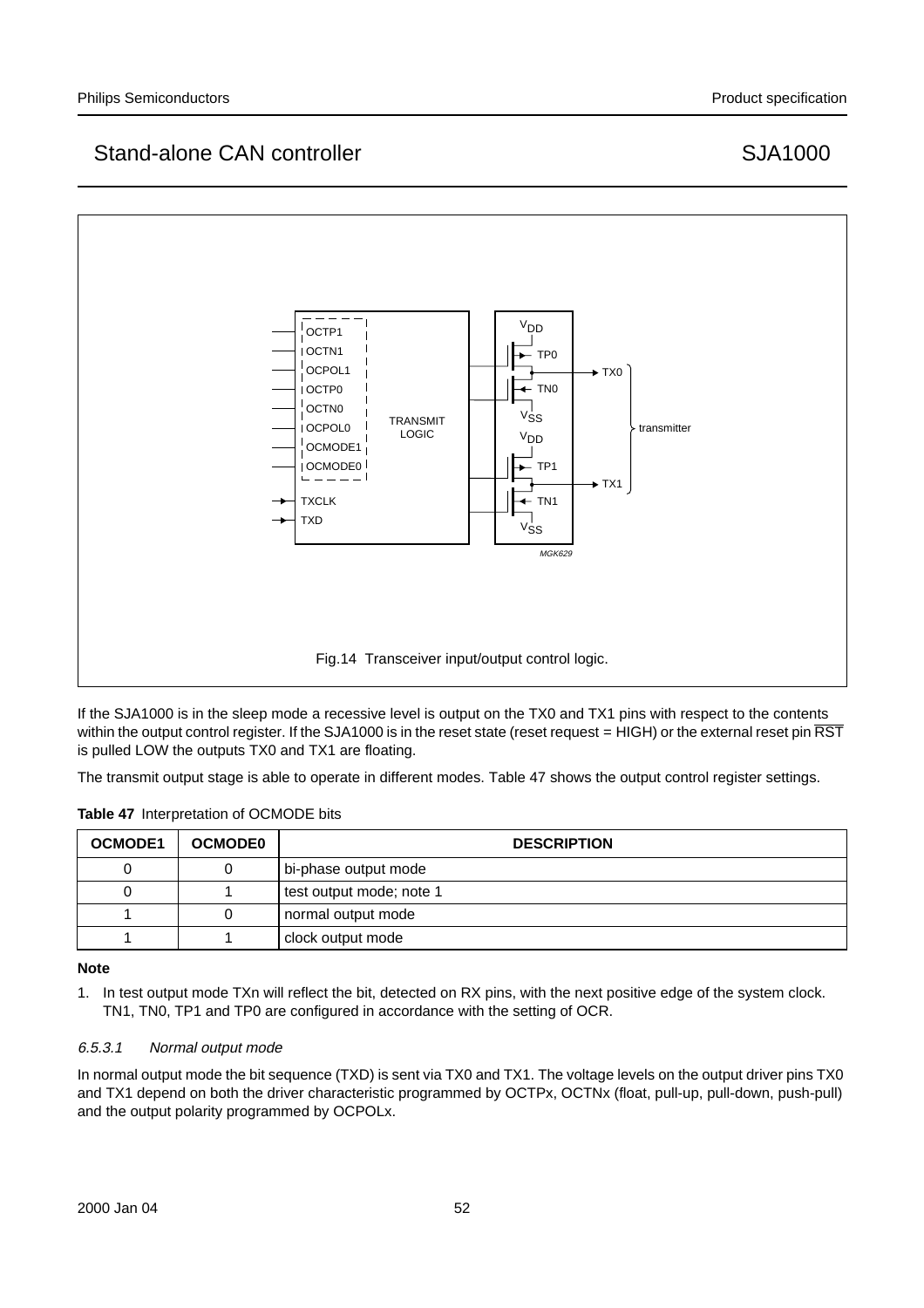#### 6.5.3.2 Clock output mode

For the TX0 pin this is the same as in normal output mode. However, the data stream to TX1 is replaced by the transmit clock (TXCLK). The rising edge of the transmit clock (non-inverted) marks the beginning of a bit period. The clock pulse width is  $1 \times t_{\rm scl}$ .



#### 6.5.3.3 Bi-phase output mode

In contrast to the normal output mode the bit representation is time variant and toggled. If the bus controllers are galvanically decoupled from the bus line by a transformer, the bit stream is not allowed to contain a DC component. This is achieved by the following scheme.

During recessive bits all outputs are deactivated (floating). Dominant bits are sent with alternating levels on TX0 and TX1, i.e. the first dominant bit is sent on TX0, the second is sent on TX1, and the third one is sent on TX0 again, and so on. One possible configuration example of the bi-phase output mode timing is shown in Fig.16.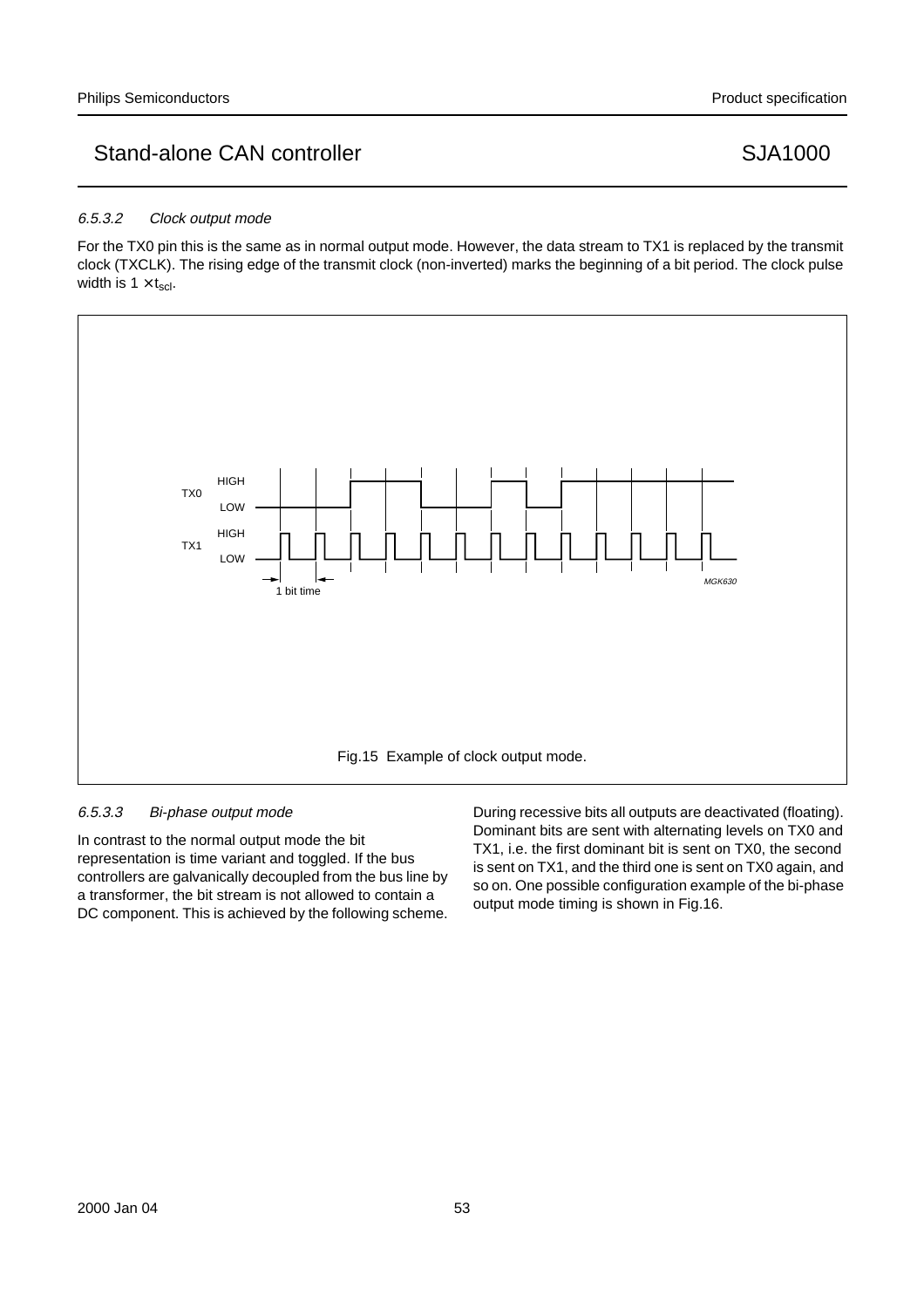

### 6.5.3.4 Test output mode

In test output mode the level connected to RX is reflected at TXn with the next positive edge of the system clock  $\frac{f_{osc}}{2}$ corresponding to the programmed polarity in the output control register.  $\frac{1}{2}$ 

Table 48 shows the relationship between the bits of the output control register and the output pins TX0 and TX1.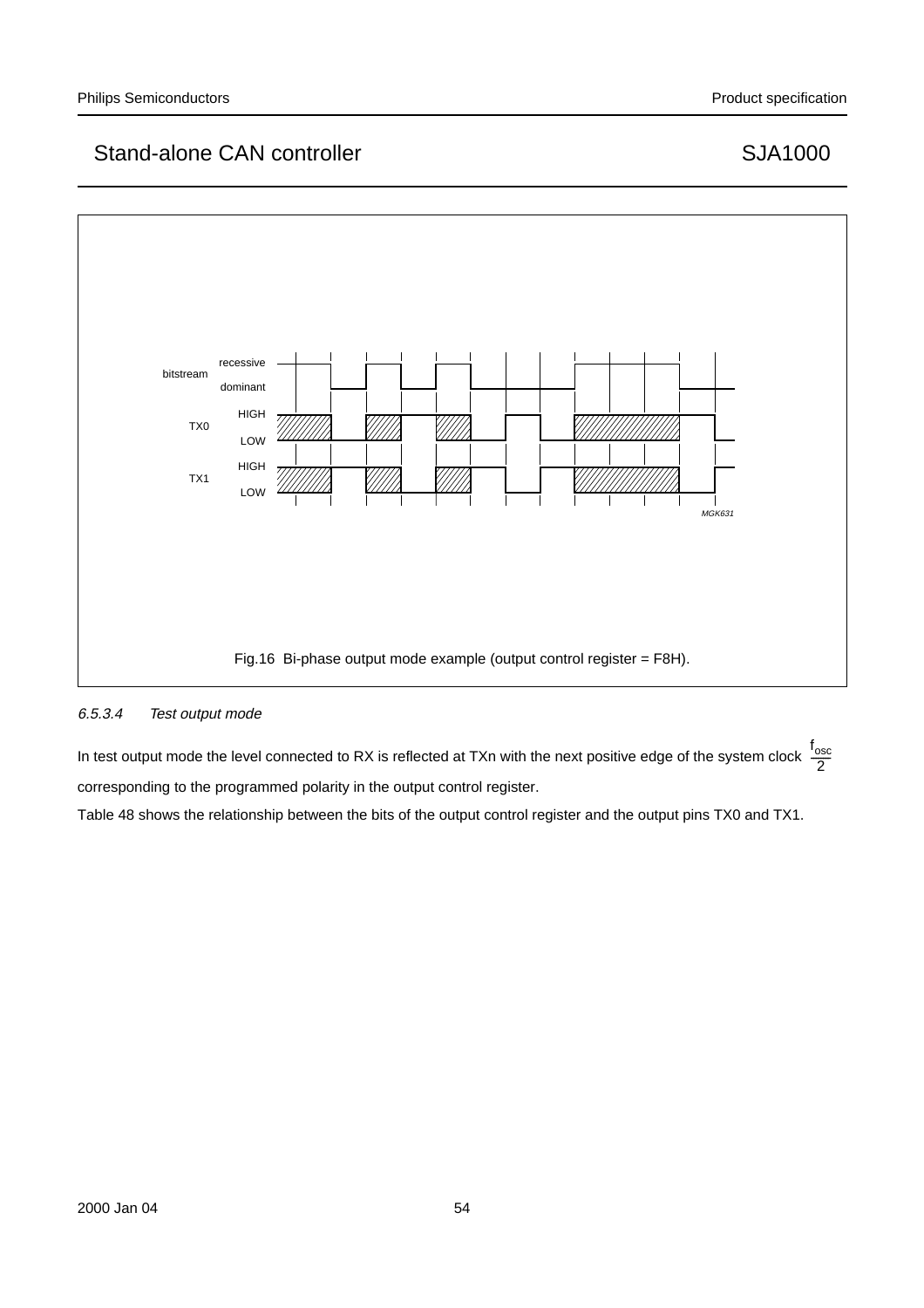| <b>DRIVE</b> | . .<br>ັ<br><b>TXD</b> | <b>OCTPX</b> | <b>OCTNX</b> | <b>OCPOLX</b> | $TPX^{(2)}$ | $TN^{(3)}$ | $TXX^{(4)}$ |
|--------------|------------------------|--------------|--------------|---------------|-------------|------------|-------------|
| Float        | X                      | $\mathbf 0$  | $\mathbf 0$  | X             | off         | off        | float       |
| Pull-down    | 0                      | $\mathbf 0$  |              | 0             | off         | on         | <b>LOW</b>  |
|              | 1                      | $\mathbf 0$  | 4            | 0             | off         | off        | float       |
|              | 0                      | 0            | 1            | 1             | off         | off        | float       |
|              | 1                      | $\mathbf 0$  | 1            | 1             | off         | on         | <b>LOW</b>  |
| Pull-up      | 0                      |              | $\mathbf 0$  | $\mathbf 0$   | off         | off        | float       |
|              |                        |              | 0            | 0             | on          | off        | <b>HIGH</b> |
|              | 0                      |              | $\mathbf 0$  | 1             | on          | off        | <b>HIGH</b> |
|              | 1                      |              | $\mathbf 0$  | 1             | off         | off        | float       |
| Push-pull    | 0                      |              | 4            | 0             | off         | on         | LOW         |
|              | 1                      |              |              | 0             | on          | off        | <b>HIGH</b> |
|              | 0                      |              |              | 1             | on          | off        | <b>HIGH</b> |
|              | 1                      |              |              | 1             | off         | on         | LOW         |

**Table 48** Output pin configuration; note 1

#### **Notes**

- 1.  $X =$  don't care.
- 2. TPX is the on-chip output transistor X, connected to  $V_{DD}$ .
- 3. TNX is the on-chip output transistor X, connected to  $V_{SS}$ .
- 4. TXX is the serial output level on pin TX0 or TX1. It is required that the output level on the CAN-bus line is dominant when  $TXD = 0$  and recessive when  $TXD = 1$ .

The bit sequence (TXD) is sent via TX0 and TX1. The voltage levels on the output driver pins depends on both the driver characteristics programmed by OCTP, OCTN (float, pull-up, pull-down, push-pull) and the output polarity programmed by OCPOL.

#### 6.5.4 CLOCK DIVIDER REGISTER (CDR)

The clock divider register controls the CLKOUT frequency for the microcontroller and allows to deactivate the CLKOUT pin. Additionally a dedicated receive interrupt pulse on TX1, a receive comparator bypass and the

selection between BasicCAN mode and PeliCAN mode is made here. The default state of the register after hardware reset is divide-by-12 for Motorola mode (00000101) and divide-by-2 for Intel mode (00000000).

On software reset (reset request/reset mode) this register is not influenced.

The reserved bit (CDR.4) will always reflect a logic 0. The application software should always write a logic 0 to this bit in order to be compatible with future features, which may be 1-active using this bit.

**Table 49** Bit interpretation of the clock divider register (CDR); CAN address 31

| BIT <sub>7</sub> | BIT <sub>6</sub> | BIT <sub>5</sub> | OIT.<br>51. | BIT <sub>3</sub> | BIT <sub>2</sub> | BIT         | BIT <sub>0</sub> |
|------------------|------------------|------------------|-------------|------------------|------------------|-------------|------------------|
| CAN mode         | CBP              | <b>RXINTEN</b>   | $(0)^{(1)}$ | clock off        | $\cap$<br>∪U.Z   | ∩n<br>◡◡. . | CD.0             |

#### **Note**

1. This bit cannot be written. During read-out of this register always a zero is given.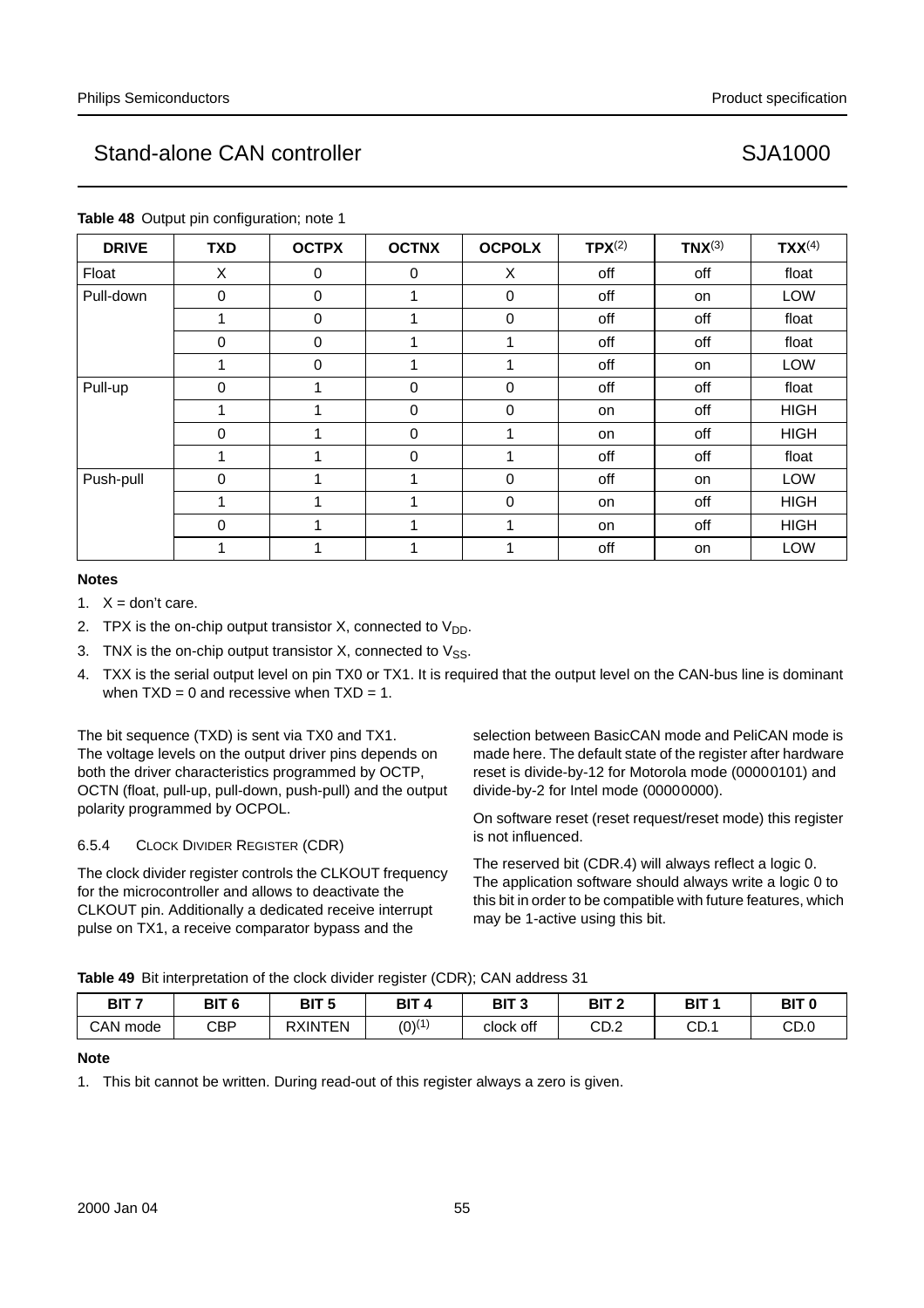### 6.5.4.1 CD.2 to CD.0

The bits CD.2 to CD.0 are accessible without restrictions in reset mode as well as in operating mode. These bits are used to define the frequency at the external CLKOUT pin. For an overview of selectable frequencies see Table 50.

| CD.2             | CD.1         | CD.0             | <b>CLKOUT FREQUENCY</b>     |
|------------------|--------------|------------------|-----------------------------|
| $\boldsymbol{0}$ | $\pmb{0}$    | $\boldsymbol{0}$ | $\frac{f_{\text{osc}}}{2}$  |
| $\pmb{0}$        | $\pmb{0}$    | $\mathbf{1}$     | $\frac{f_{\text{osc}}}{4}$  |
| $\pmb{0}$        | $\mathbf{1}$ | $\boldsymbol{0}$ | $\frac{f_{\text{osc}}}{6}$  |
| $\pmb{0}$        | 1            | 1                | $\frac{f_{\text{osc}}}{8}$  |
| 1                | $\pmb{0}$    | $\mathbf 0$      | $\frac{f_{\text{osc}}}{10}$ |
| 1                | $\pmb{0}$    | 1                | $\frac{f_{\rm osc}}{12}$    |
| 1                | 1            | $\mathbf 0$      | $\frac{f_{\text{osc}}}{14}$ |
| 1                | 1            | $\mathbf{1}$     | $f_{\rm osc}$               |

**Table 50** CLKOUT frequency selection; note 1

#### **Note**

1.  $f_{\text{osc}}$  is the frequency of the external oscillator (XTAL).

### 6.5.4.2 Clock off

Setting this bit allows the external CLKOUT pin of the SJA1000 to be disabled. A write access is possible only in reset mode. If this bit is set, CLKOUT is LOW during sleep mode, otherwise it is HIGH.

#### 6.5.4.3 RXINTEN

This bit allows the TX1 output to be used as a dedicated receive interrupt output. When a received message has passed the acceptance filter successfully, a receive interrupt pulse with the length of one bit time is always output at the TX1 pin (during the last bit of end of frame). The transmit output stage should operate in normal output mode. The polarity and output drive are programmable via the output control register (see also Section 6.5.3). A write access is only possible in reset mode.

### 6.5.4.4 CBP

Setting of CDR.6 allows to bypass the CAN input comparator and is only possible in reset mode. This is useful in the event that the SJA1000 is connected to an external transceiver circuit. The internal delay of the SJA1000 is reduced, which will result in a longer maximum possible bus length. If CBP is set, only RX0 is active. The unused RX1 input should be connected to a defined level  $(e.g. V<sub>SS</sub>)$ .

#### 6.5.4.5 CAN mode

CDR.7 defines the CAN mode. If CDR.7 is at logic 0 the CAN controller operates in BasicCAN mode. If set to logic 1 the CAN controller operates in PeliCAN mode. Write access is only possible in reset mode.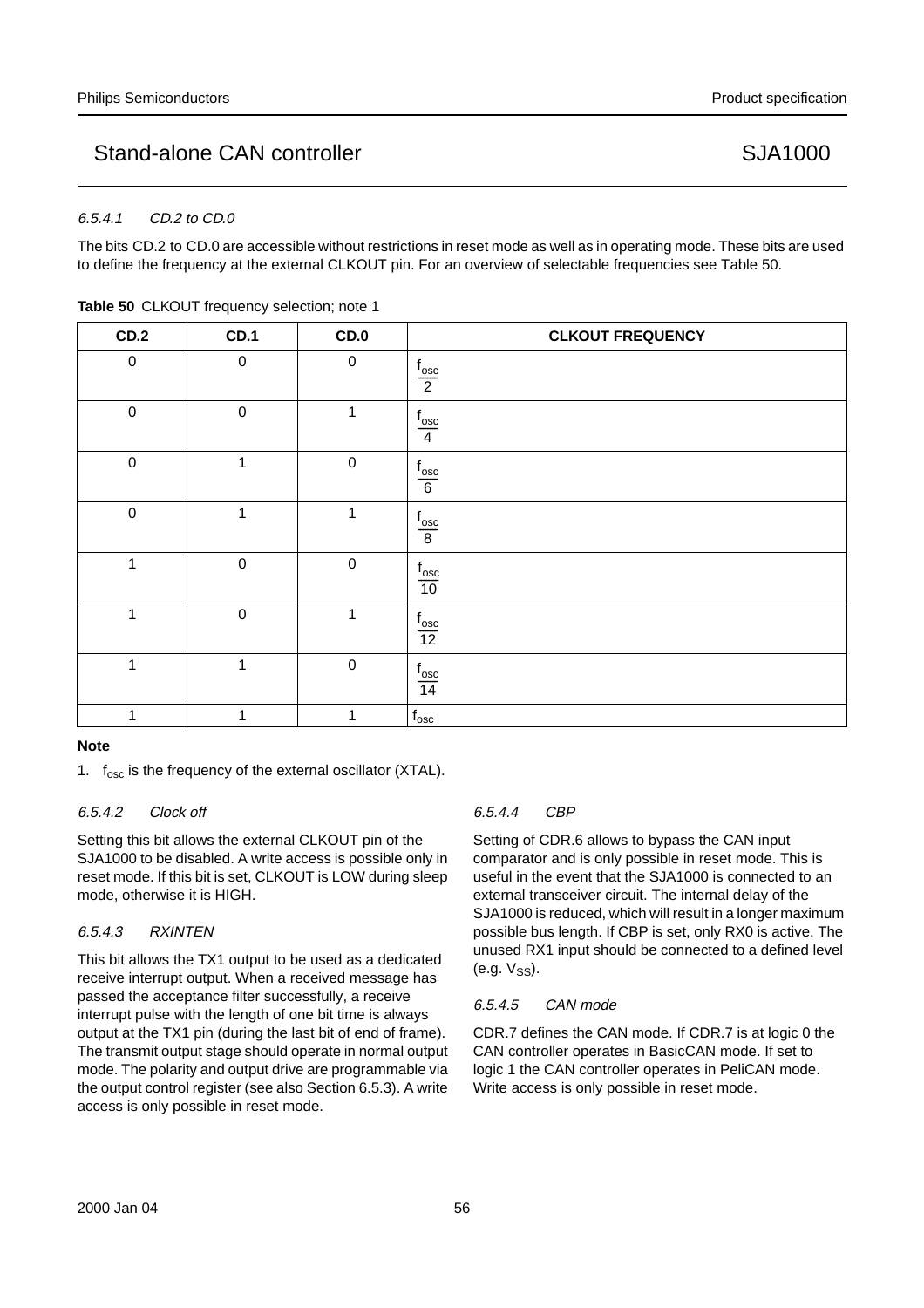### **7 LIMITING VALUES**

In accordance with the Absolute Maximum Rating System (IEC 134); all voltages referenced to  $V_{SS}$ .

| <b>SYMBOL</b>                   | <b>PARAMETER</b>                                       | <b>CONDITIONS</b> | MIN.    | MAX.    | <b>UNIT</b> |
|---------------------------------|--------------------------------------------------------|-------------------|---------|---------|-------------|
| <b>V<sub>DD</sub></b>           | supply voltage                                         |                   | $-0.5$  | $+6.5$  | $\vee$      |
| I <sub>1</sub> , I <sub>O</sub> | input/output current on all pins except<br>TX0 and TX1 |                   |         | ±4      | mA          |
| IOT(sink)                       | sink current of TX0 and TX1 together                   | note 1            |         | 30      | mA          |
| <b>I</b> OT(source)             | source current of TX0 and TX1<br>together              | note 1            |         | $-20$   | mA          |
| $T_{\mathsf{amb}}$              | operating ambient temperature                          |                   | $-40$   | $+125$  | $^{\circ}C$ |
| $T_{\text{stg}}$                | storage temperature                                    |                   | $-65$   | $+150$  | °C          |
| $P_{\text{tot}}$                | total power dissipation                                | note 2            |         | 1.0     | W           |
| $\mathsf{V}_{\mathsf{esd}}$     | electrostatic discharge on all pins                    | note 3            | $-1500$ | $+1500$ | V           |
|                                 |                                                        | note 4            | $-200$  | $+200$  | V           |

#### **Notes**

- 1.  $I_{\text{OT}}$  is allowed in case of a bus failure condition because then the TX outputs are switched off automatically after a short time (bus-off state). During normal operation  $I_{OT}$  is a peak current, permitted for  $t < 100$  ms. The average output current must not exceed 10 mA for each TX output.
- 2. This value is based on the maximum allowable die temperature and the thermal resistance of the package, not on device power consumption.
- 3. Human body model: equivalent to discharging a 100 pF capacitor through a 1.5 kΩ resistor.
- 4. Machine model: equivalent to discharging a 200 pF capacitor through a 25  $\Omega$  plus 2.5  $\mu$ H circuit.

### **8 THERMAL CHARACTERISTICS**

| <b>SYMBOL</b> | <b>PARAMETER</b>                            | <b>CONDITION</b> | <b>VALUE</b> | UNIT |
|---------------|---------------------------------------------|------------------|--------------|------|
| $Rth(j-a)$    | thermal resistance from iunction to ambient | in free air      | 67<br>o i    | K/W  |

### **9 DC CHARACTERISTICS**

 $V_{DD}$  = 5 V (±10%);  $V_{SS}$  = 0 V; T<sub>amb</sub> = -40 to +125 °C; all voltages referenced to  $V_{SS}$ ; unless otherwise specified.

| <b>SYMBOL</b>   | <b>PARAMETER</b>          | <b>CONDITIONS</b>                               | MIN. | <b>MAX</b> | <b>UNIT</b> |
|-----------------|---------------------------|-------------------------------------------------|------|------------|-------------|
| <b>Supplies</b> |                           |                                                 |      |            |             |
| V <sub>DD</sub> | supply voltage            |                                                 | 4.5  | 5.5        |             |
| <b>I</b> DD     | operating supply current  | $\frac{1}{1}$ f <sub>osc</sub> = 24 MHz; note 1 |      | 15         | mA          |
| 'sm             | sleep mode supply current | oscillator inactive; note 2                     |      | 40         | μA          |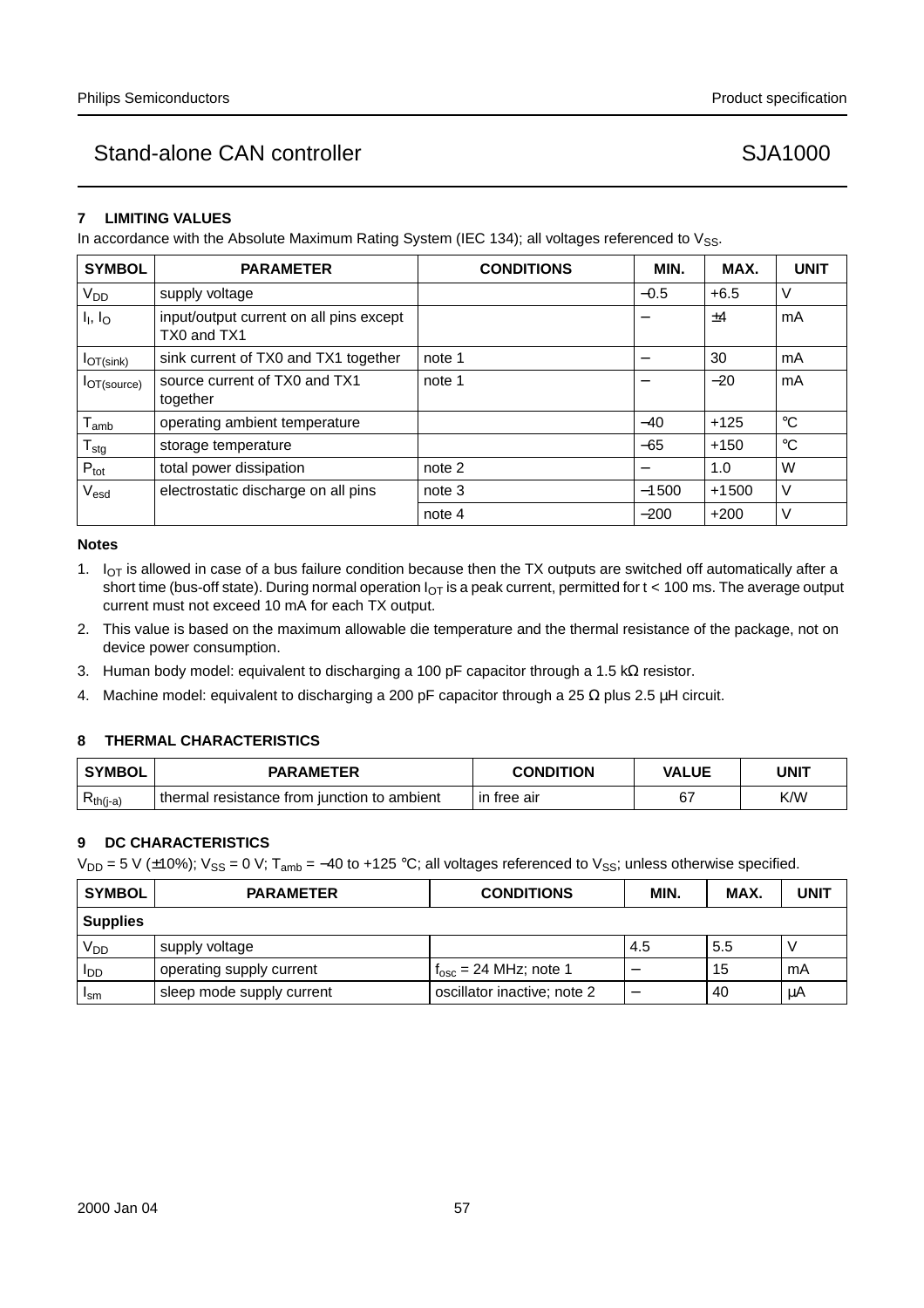| <b>SYMBOL</b>            | <b>PARAMETER</b>                                                                                                               | <b>CONDITIONS</b>                       | MIN.                     | MAX.                     | <b>UNIT</b> |
|--------------------------|--------------------------------------------------------------------------------------------------------------------------------|-----------------------------------------|--------------------------|--------------------------|-------------|
| <b>Inputs</b>            |                                                                                                                                |                                         |                          |                          |             |
| $V_{IL1}$                | LOW-level input voltage on pins ALE/AS,<br>$\overline{\text{CS}}$ , $\overline{\text{RD}}$ /E, $\overline{\text{WR}}$ and MODE |                                         | $-0.5$                   | $+0.8$                   | V           |
| V <sub>IL2</sub>         | LOW-level input voltage on pins XTAL1<br>and INT                                                                               |                                         | $\overline{\phantom{0}}$ | 0.3V <sub>DD</sub>       | V           |
| V <sub>IL3</sub>         | LOW-level input voltage on pins RST,<br>AD0 to AD7 and RX0(5)                                                                  |                                         | $-0.5$                   | $+0.6$                   | V           |
| V <sub>IH1</sub>         | HIGH-level input voltage on<br>pins ALE/AS, CS, RD/E, WR and MODE                                                              |                                         | 2.0                      | $V_{DD}$ + 0.5           | $\vee$      |
| V <sub>IH2</sub>         | HIGH-level input voltage on pins XTAL1<br>and INT                                                                              |                                         | 0.7V <sub>DD</sub>       | $\equiv$                 | V           |
| V <sub>IH3</sub>         | HIGH-level input voltage on pins RST,<br>AD0 to AD7 and RX0(5)                                                                 |                                         | 2.4                      | $V_{DD} + 0.5$           | $\vee$      |
| hys <sub>RST</sub>       | input hysteresis at pins RST,<br>AD0 to AD7 and RX0(5)                                                                         |                                         | 500                      | $\overline{\phantom{0}}$ | mV          |
| Iц                       | input leakage current on all pins except<br>XTAL1, RX0 and RX1                                                                 | $0.45 V < V_{I(D)} < V_{DD}$ ; note 3   | $\equiv$                 | ±2                       | μA          |
| <b>Outputs</b>           |                                                                                                                                |                                         |                          |                          |             |
| $V_{OL}$                 | LOW-level output voltage for<br>pins AD0 to AD7, CLKOUT and INT                                                                | $I_{OL} = 4 mA$                         | $\equiv$                 | 0.4                      | V           |
| V <sub>OH</sub>          | HIGH-level output voltage for<br>pins AD0 to AD7 and CLKOUT                                                                    | $I_{OH} = -4$ mA                        | $V_{DD} - 0.4$           | $\overline{\phantom{0}}$ | V           |
|                          | CAN input comparator (see also Fig.22)                                                                                         |                                         |                          |                          |             |
| $V_{th(i)(diff)}$        | differential input threshold voltage                                                                                           | $V_{DD} = 5 V \pm 10\%$ ;               |                          | ±32                      | mV          |
| $V_{\text{hys}}$         | hysteresis voltage                                                                                                             | 1.4 V < $V_{I(RX)}$ < $V_{DD}$ – 1.4 V; | 8                        | 30                       | mV          |
| h.                       | input current                                                                                                                  | notes 4 and 6                           | $\frac{1}{2}$            | $\pm 400$                | nA          |
| <b>CAN output driver</b> |                                                                                                                                |                                         |                          |                          |             |
| $V_{OL(TX)}$             | LOW-level output voltage at pins TX0                                                                                           | $V_{DD} = 5 V \pm 10\%$                 |                          |                          |             |
|                          | and TX1                                                                                                                        | $I_{\Omega}$ = 1.2 mA; note 6           | $\qquad \qquad -$        | 0.05                     | V           |
|                          |                                                                                                                                | $IO = 10 mA$                            |                          | 0.4                      | V           |
| $V_{OH(TX)}$             | HIGH-level output voltage at pins TX0                                                                                          | $V_{DD} = 5 V \pm 10\%$                 |                          |                          |             |
|                          | and TX1                                                                                                                        | $I_{\Omega}$ = 1.2 mA; note 6           | $V_{DD} - 0.05$          |                          | V           |
|                          |                                                                                                                                | $I_{O} = 10$ mA                         | $V_{DD}$ – 0.4           |                          | V           |

#### **Notes**

1. AD0 to AD7 = ALE =  $\overline{RD}$  =  $\overline{WR}$  =  $\overline{CS}$  =  $V_{DD}$ ;  $\overline{RST}$  = MODE =  $V_{SS}$ ; RX0 = 2.7 V; RX1 = 2.3 V; XTAL1 =  $0.5$  V or  $V_{DD}$  –  $0.5$  V; all outputs unloaded.

- 2. AD0 to AD7 = ALE =  $\overline{RD}$  =  $\overline{WR}$  =  $\overline{INT}$  =  $\overline{RST}$  =  $\overline{CS}$  = MODE = RX0 =  $V_{DD}$ ; RX1 = XTAL1 =  $V_{SS}$ ; all outputs unloaded.
- 3.  $V_{I(D)} = input voltage on all digital input pins.$
- 4.  $V_{I(RX)} = input voltage on pins RX0 and RX1.$
- 5. Only if comparator bypass mode is active.
- 6. Not tested during production.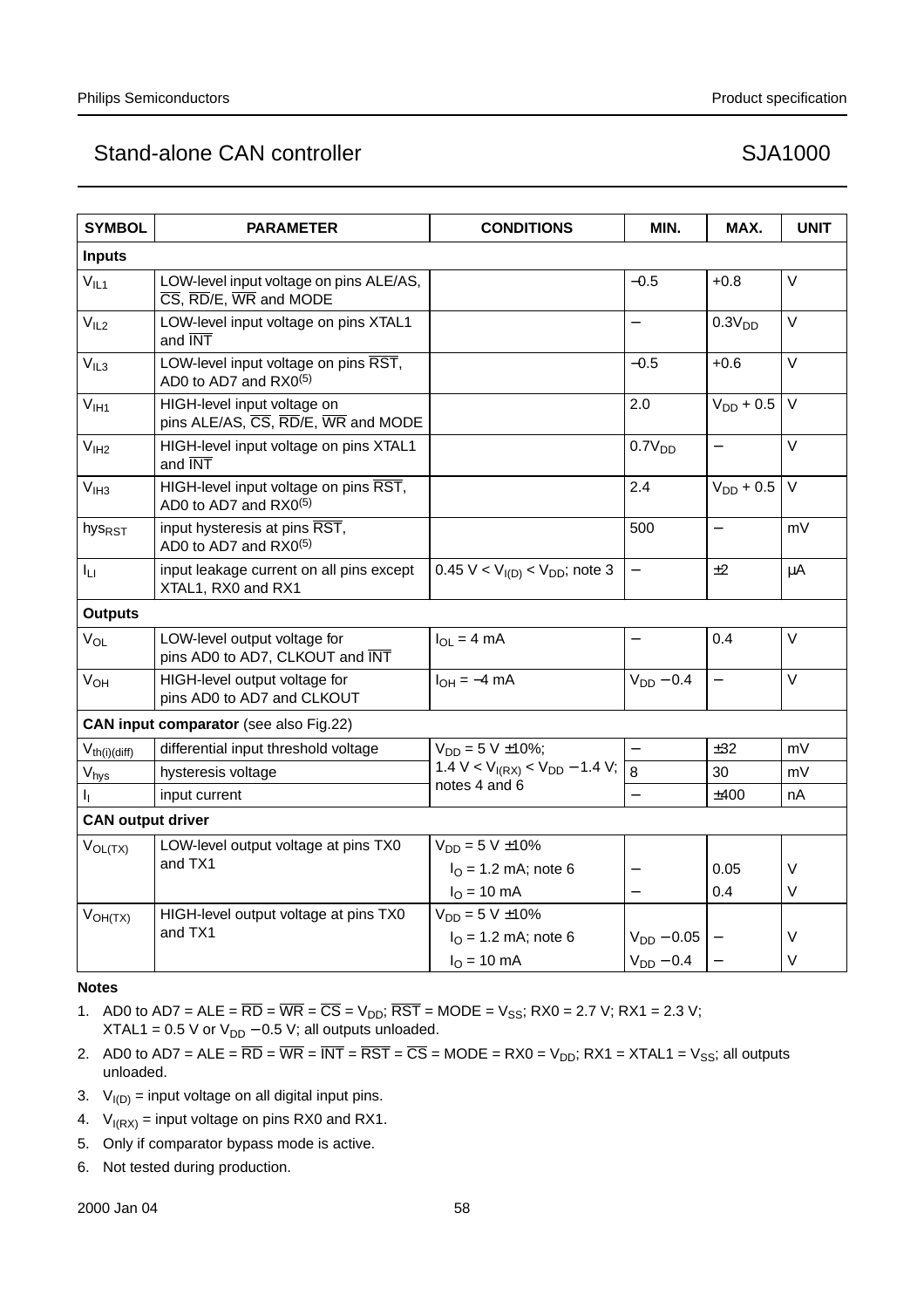### **10 AC CHARACTERISTICS**

 $V_{DD} = 5$  V ±10%;  $V_{SS} = 0$  V; C<sub>L</sub> = 50 pF (output pins); T<sub>amb</sub> = -40 to +125 °C; unless otherwise specified; note 1.

| <b>SYMBOL</b>                  | <b>PARAMETER</b>                                           | <b>CONDITIONS</b>                                                                                               | MIN.                     | MAX.                     | <b>UNIT</b> |  |
|--------------------------------|------------------------------------------------------------|-----------------------------------------------------------------------------------------------------------------|--------------------------|--------------------------|-------------|--|
| $\mathsf{f}_\text{osc}$        | oscillator frequency                                       |                                                                                                                 |                          | 24                       | <b>MHz</b>  |  |
| t <sub>su(A-AL)</sub>          | address set-up to ALE/AS LOW                               |                                                                                                                 | 8                        | $\overline{a}$           | ns          |  |
| $t_{h(AL-A)}$                  | address hold after ALE LOW                                 |                                                                                                                 | $\overline{2}$           |                          | ns          |  |
| $t_{W(AL)}$                    | ALE/AS pulse width                                         |                                                                                                                 | 8                        |                          | ns          |  |
| t <sub>RLQV</sub>              | RD LOW to valid data output                                | Intel mode                                                                                                      | $\overline{\phantom{0}}$ | 50                       | ns          |  |
| t <sub>EHQV</sub>              | E HIGH to valid data output                                | Motorola mode                                                                                                   |                          | 50                       | ns          |  |
| t <sub>RHDZ</sub>              | data float after RD HIGH                                   | Intel mode                                                                                                      | $\overline{\phantom{0}}$ | 30                       | ns          |  |
| t <sub>ELDZ</sub>              | data float after E LOW                                     | Motorola mode                                                                                                   | $\overline{a}$           | 30                       | ns          |  |
| t <sub>DVWH</sub>              | input data valid to WR HIGH                                | Intel mode                                                                                                      | 8                        |                          | ns          |  |
| t <sub>WHDX</sub>              | input data hold after WR HIGH                              | Intel mode                                                                                                      | 8                        |                          | ns          |  |
| t <sub>WHLH</sub>              | WR HIGH to next ALE HIGH                                   |                                                                                                                 | 15                       | $\equiv$                 | ns          |  |
| t <sub>ELAH</sub>              | E LOW to next AS HIGH                                      | Motorola mode                                                                                                   | 15                       |                          | ns          |  |
| $t_{\text{su}(i)(D-EL)}$       | input data set-up to E LOW                                 | Motorola mode                                                                                                   | 8                        | $\overline{\phantom{0}}$ | ns          |  |
| $t_{h(i)(EL-D)}$               | input data hold after E LOW                                | Motorola mode                                                                                                   | 8                        | $\equiv$                 | ns          |  |
| t <sub>LLWL</sub>              | ALE LOW to WR LOW                                          | Intel mode                                                                                                      | 10                       |                          | ns          |  |
| <b>t</b> LLRL                  | ALE LOW to RD LOW                                          | Intel mode                                                                                                      | 10                       | $\overline{\phantom{0}}$ | ns          |  |
| $t_{LLEH}$                     | AS LOW to E HIGH                                           | Motorola mode                                                                                                   | 10                       | $\overline{a}$           | ns          |  |
| $t_{\text{su(R-EH)}}$          | set-up time of RD/WR to E<br><b>HIGH</b>                   | Motorola mode                                                                                                   | 5                        |                          | ns          |  |
| $t_{W(W)}$                     | WR pulse width                                             | Intel mode                                                                                                      | 20                       | $\overline{\phantom{0}}$ | ns          |  |
| $t_{W(R)}$                     | $\overline{\text{RD}}$ pulse width                         | Intel mode                                                                                                      | 40                       |                          | ns          |  |
| $t_{W(E)}$                     | E pulse width                                              | Motorola mode                                                                                                   | 40                       | $\overline{\phantom{0}}$ | ns          |  |
| t <sub>CLWL</sub>              | CS LOW to WR LOW                                           | Intel mode                                                                                                      | $\Omega$                 |                          | ns          |  |
| t <sub>CLRL</sub>              | $\overline{\text{CS}}$ LOW to $\overline{\text{RD}}$ LOW   | Intel mode                                                                                                      | $\Omega$                 |                          | ns          |  |
| t <sub>CLEH</sub>              | CS LOW to E HIGH                                           | Motorola mode                                                                                                   | 0                        |                          | ns          |  |
| t <sub>WHCH</sub>              | $\overline{\text{WR}}$ HIGH to $\overline{\text{CS}}$ HIGH | Intel mode                                                                                                      | $\overline{0}$           |                          | ns          |  |
| t <sub>RHCH</sub>              | $\overline{\text{RD}}$ HIGH to $\overline{\text{CS}}$ HIGH | Intel mode                                                                                                      | $\Omega$                 |                          | ns          |  |
| t <sub>ELCH</sub>              | $E$ LOW to $\overline{CS}$ HIGH                            | Motorola mode                                                                                                   | 0                        | $\overline{\phantom{0}}$ | ns          |  |
| $t_{W(RST)}$                   | RST pulse width                                            |                                                                                                                 | 100                      |                          | ns          |  |
| Input comparator/output driver |                                                            |                                                                                                                 |                          |                          |             |  |
| $t_{SD}$                       | sum of input and output delays                             | $V_{DD} = 5 V \pm 10\%$ ;<br>$V_{\text{DIF}} = \pm 32$ mV;<br>1.4 V < $V_{I(RX)}$ < $V_{DD}$ – 1.4 V;<br>note 2 |                          | 40                       | ns          |  |

#### **Notes**

1. AC characteristics are not tested during production.

2. The analog input comparator may be bypassed internally using the CBP bit in the clock divider register, if external transceiver circuitry is used. This results in reduced delays (<26 ns).  $V_{I(RX)}$  = input voltage on pins RX0 and RX1.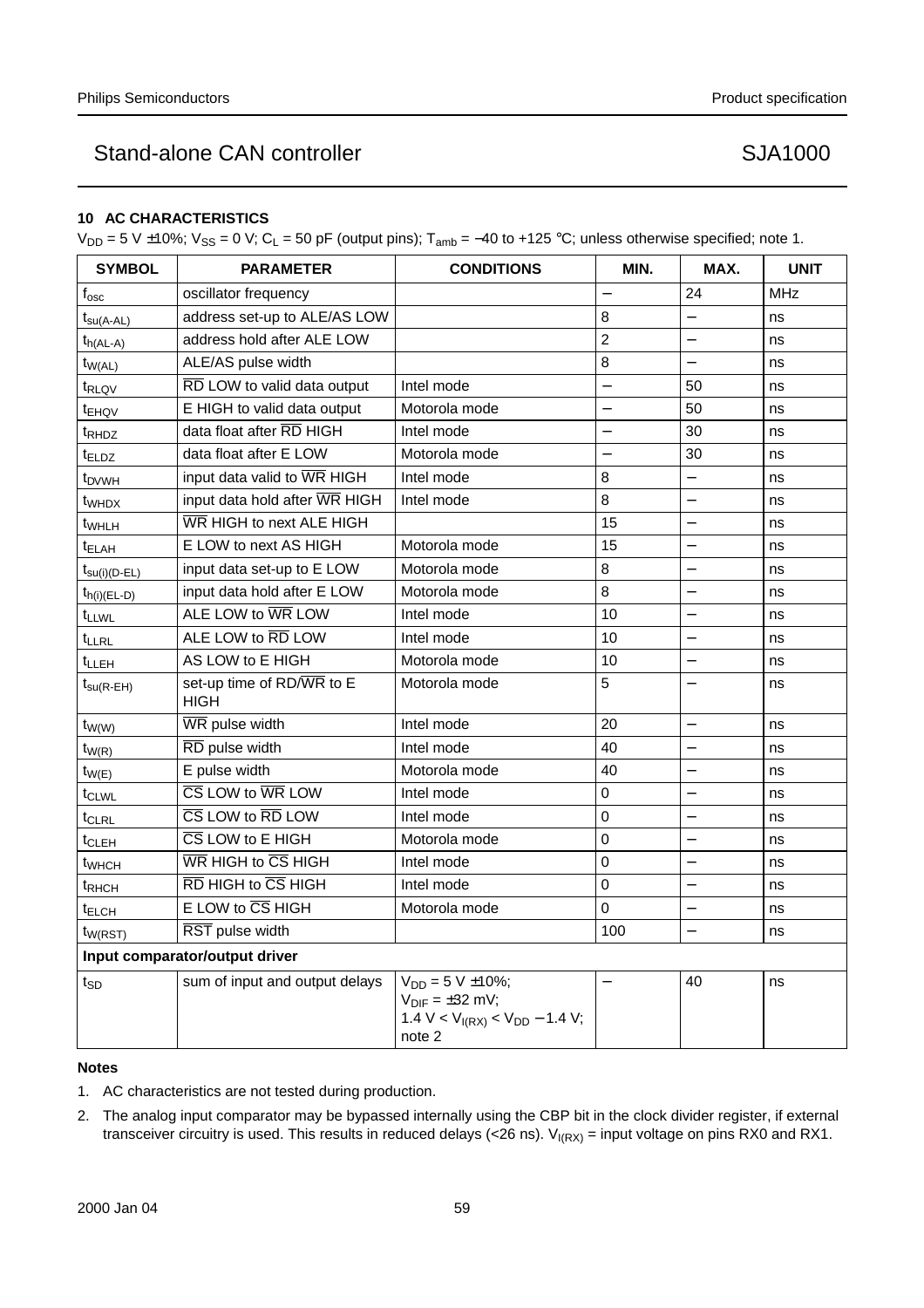## Stand-alone CAN controller SJA1000

### **10.1 AC timing diagrams**



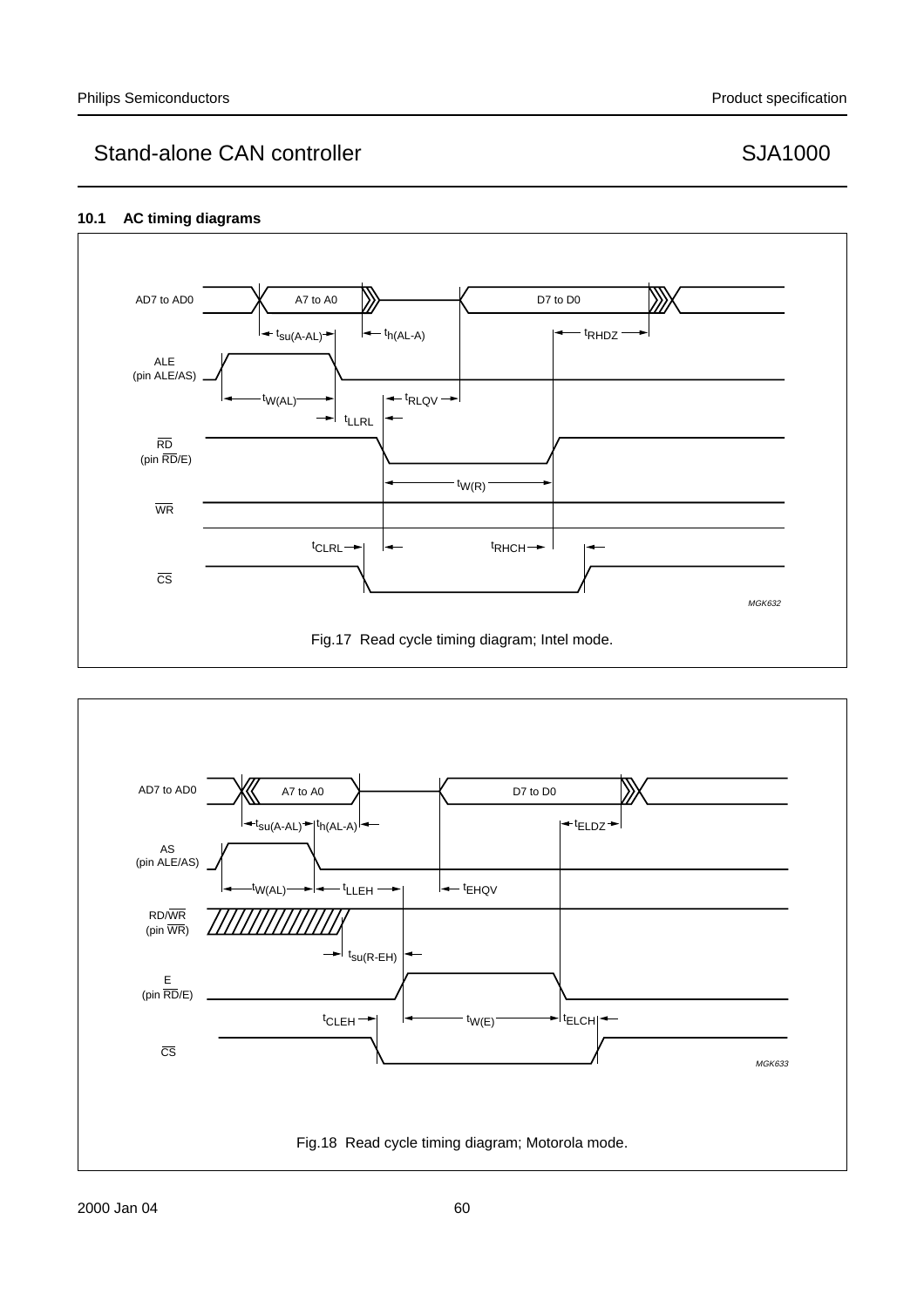## Stand-alone CAN controller SJA1000



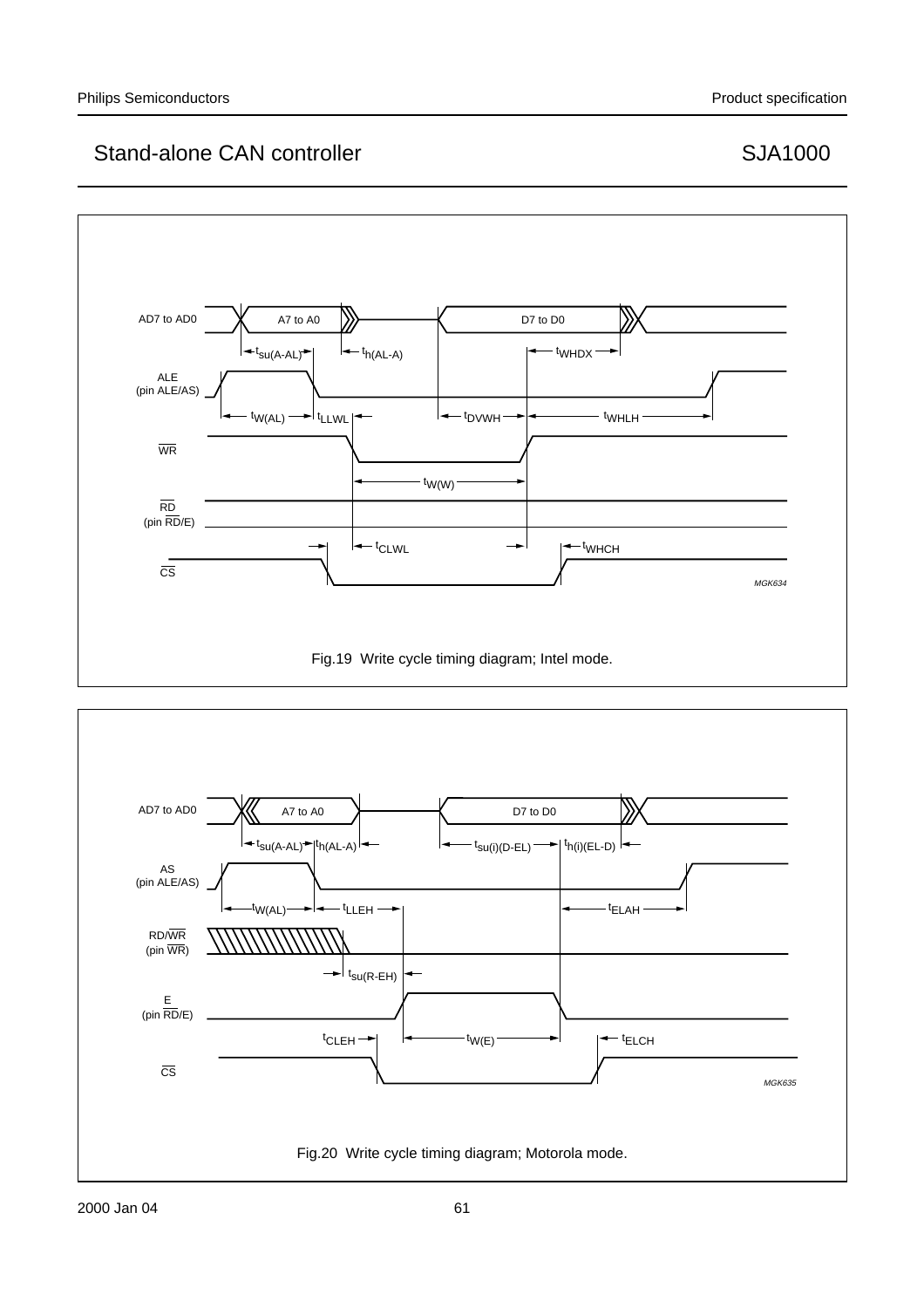#### **10.2 Additional AC information**

To provide optimum noise immunity under worst case conditions, the chip is powered by three separate pins and grounded by three separate pins.



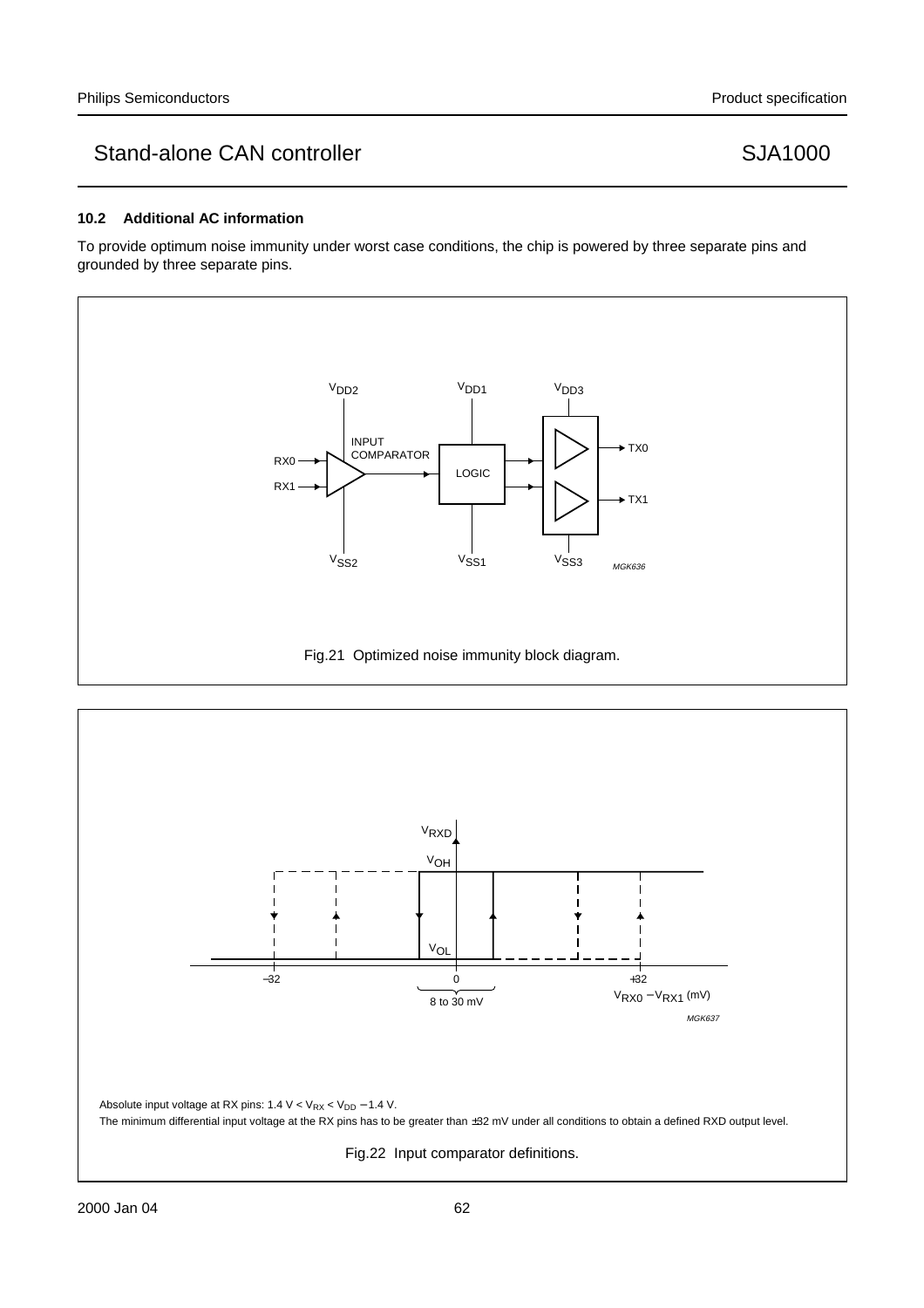### **11 PACKAGE OUTLINES**

**DIP28:** plastic dual in-line package; 28 leads (600 mil) **handbook**, full pagewidth **SOT117-1** 



#### **Note**

1. Plastic or metal protrusions of 0.25 mm maximum per side are not included.

| <b>OUTLINE</b> | <b>REFERENCES</b> |              |             | <b>EUROPEAN</b> |                   |                             |
|----------------|-------------------|--------------|-------------|-----------------|-------------------|-----------------------------|
| <b>VERSION</b> | <b>IEC</b>        | <b>JEDEC</b> | <b>EIAJ</b> |                 | <b>PROJECTION</b> | <b>ISSUE DATE</b>           |
| SOT117-1       | 051G05            | MO-015       | SC-510-28   |                 | $\circledcirc$    | $-95 - 01 - 14$<br>99-12-27 |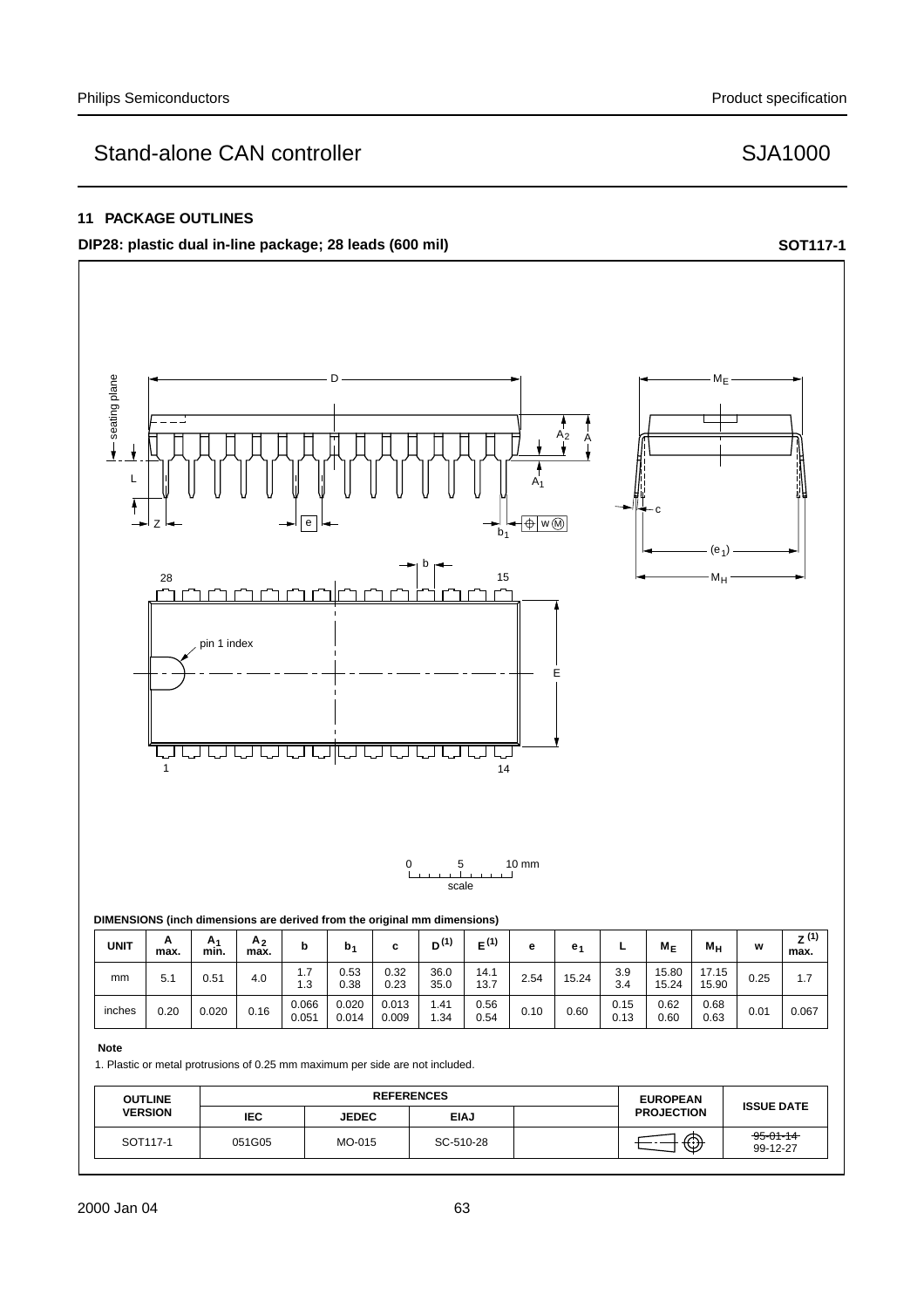#### **SO28: plastic small outline package; 28 leads; body width 7.5 mm <b>SOT136-1** SOT136-1  $\Box$ E A X c  $\overline{\mathrm{L}_\mathrm{m}}$ y  $=$   $\sqrt{M/A}$  $H_E$ Z 15 28  $\Omega$  $A_2$ ₮ A  $(A_2)$  $A_1$ pin 1 index θ Lp L Г Г 14 1 detail X  $\overline{\bigoplus}$  w  $\overline{\bigoplus}$ e  $b_p$ 0 5 10 mm scale **DIMENSIONS (inch dimensions are derived from the original mm dimensions)** UNIT  $\begin{bmatrix} A \\ max \end{bmatrix}$ **max. A1 A2 A3 bp c D(1) <sup>E</sup>(1) (1) e HE L Lp <sup>Q</sup> <sup>v</sup> <sup>w</sup> <sup>y</sup> <sup>Z</sup>** <sup>θ</sup>  $2.65 \begin{array}{|c|c|} 0.30 \end{array}$ 2.45 0.49 0.32 18.1 7.6 1.1 1.1 0.9 7.4 1.27 10.65 10.00 mm 0.25 1.4 0.25  $0.25$  0.1  $8^{\circ}$ 0.10 2.25 0.36 0.23 17.7 0.4 1.0  $0.4$  $0.035$  $0^{\circ}$  $0.10 \begin{array}{|c|c|} 0.012 \\ 0.004 \end{array}$ 0.096 0.019 0.013 0.71 0.30  $0.419 \Big| 0.055$  $\begin{array}{|c|c|c|c|c|c|c|c|c|} \hline 0.043 & 0.043 & 0.01 & 0.004 \ \hline 0.016 & 0.039 & 0.01 & 0.01 & \hline \end{array}$ 0.043 inches  $\begin{array}{c|c} 0.30 & 0.050 \\ 0.29 & \end{array}$  $0.01 \mid 0.004 \mid_{0.016}^{0.035}$ 0.016 0.01  $0.014$ 0.009  $0.69$  $0.394$ 0.039 0.004 0.089 **Note** 1. Plastic or metal protrusions of 0.15 mm maximum per side are not included.

| <b>OUTLINE</b> | <b>REFERENCES</b> |              |             | <b>EUROPEAN</b> | <b>ISSUE DATE</b> |                             |
|----------------|-------------------|--------------|-------------|-----------------|-------------------|-----------------------------|
| <b>VERSION</b> | <b>IEC</b>        | <b>JEDEC</b> | <b>EIAJ</b> |                 | <b>PROJECTION</b> |                             |
| SOT136-1       | 075E06            | MS-013       |             |                 | $\circledcirc$    | $-97 - 05 - 22$<br>99-12-27 |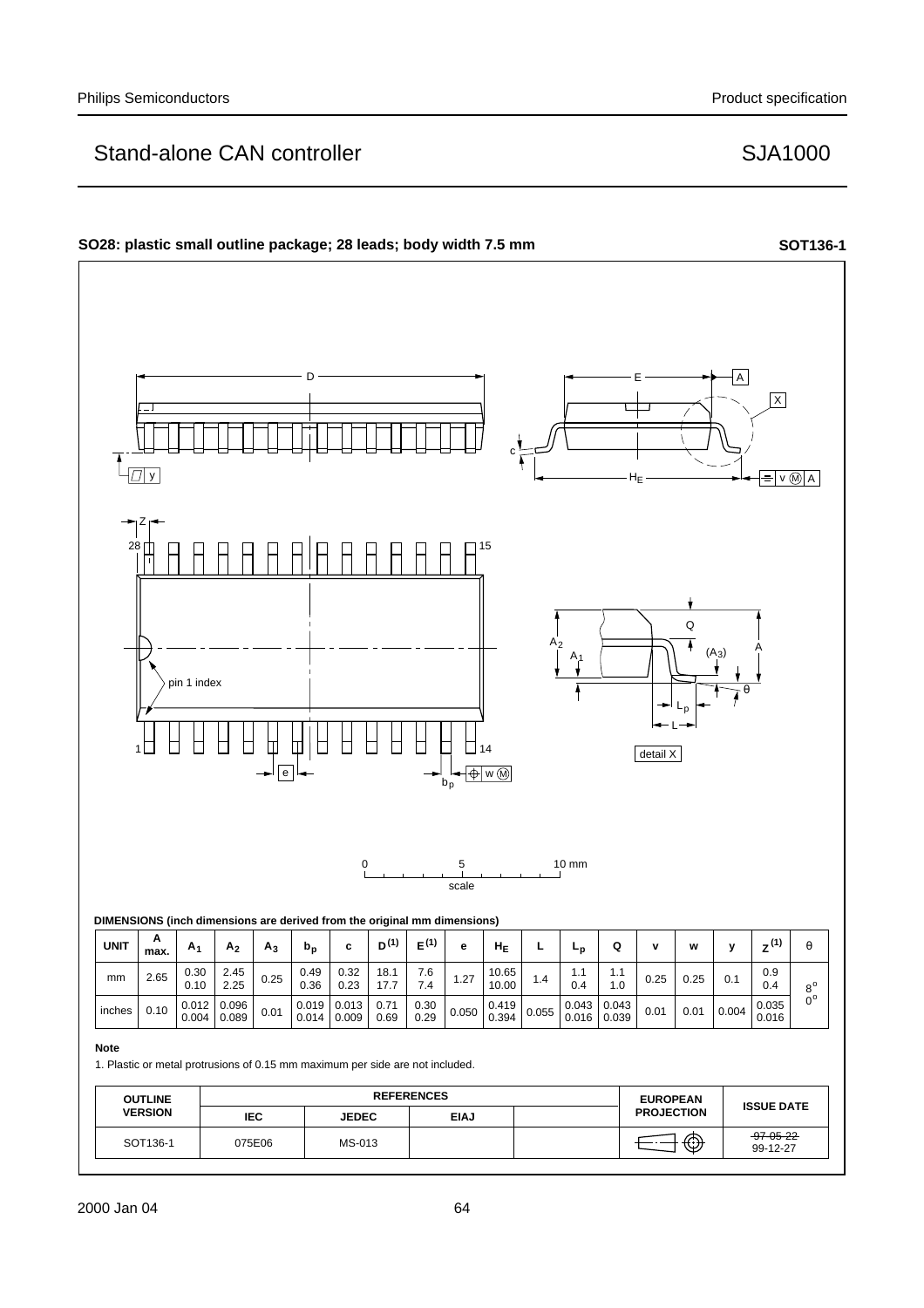#### **12 SOLDERING**

### **12.1 Introduction**

This text gives a very brief insight to a complex technology. A more in-depth account of soldering ICs can be found in our "Data Handbook IC26; Integrated Circuit Packages" (document order number 9398 652 90011).

There is no soldering method that is ideal for all IC packages. Wave soldering is often preferred when through-hole and surface mount components are mixed on one printed-circuit board. However, wave soldering is not always suitable for surface mount ICs, or for printed-circuit boards with high population densities. In these situations reflow soldering is often used.

#### **12.2 Through-hole mount packages**

#### 12.2.1 SOLDERING BY DIPPING OR BY SOLDER WAVE

The maximum permissible temperature of the solder is 260 °C; solder at this temperature must not be in contact with the joints for more than 5 seconds. The total contact time of successive solder waves must not exceed 5 seconds.

The device may be mounted up to the seating plane, but the temperature of the plastic body must not exceed the specified maximum storage temperature  $(T<sub>sta(max)</sub>)$ . If the printed-circuit board has been pre-heated, forced cooling may be necessary immediately after soldering to keep the temperature within the permissible limit.

#### 12.2.2 MANUAL SOLDERING

Apply the soldering iron (24 V or less) to the lead(s) of the package, either below the seating plane or not more than 2 mm above it. If the temperature of the soldering iron bit is less than 300 °C it may remain in contact for up to 10 seconds. If the bit temperature is between 300 and 400 °C, contact may be up to 5 seconds.

#### **12.3 Surface mount packages**

#### 12.3.1 REFLOW SOLDERING

Reflow soldering requires solder paste (a suspension of fine solder particles, flux and binding agent) to be applied to the printed-circuit board by screen printing, stencilling or pressure-syringe dispensing before package placement.

Several methods exist for reflowing; for example, infrared/convection heating in a conveyor type oven. Throughput times (preheating, soldering and cooling) vary between 100 and 200 seconds depending on heating method.

Typical reflow peak temperatures range from 215 to 250 °C. The top-surface temperature of the packages should preferable be kept below 230 °C.

#### 12.3.2 WAVE SOLDERING

Conventional single wave soldering is not recommended for surface mount devices (SMDs) or printed-circuit boards with a high component density, as solder bridging and non-wetting can present major problems.

To overcome these problems the double-wave soldering method was specifically developed.

If wave soldering is used the following conditions must be observed for optimal results:

- Use a double-wave soldering method comprising a turbulent wave with high upward pressure followed by a smooth laminar wave.
- For packages with leads on two sides and a pitch (e):
	- larger than or equal to 1.27 mm, the footprint longitudinal axis is **preferred** to be parallel to the transport direction of the printed-circuit board;
	- smaller than 1.27 mm, the footprint longitudinal axis **must** be parallel to the transport direction of the printed-circuit board.

The footprint must incorporate solder thieves at the downstream end.

• For packages with leads on four sides, the footprint must be placed at a 45° angle to the transport direction of the printed-circuit board. The footprint must incorporate solder thieves downstream and at the side corners.

During placement and before soldering, the package must be fixed with a droplet of adhesive. The adhesive can be applied by screen printing, pin transfer or syringe dispensing. The package can be soldered after the adhesive is cured.

Typical dwell time is 4 seconds at 250 °C. A mildly-activated flux will eliminate the need for removal of corrosive residues in most applications.

#### 12.3.3 MANUAL SOLDERING

Fix the component by first soldering two diagonally-opposite end leads. Use a low voltage (24 V or less) soldering iron applied to the flat part of the lead. Contact time must be limited to 10 seconds at up to 300 °C.

When using a dedicated tool, all other leads can be soldered in one operation within 2 to 5 seconds between 270 and 320 °C.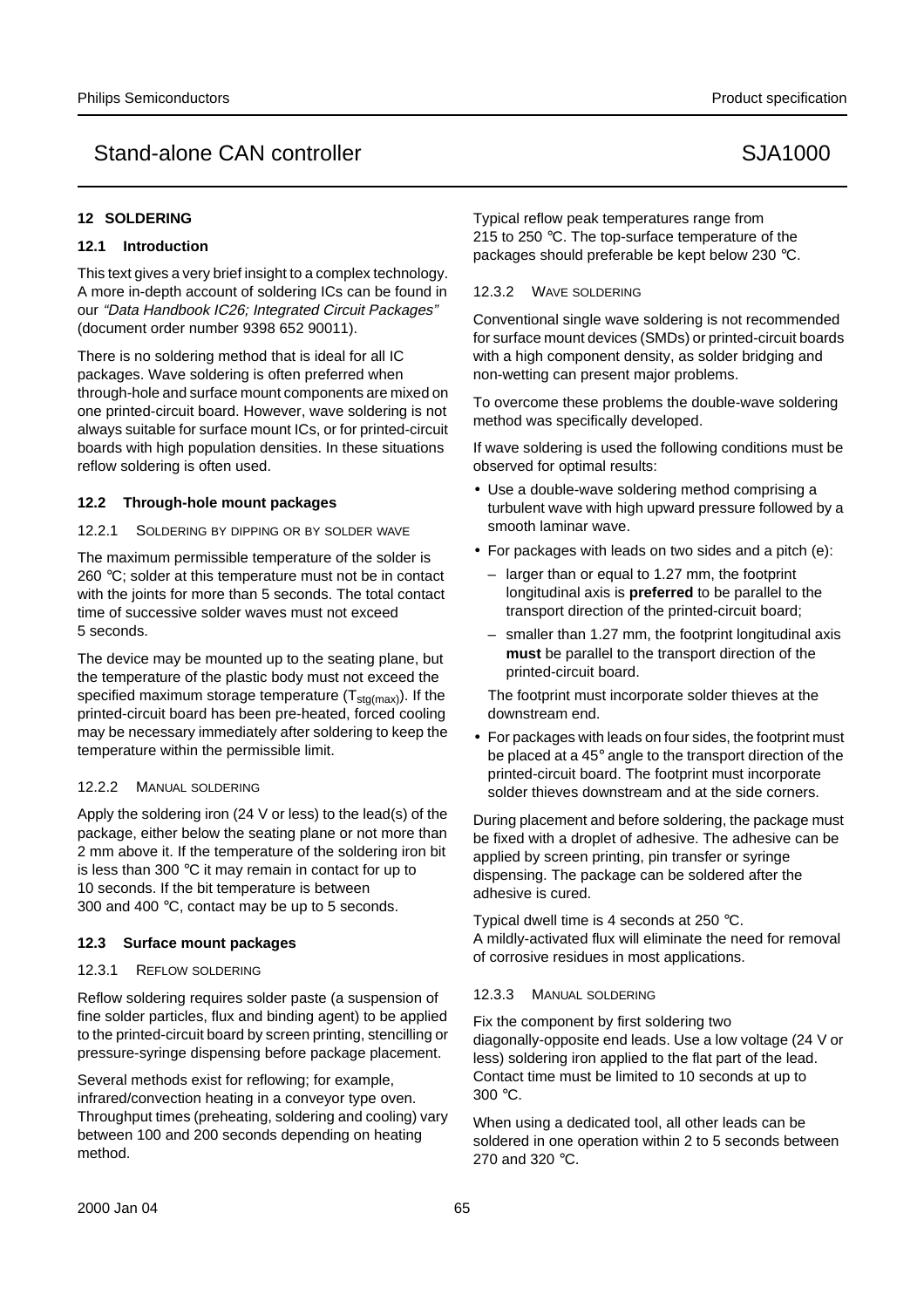### **12.4 Suitability of IC packages for wave, reflow and dipping soldering methods**

| <b>MOUNTING</b>    | <b>PACKAGE</b>                  | <b>SOLDERING METHOD</b>        |                       |                |  |
|--------------------|---------------------------------|--------------------------------|-----------------------|----------------|--|
|                    |                                 | <b>WAVE</b>                    | REFLOW <sup>(1)</sup> | <b>DIPPING</b> |  |
| Through-hole mount | DBS, DIP, HDIP, SDIP, SIL       | suitable <sup>(2)</sup>        |                       | suitable       |  |
| Surface mount      | <b>BGA, SQFP</b>                | not suitable                   | suitable              |                |  |
|                    | HLQFP, HSQFP, HSOP, HTSSOP, SMS | not suitable $(3)$             | suitable              |                |  |
|                    | $PLCC(4)$ , SO, SOJ             | suitable                       | suitable              |                |  |
|                    | LQFP, QFP, TQFP                 | not recommended $(4)(5)$       | suitable              |                |  |
|                    | SSOP, TSSOP, VSO                | not recommended <sup>(6)</sup> | suitable              |                |  |

#### **Notes**

- 1. All surface mount (SMD) packages are moisture sensitive. Depending upon the moisture content, the maximum temperature (with respect to time) and body size of the package, there is a risk that internal or external package cracks may occur due to vaporization of the moisture in them (the so called popcorn effect). For details, refer to the Drypack information in the "Data Handbook IC26; Integrated Circuit Packages; Section: Packing Methods".
- 2. For SDIP packages, the longitudinal axis must be parallel to the transport direction of the printed-circuit board.
- 3. These packages are not suitable for wave soldering as a solder joint between the printed-circuit board and heatsink (at bottom version) can not be achieved, and as solder may stick to the heatsink (on top version).
- 4. If wave soldering is considered, then the package must be placed at a  $45^{\circ}$  angle to the solder wave direction. The package footprint must incorporate solder thieves downstream and at the side corners.
- 5. Wave soldering is only suitable for LQFP, QFP and TQFP packages with a pitch (e) equal to or larger than 0.8 mm; it is definitely not suitable for packages with a pitch (e) equal to or smaller than 0.65 mm.
- 6. Wave soldering is only suitable for SSOP and TSSOP packages with a pitch (e) equal to or larger than 0.65 mm; it is definitely not suitable for packages with a pitch (e) equal to or smaller than 0.5 mm.

### **13 DEFINITIONS**

| Data sheet status         |                                                                                       |  |  |  |  |
|---------------------------|---------------------------------------------------------------------------------------|--|--|--|--|
| Objective specification   | This data sheet contains target or goal specifications for product development.       |  |  |  |  |
| Preliminary specification | This data sheet contains preliminary data; supplementary data may be published later. |  |  |  |  |
| Product specification     | This data sheet contains final product specifications.                                |  |  |  |  |
|                           |                                                                                       |  |  |  |  |

#### **Limiting values**

Limiting values given are in accordance with the Absolute Maximum Rating System (IEC 134). Stress above one or more of the limiting values may cause permanent damage to the device. These are stress ratings only and operation of the device at these or at any other conditions above those given in the Characteristics sections of the specification is not implied. Exposure to limiting values for extended periods may affect device reliability.

#### **Application information**

Where application information is given, it is advisory and does not form part of the specification.

### **14 LIFE SUPPORT APPLICATIONS**

These products are not designed for use in life support appliances, devices, or systems where malfunction of these products can reasonably be expected to result in personal injury. Philips customers using or selling these products for use in such applications do so at their own risk and agree to fully indemnify Philips for any damages resulting from such improper use or sale.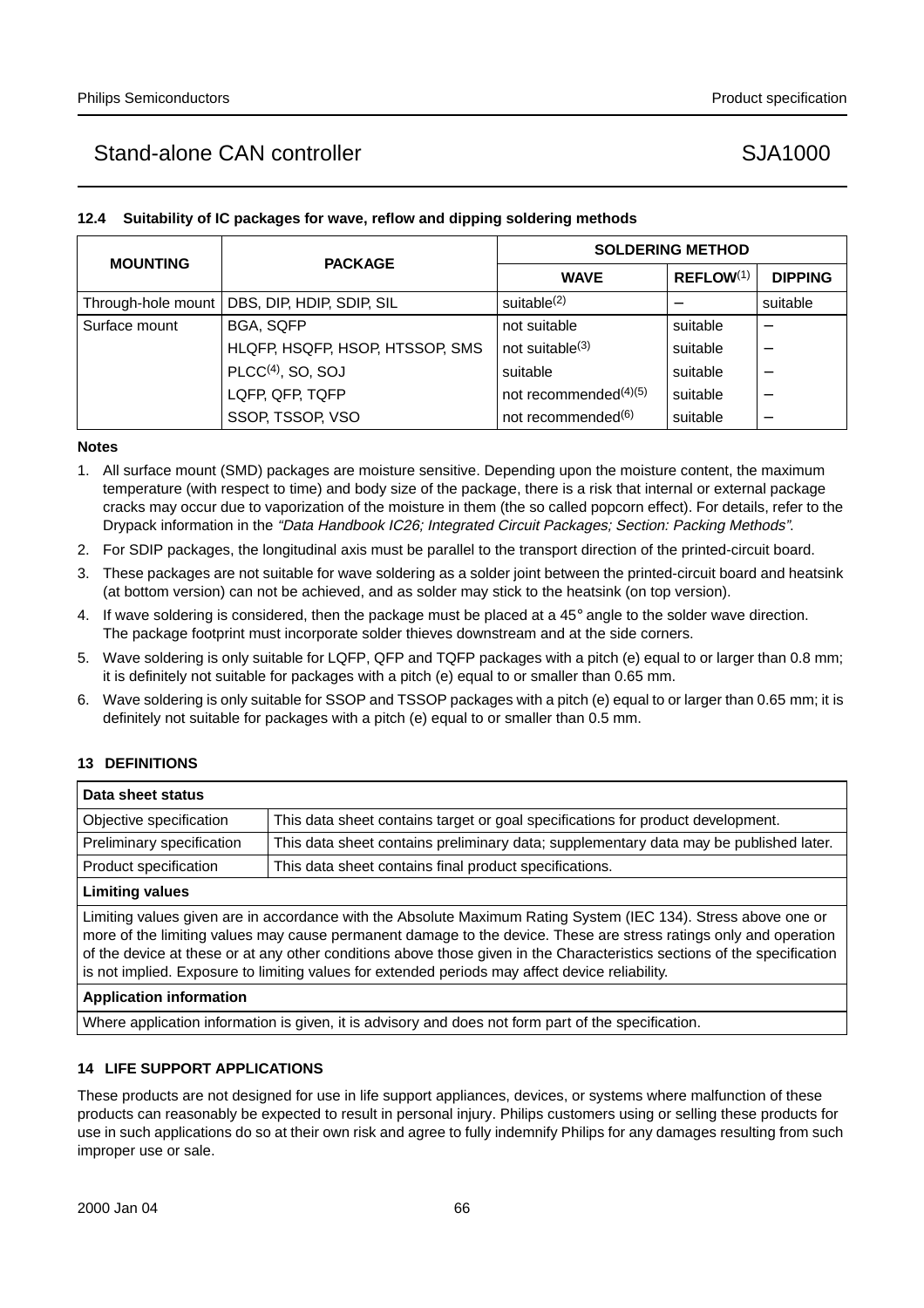**NOTES**